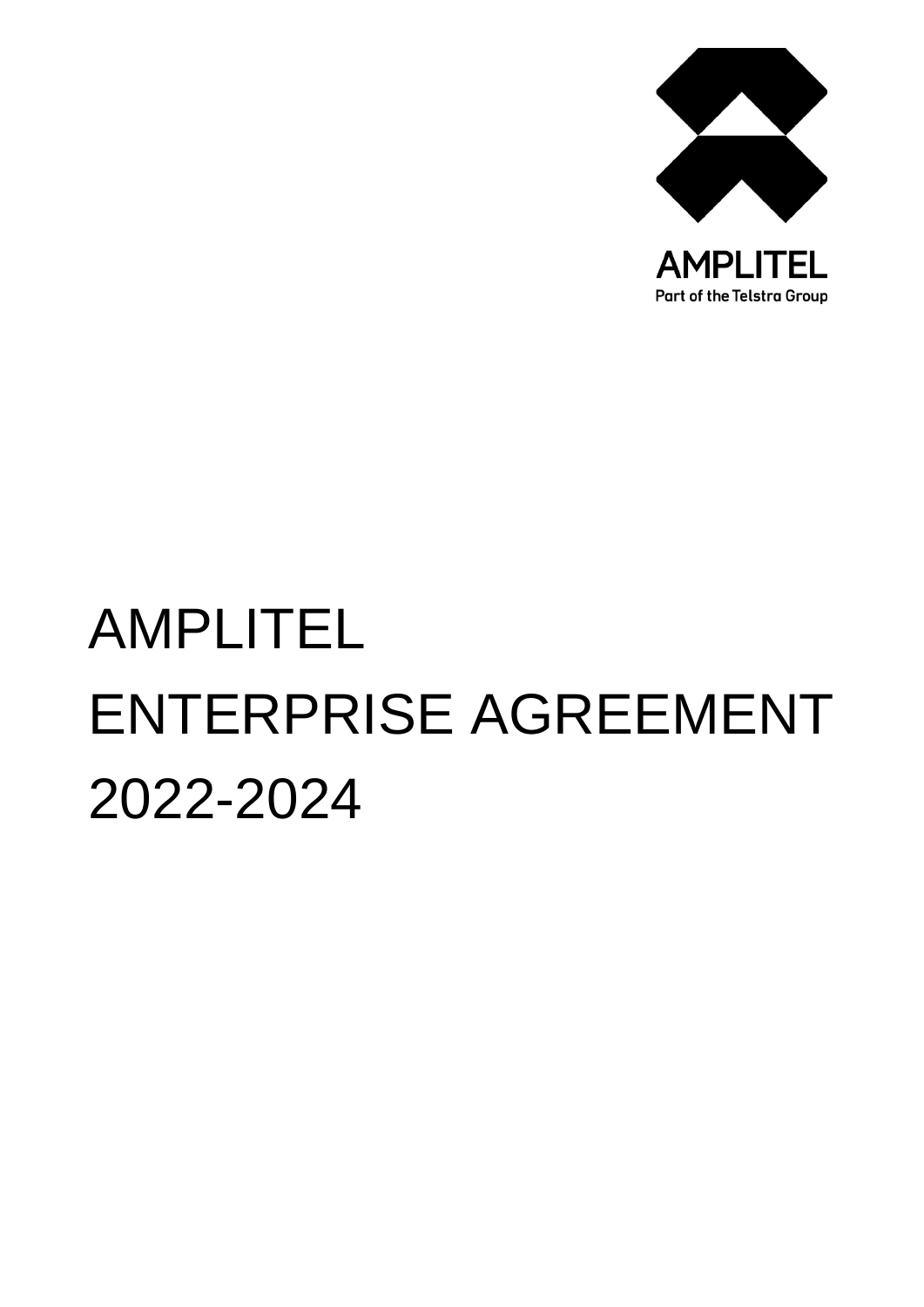# **WHAT'S INSIDE**

| <b>SECTION 1:</b>  |  |
|--------------------|--|
| SECTION 2:         |  |
| SECTION 3:         |  |
| <b>SECTION 4:</b>  |  |
| SECTION 5:         |  |
| <b>SECTION 6:</b>  |  |
| <b>SECTION 7:</b>  |  |
| <b>SECTION 8:</b>  |  |
| <b>SECTION 9:</b>  |  |
| <b>SECTION 10:</b> |  |
| SECTION 11:        |  |
| SECTION 12:        |  |
| <b>SECTION 13:</b> |  |
| SECTION 14:        |  |
| APPENDIX A:        |  |
| APPENDIX B:        |  |
| APPENDIX C:        |  |
| APPENDIX D:        |  |
| <b>APPENDIX E:</b> |  |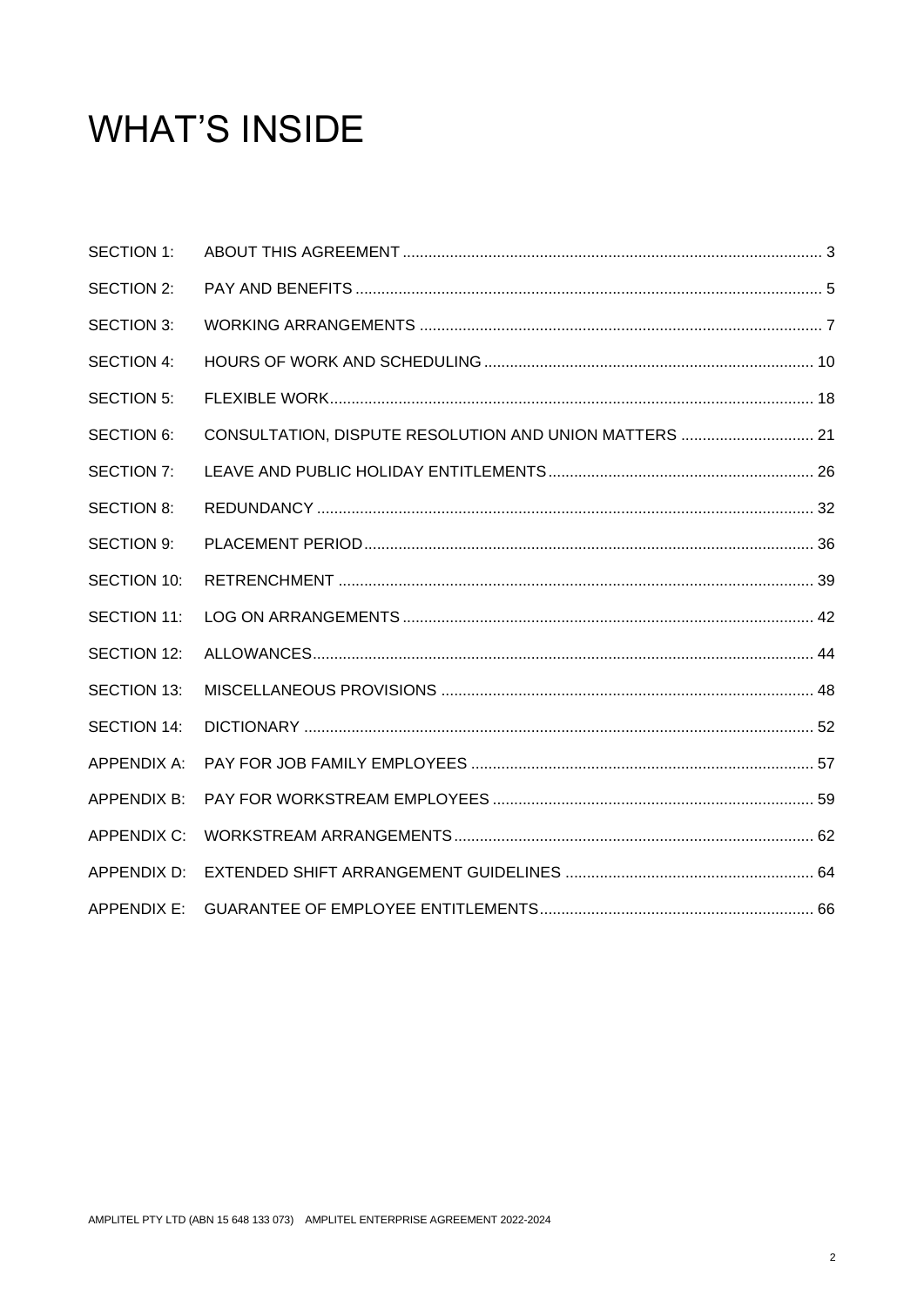# SECTION 1: ABOUT THIS AGREEMENT

# **1. TITLE**

This is the Amplitel Enterprise Agreement 2022-2024.

# **2. HOW THIS AGREEMENT IS ORGANISED**

To help *you* find your way around the *Agreement*, it is divided into Sections. *You* will find a table of contents at the front.

# **3. HOW CERTAIN WORDS/PHRASES ARE DEFINED**

*You* will find some words and phrases have a specific meaning. These words and phrases are in *italics* in this *Agreement*. *You* can find their meaning in the Dictionary.

### **4. WHO THIS AGREEMENT COVERS**

- **4.1.** This *Agreement* covers:
	- a) *Amplitel*
	- b) all employees of *Amplitel*, except for:
		- i) employees in *Band* 1, A, B or C; and
		- ii) qualified legal practitioners working as lawyers
	- c) CEPU
	- d) CPSU
	- e) APESMA
- **4.2.** All of these people are the *Parties* to this *Agreement*, to the extent the *Agreement* applies to them.

# **5. SOME IMPORTANT RULES ABOUT HOW THE AGREEMENT OPERATES**

#### **5.1. When this Agreement operates**

- a) The Agreement operates from the *Commencement Date*.
- b) It has a nominal expiry date which is 30 September 2024.
- c) *The Company* will discuss replacing the *Agreement* with employees and their bargaining representatives no later than 4 months before the nominal expiry date.

#### **5.2. This Agreement replaces the existing collective agreement**

This *Agreement* replaces the Telstra Enterprise Agreement 2019-2021.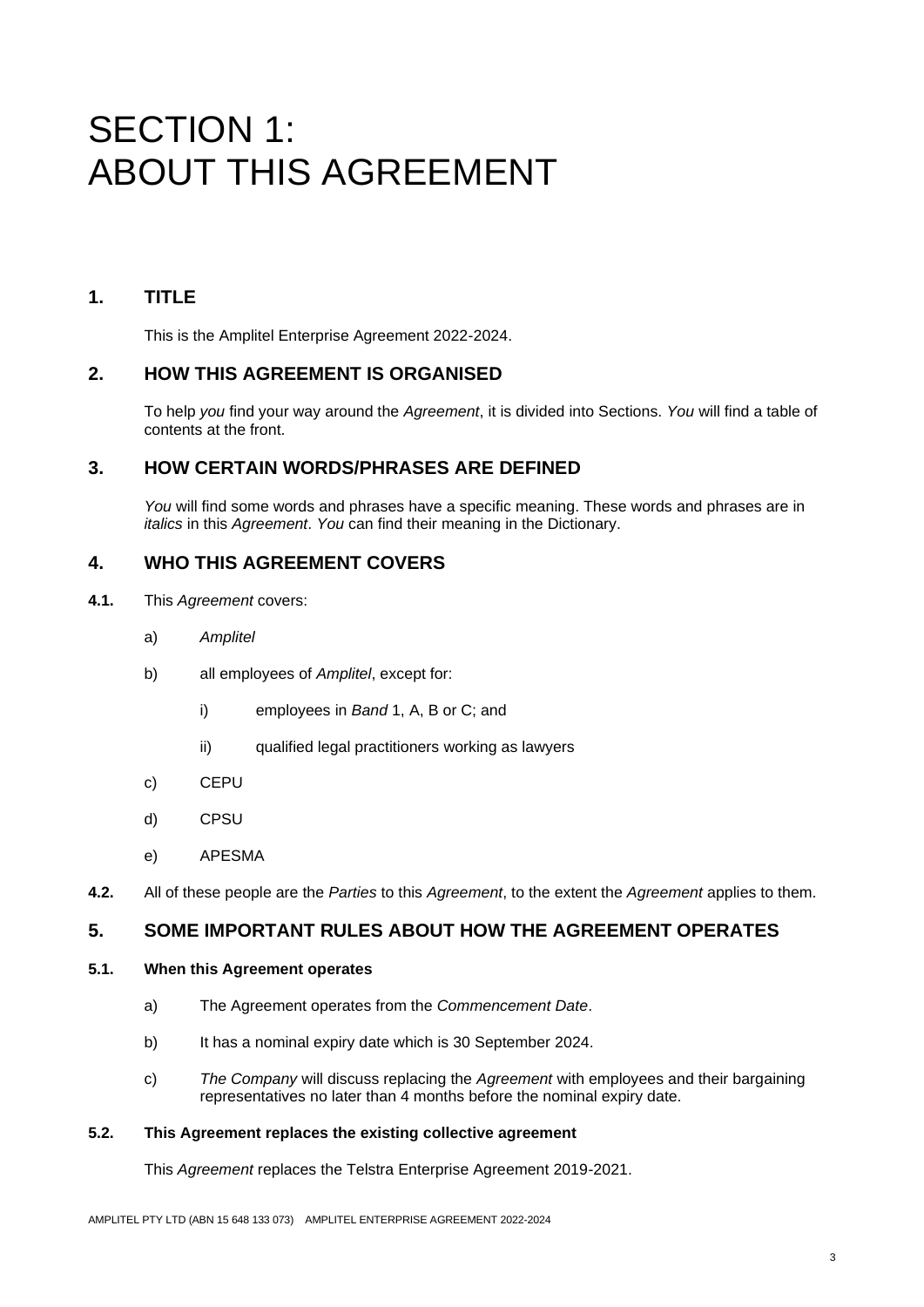#### **5.3. Relationship with awards**

- a) The award that underpins this *Agreement* is the Telstra Award 2015.
- b) This award does not apply to *you* when the *Agreement* operates. The Fair Work Commission will check that *you* are better off overall under the *Agreement* compared to the award listed in clause 5.3 a) when deciding whether to approve the *Agreement*.

# **6. WORK MODEL ARRANGEMENTS**

### **6.1. Arrangements**

- a) The Dictionary contains definitions of a *Job Family Employee* and *Workstream Employee*.
- b) Appendix C sets out some details in relation to the operation of the *Workstreams*.

#### **6.2. Moving between work models**

- a) A *Workstream Employee* may elect (but will not be required by *us*) to become a *Job Family Employee* at any time, other than if the employee has been notified of termination of employment. An election takes effect at the beginning of the first full pay period after *we* give the employee written confirmation that *we* have processed the election.
- b) Following this election, a *Job Family Employee* may elect to go back to being a *Workstream Employee* but:
	- i) can only exercise this right once, and
	- ii) must do so within 12 months of becoming a *Job Family Employee*.
- c) A *Job Family Employee* cannot elect to become a *Workstream Employee*, other than in accordance with clause 6.2 b).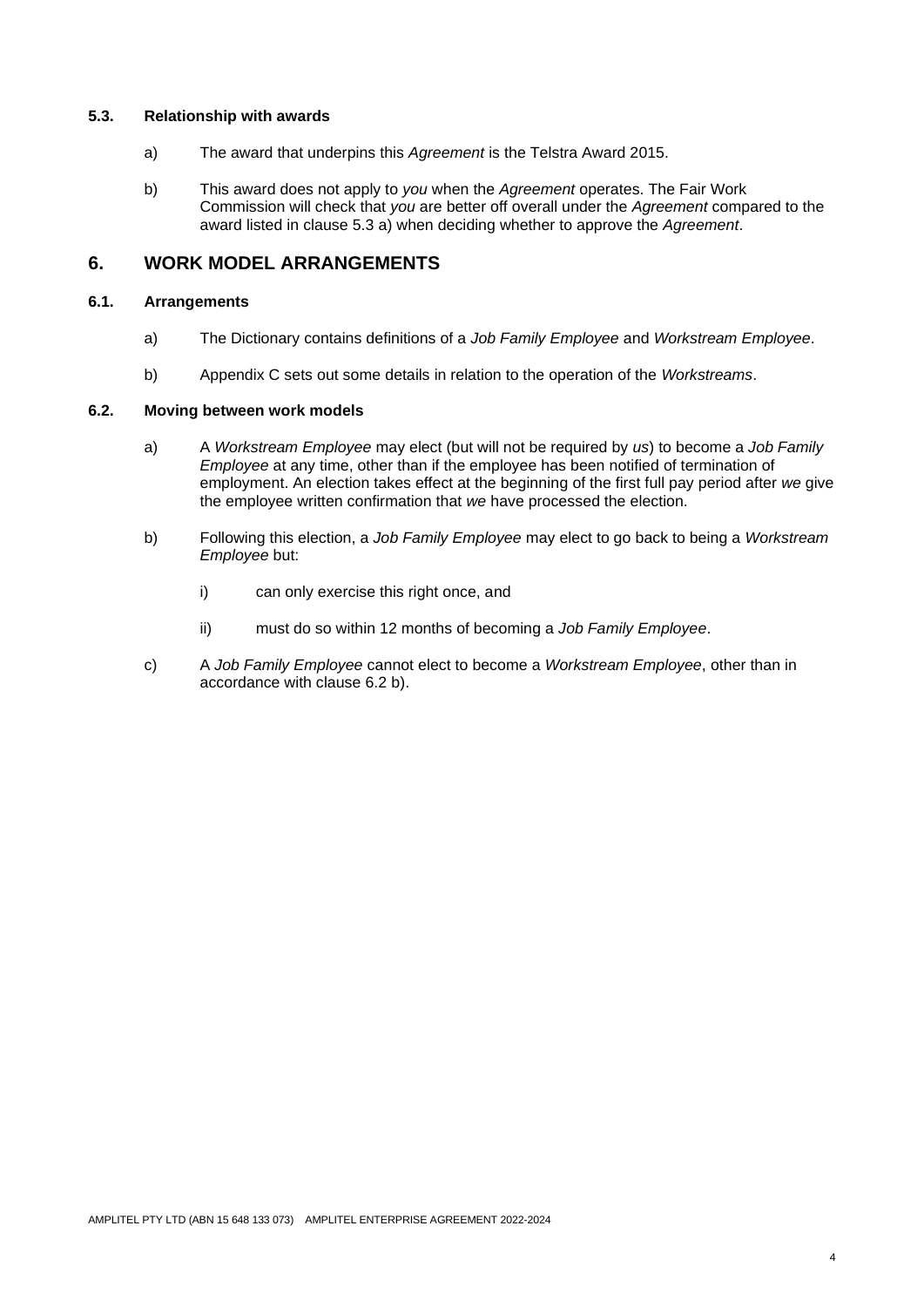# SECTION 2: PAY AND BENEFITS

# **7. ANNUAL PAY INCREASES**

| Date           | Increase*                                         | How the increase will be<br>applied                                                  |
|----------------|---------------------------------------------------|--------------------------------------------------------------------------------------|
| 1 October 2022 | An overall Fixed Remuneration<br>pay pool of 2.5% | Job Family Employees – see<br>Appendix A<br>Workstream Employees – see<br>Appendix B |
| 1 October 2023 | An overall Fixed Remuneration<br>pay pool of 3%   | Job Family Employees – see<br>Appendix A<br>Workstream Employees – see<br>Appendix B |

The increases above do not apply to casual employees. Pay increases for casual employees are detailed in clause 13.3 b).

# **8. PAY RATES FOR NEW EMPLOYEES AND EMPLOYEES WHO MOVE JOB**

*We* will pay new employees, or employees who move job, no less than the applicable minimum rates that are set out in Appendix A for *Job Family Employees* or Appendix B for *Workstream Employees*.

# **9. SUPERANNUATION**

- **9.1.** Subject to clause 9.2, *the Company* will make superannuation contributions in accordance with the requirements of the relevant legislation. Any increases to minimum superannuation contributions required under legislation will be made to your *Fixed Remuneration* (not including our superannuation contribution), and will be in addition to the annual pay increases in clause 7.
- **9.2.** Where *the Company* currently contributes more than the minimum contribution required under legislation on your behalf, that contribution level will continue. If that level becomes less than the minimum contribution required under legislation, *the Company* will increase its superannuation contribution to the required minimum.
- **9.3.** Superannuation contributions are made as a percentage of your "ordinary time earnings" as defined under the relevant legislation.

# **10. SALARY PACKAGING**

**10.1.** *You* may choose to take advantage of salary packaging arrangements, which may change from time to time.

Full details of what is available to salary package are set out in *Company* policy. There is currently a wide range of arrangements available, including salary packaged vehicles and other products.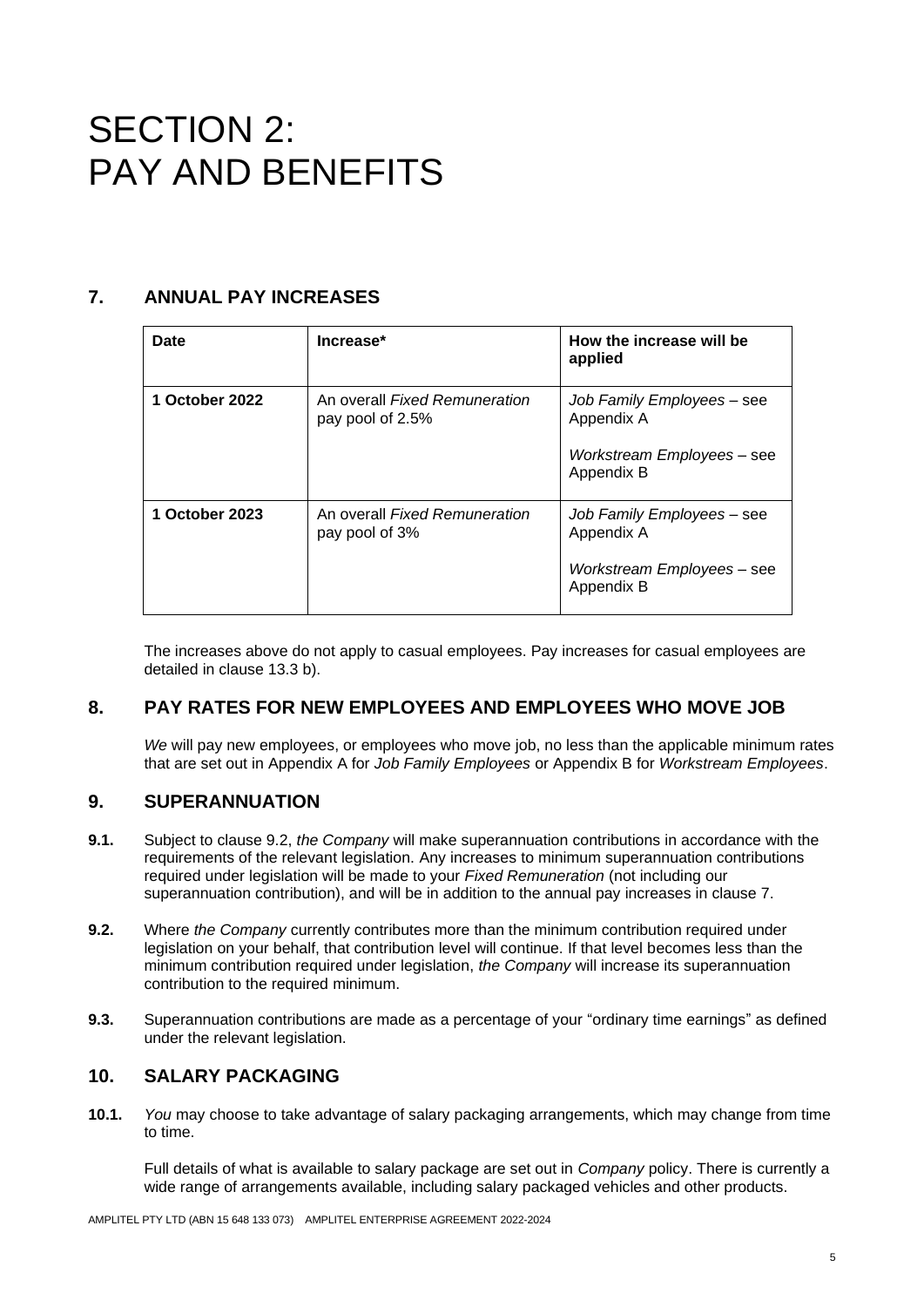**10.2.** If *you* choose to salary package, *we* will deduct an amount from your pay and contribute it on your behalf for the purpose of the packaged benefit.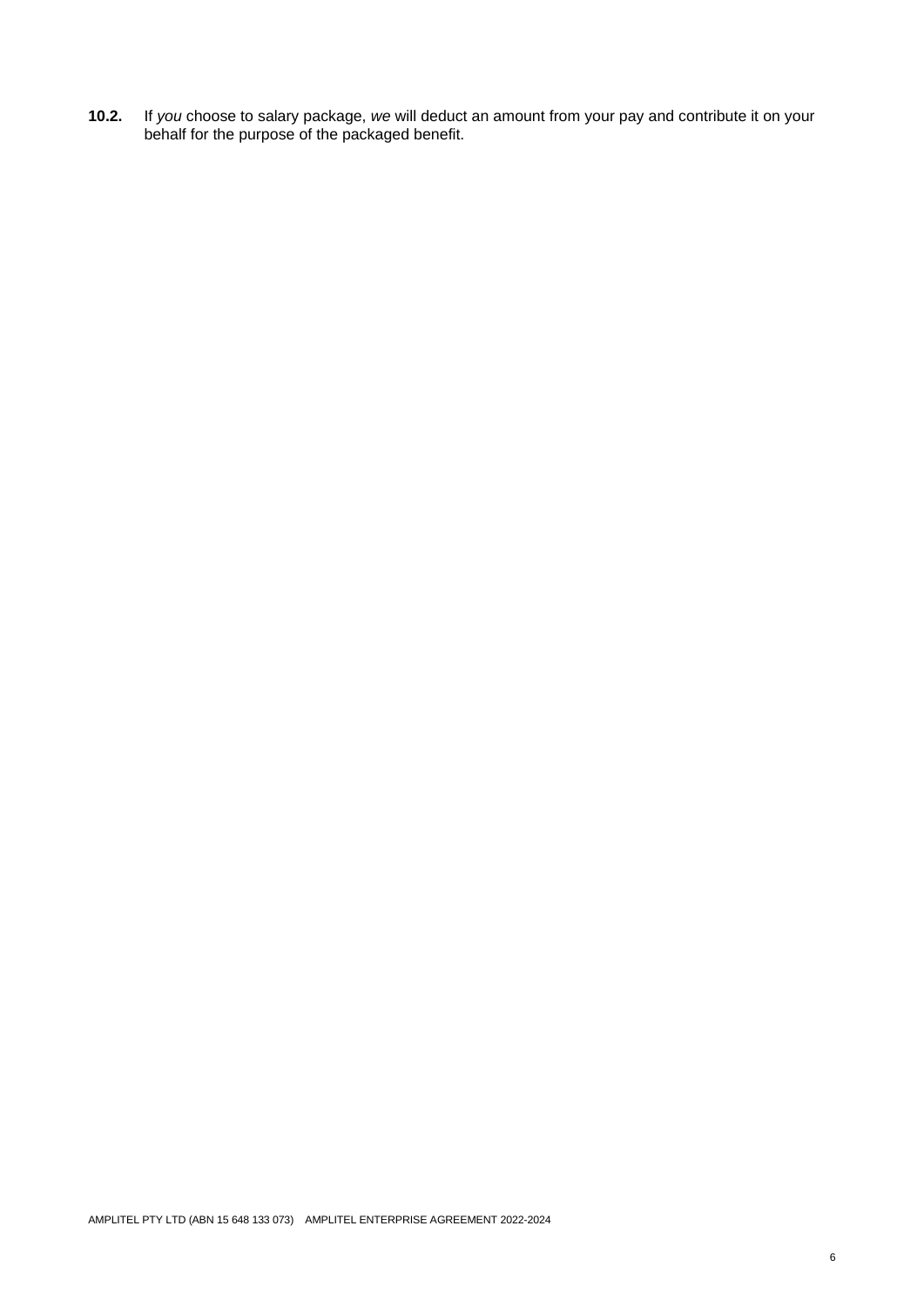# SECTION 3: WORKING ARRANGEMENTS

# **11. TYPES OF WORKING ARRANGEMENTS**

- **11.1.** *We* can employ *you*:
	- a) full-time;
	- b) part-time;
	- c) on a casual basis; or
	- d) for a fixed period or specific project.

### **11.2. Part-time work**

- a) If *you* work part-time, *we* will engage *you* to work fewer than 36¾ hours each week.
- b) All of the benefits in this *Agreement* are the benefits set out for full-time employees. *You* will be entitled to these benefits on a pro rata basis, based on your hours of work.

# **12. MOVING BETWEEN JOBS**

- **12.1.** *We* may require *you* to perform another role that *you* are capable of performing (either now or after training) on a permanent or temporary basis. Where *we* transfer *you* to another role in this circumstance:
	- a) If *you* are a *Job Family Employee*, *we* will not transfer *you* to a lower banded role and *you* will be paid the higher of your current *Fixed Remuneration* or the appropriate minimum rate for the new role.
	- b) If *you* are a *Workstream Employee*, *we* will not require *you* to transfer to a role that is more than one *band* lower than your current role. *You* may be eligible for salary maintenance in accordance with item C.5 in Appendix C.
	- c) If *you* are a *Workstream Employee*, *we* may ask, but will not require, *you* to transfer to a role that is two *Bands* lower than your current role. If *you* agree to this transfer, *you* may be eligible for salary maintenance in accordance with item C.5 in Appendix C.
	- d) *We* may provide *you* with reasonable relocation assistance, where applicable.
- **12.2.** Where *you* initiate a move to another role within the *Company*, *you* will be covered by the appropriate employment arrangements of that area, including any terms and conditions related to remuneration. This means that if *you* decide to move to a higher or lower paid role, your remuneration may be adjusted in line with this.
- **12.3.** Special rules apply if *you* are an employee who receives a *Grandfathered Allowance* (see item C.4 in Appendix C).

# **13. CASUAL WORK ARRANGEMENTS**

**13.1.** W*e* may engage *Job Family Employees* as casual employees.

AMPLITEL PTY LTD (ABN 15 648 133 073) AMPLITEL ENTERPRISE AGREEMENT 2022-2024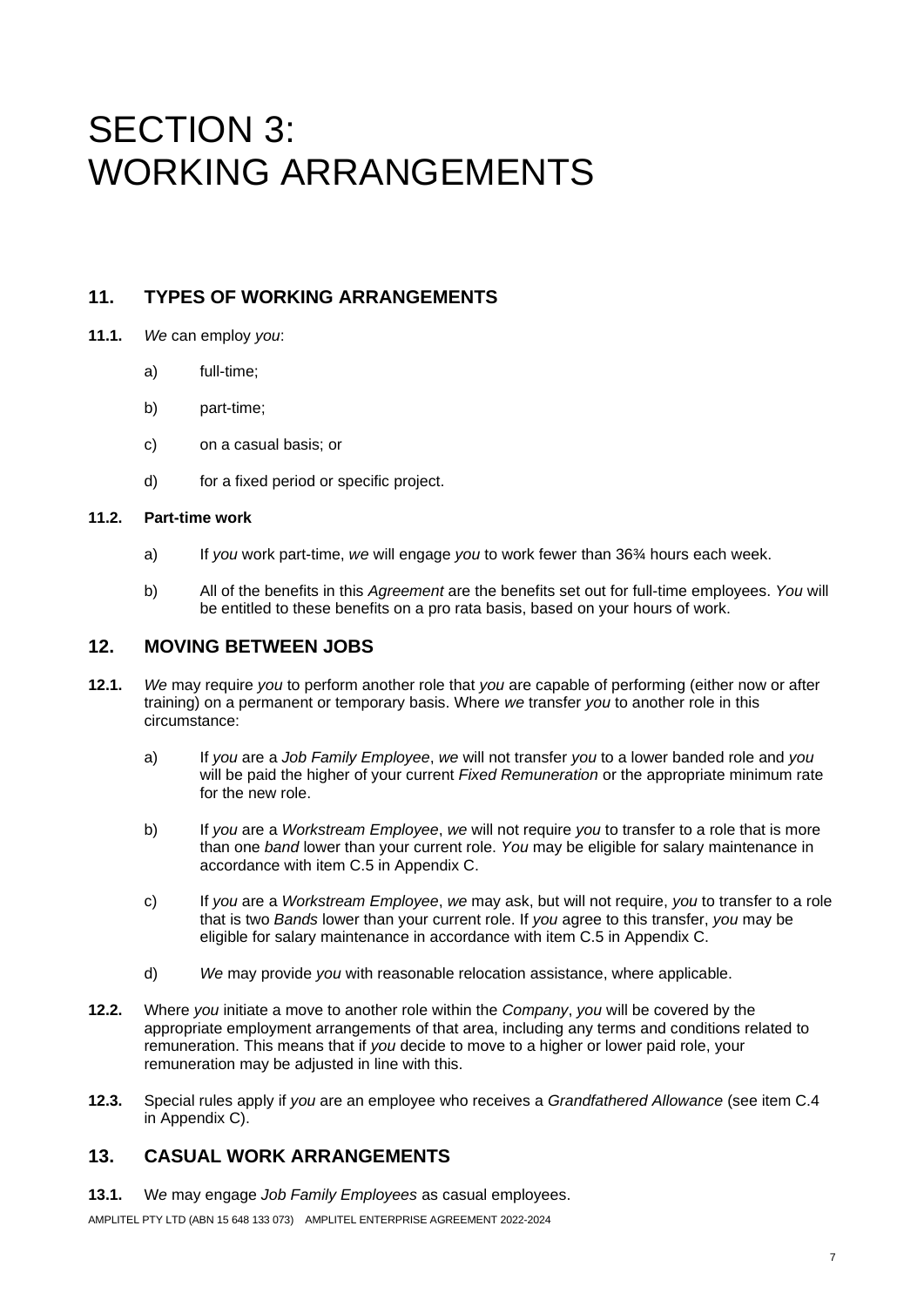- **13.2.** Casual employees will:
	- a) be engaged on an hourly basis subject to a minimum engagement of 2 hours of work on each occasion;
	- b) be paid the hourly rate for their *Job Family* and *Band* plus a minimum 25% casual loading;
	- c) not be subject to the following Sections of this *Agreement*:
		- i) Section 2: Pay and benefits: the salary packaging arrangements;
		- ii) the job movement rules in this Section;
		- iii) Section 4: Hours of work and scheduling, except for clauses:
			- 14.3 a) (when you work);
			- 15.1, 15.2, 15.3 and 15.4 where a casual agrees to perform shift work or temporary shift work noting that additional payments under clause 13.3 and clause 15.4 f) are not cumulative. Only the highest applicable additional payment will apply. The additional payments under clauses 13.3 or 15.4 f) and the casual loading in clause 13.2 b) are calculated separately as a percentage of the applicable hourly rate of pay under the *Agreement*;
			- 16.1 (meal breaks) and 16.2 (rest breaks in contact centres);
			- 19.1 a), b) and c) (working additional hours); 19.2 b) and 19.4; and
		- iv) Section 7: Leave entitlements (other than long service leave and unpaid family and domestic violence leave);
		- v) Section 8: Redundancy;
		- vi) Section 9: Placement Period;
		- vii) Section 10: Retrenchment;
		- viii) Section 13: Miscellaneous provisions (other than the provisions relating to *our Company* policies and *Exempt Employees*); and
		- ix) Appendix A;
	- d) be entitled to unpaid parental leave, unpaid carer's leave, unpaid family and domestic violence leave, unpaid bereavement/compassionate leave and to be absent on public holidays (unless *the Company* reasonably requires *you* to work) as set out in the Fair Work Act 2009;
	- e) work ordinary hours up to 36¾ hours per week and reasonable additional hours.

#### **13.3. Pay and other conditions for casual employees**

a) Where any hours worked fall on any of the following days, in addition to your 25% casual loading, *we* will also pay *you* an additional payment as follows:

| Day             | % of hourly base rate |
|-----------------|-----------------------|
| Saturdays       | 50%                   |
| Sundays         | 100%                  |
| Public holidays | 150%                  |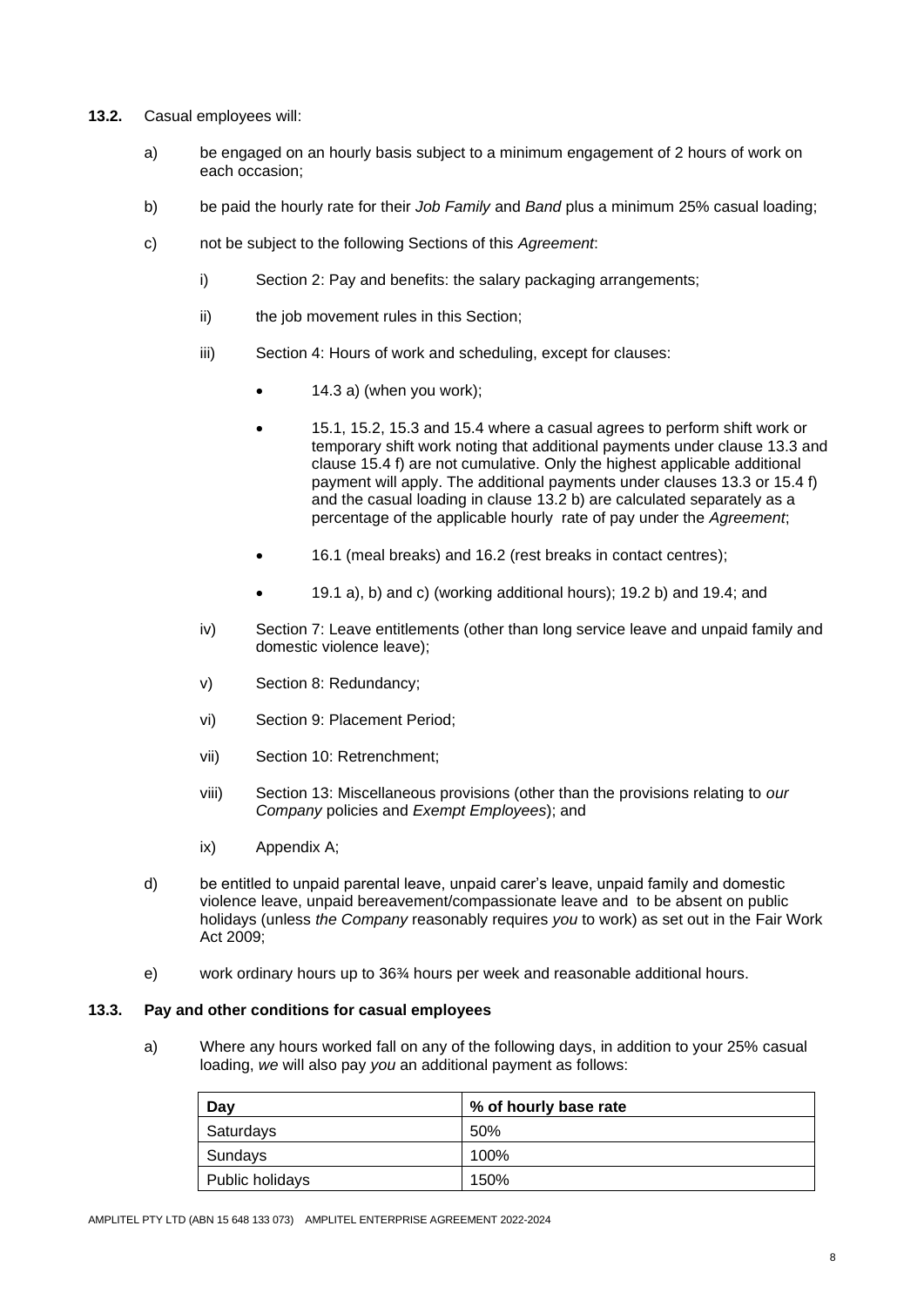b) *We* will increase your ordinary hourly rate by at least the percentages in the table below on the dates indicated:

| Increase to hourly rate | Increase effective date |  |
|-------------------------|-------------------------|--|
| 1 October 2022          | 2.5%                    |  |
| 1 October 2023          | 3%                      |  |

#### **13.4. Offers and requests for casual conversion**

- a) If *we* employ *you* as a *Regular casual employee*, *you* may request or *the Company* may offer conversion to full-time or part-time employment.
- b) Offers and requests for conversion are in accordance with the *NES* and further details are set out in *Company* policy.
- c) Where it is agreed that your casual employment will be converted to full-time or part-time employment, your service as a *Regular casual employee* will be recognised for servicerelated benefits including long service leave, parental leave and the calculation of retrenchment benefits.
- d) For the purpose of long service leave credits and retrenchment benefits, a contiguous period of continuous regular and systematic casual service immediately preceding your conversion to full-time or part-time employment under this clause will be treated as part-time/full-time service (as applicable based on your hours).
- e) A casual employee will not be engaged and re-engaged (which includes a refusal to reengage), or have their hours reduced or varied, in order to avoid any right or obligation under this clause.
- f) If *you* wish to dispute a decision by *the Company* to reject a request by *you*, or not to make an offer, to convert your employment to full-time or part-time employment, *you* may use the dispute resolution process outlined in Section 6.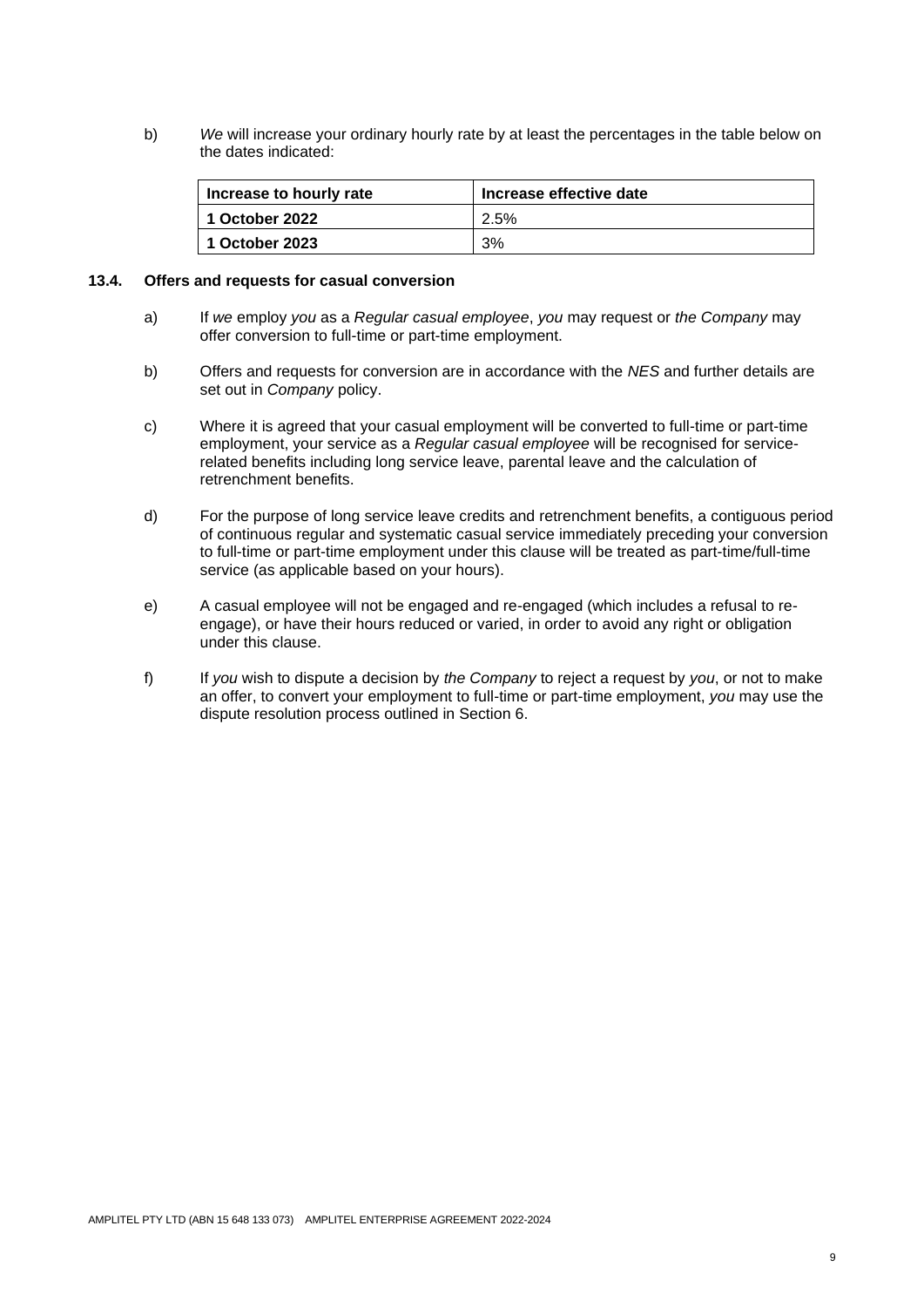# SECTION 4: HOURS OF WORK AND SCHEDULING

# **14. ORDINARY HOURS OF WORK**

#### **14.1. Full-time employees**

Your ordinary hours of work will be 36¾ hours each week.

#### **14.2. Part-time employees**

- a) If *you* work fewer than 36¾ hours each week, *we* will ensure that:
	- i) your hours of work are reasonably predictable, and
	- ii) *you* are scheduled to work for at least 3 hours on a work day.
- b) *We* can change the pattern of your hours of work:
	- i) at any time, by agreement with *you*, or
	- ii) if *we* give *you* at least 7 days' notice (though *we* can't do this if *you* started working part-time before 21 December 2000). *We* will take into account all preferences and personal circumstances, including your family/carer responsibilities.
- c) If *we* ask *you* to change your ordinary hours of work or regular roster, *we* will consult with *you* in accordance with Section 6.

#### **14.3. When** *you* **work**

- a) Your ordinary hours of work will be worked between:
	- i) 7:00am and 7:00pm, Monday to Friday other than in the Northern Territory where the daily span is 6:30am to 6:30pm.
- b) Where *you* have chosen to enter into an agreed preferred hours arrangement under clause 17, your ordinary hours can be worked between Monday to Sunday – 6:00am to 11:00pm.
- c) Your hours may be worked continuously or, as agreed between *you* and *us*, in multiple discrete periods throughout the course of a day, unless *you* are a shiftworker.
- d) If *you* are a shiftworker, your hours will be worked continuously (except for meal breaks), unless *you* have chosen to enter into an agreed *split shift* arrangement in accordance with clause 18.
- e) Start and finish times
	- i) Unless *you* have chosen to enter into an agreed preferred hours arrangement under clause 17 or an agreed *split shift* arrangement under clause 18, *we* will tell *you* on which days *you* must work and what your start and finish times are. Your ordinary hours of work may change from time to time.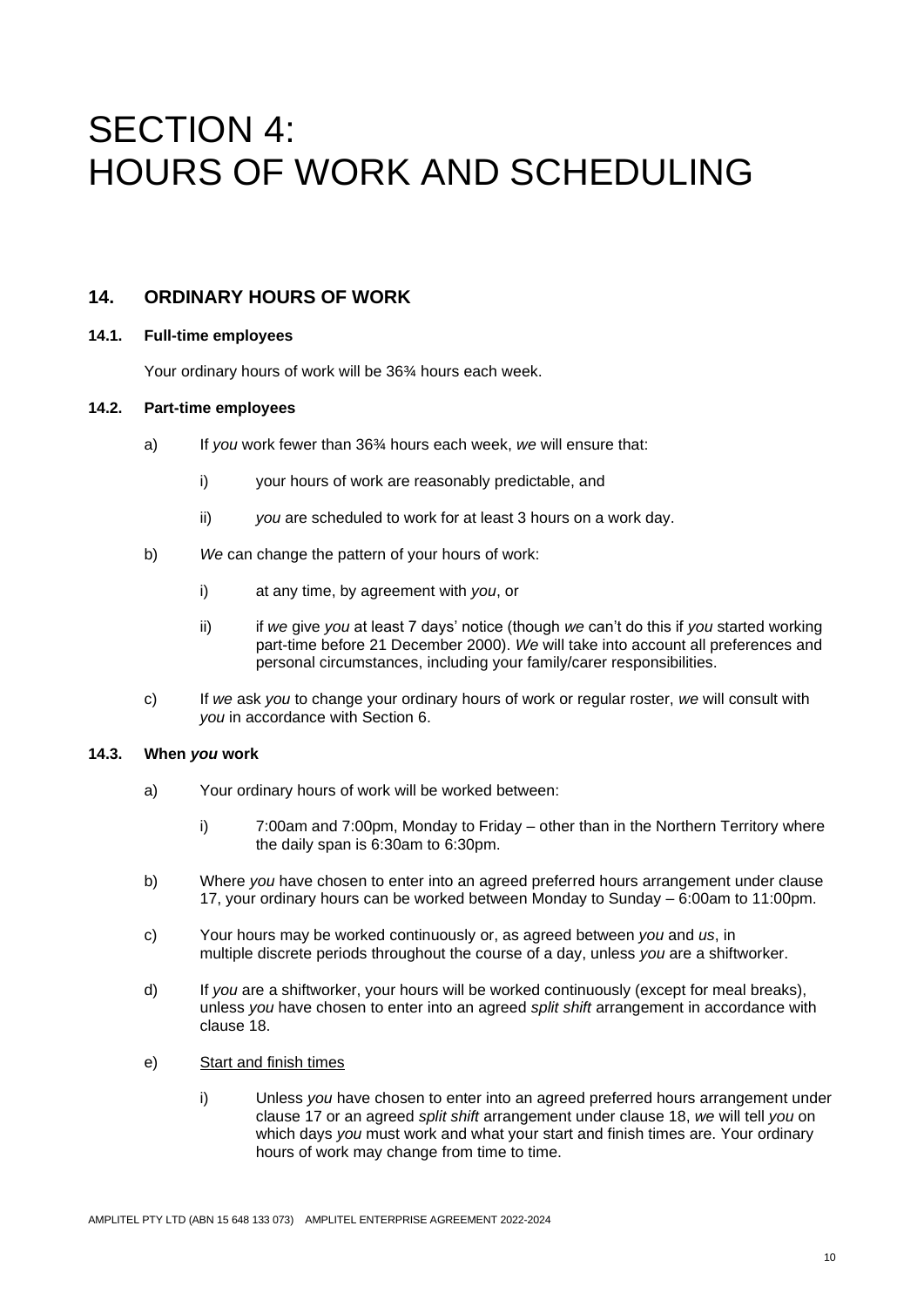- ii) *We* can ask *you* to, or if *you* are working under a preferred hours arrangement under clause 17 *you* can work ordinary hours in any pattern which provides for an average of up to 36¾ hours each week.
- iii) When *we* set hours of work and rosters, customers' needs and business requirements will be a significant consideration. However, *we* will also consider personal circumstances of employees, including family/carer responsibilities and will make sure that outcomes are distributed fairly across the work group.

#### f) Rest Relief

In the interests of health and safety, *you* will have at least 10 consecutive hours off (inclusive of reasonable travel time) between periods of ordinary hours work. Where *we* require *you* to resume or continue work without having 10 consecutive hours off *we* will pay *you* at a rate of 200% until *you* cease that period of work. If *you* have to work overtime in these situations, *we* won't require *you* to come to work again until *you* have had 10 consecutive hours off before commencing the next period of ordinary hours work, and *you* will not lose any ordinary hours pay.

*The Company* may, at its discretion, decide that an employee who has had 10 hours between periods of ordinary work but has also performed additional hours between those periods of ordinary work, is not required to work a period of ordinary hours, without loss of pay, provided this period isn't longer than the number of additional hours worked, and does not extend into a second ordinary hours period of work.

If *you* and *the Company* have agreed to work multiple discrete periods of work in a day, including if *you* are a shiftworker working *split shifts*, rest relief will only apply after the last such period on a day.

#### g) Flexible Working Hours Scheme and 9-day fortnight

If *you* work in an area that works under the Flexible Working Hours Scheme or a 9 day fortnight, and *you* work under these arrangements when this *Agreement* comes into operation, *you* will continue to have access to these arrangements while *you* work in that area.

### **15. SCHEDULED WORK AND SHIFTWORK**

**15.1.** *We* may engage *you* to work variable hours as set out in this Section. If *we* do this, your ordinary hours of work will be averaged over the cycle of the work scheduling period.

#### **15.2. Common provisions for scheduled and shiftwork**

a) Work schedules will take into account the needs of the business together with your needs and preferences.

*The Company's* intent is to minimise variations in individual start times where this is possible.

- b) *We* will provide *you* with your schedule a minimum of 2 weeks in advance, and will include details of your start and finish times, your meal break, and any scheduled days off. Scheduled days off are days that *you* could have been rostered to work ordinary hours, but were not scheduled to work.
- c) If *we* need to change your schedule, *we* will give *you* 7 days' notice where possible, or 3 days in circumstances where *we* need to cover unplanned leave.
- d) *You* may initiate schedule swaps but *you* need prior approval from your manger to do this, and it must not impact the business.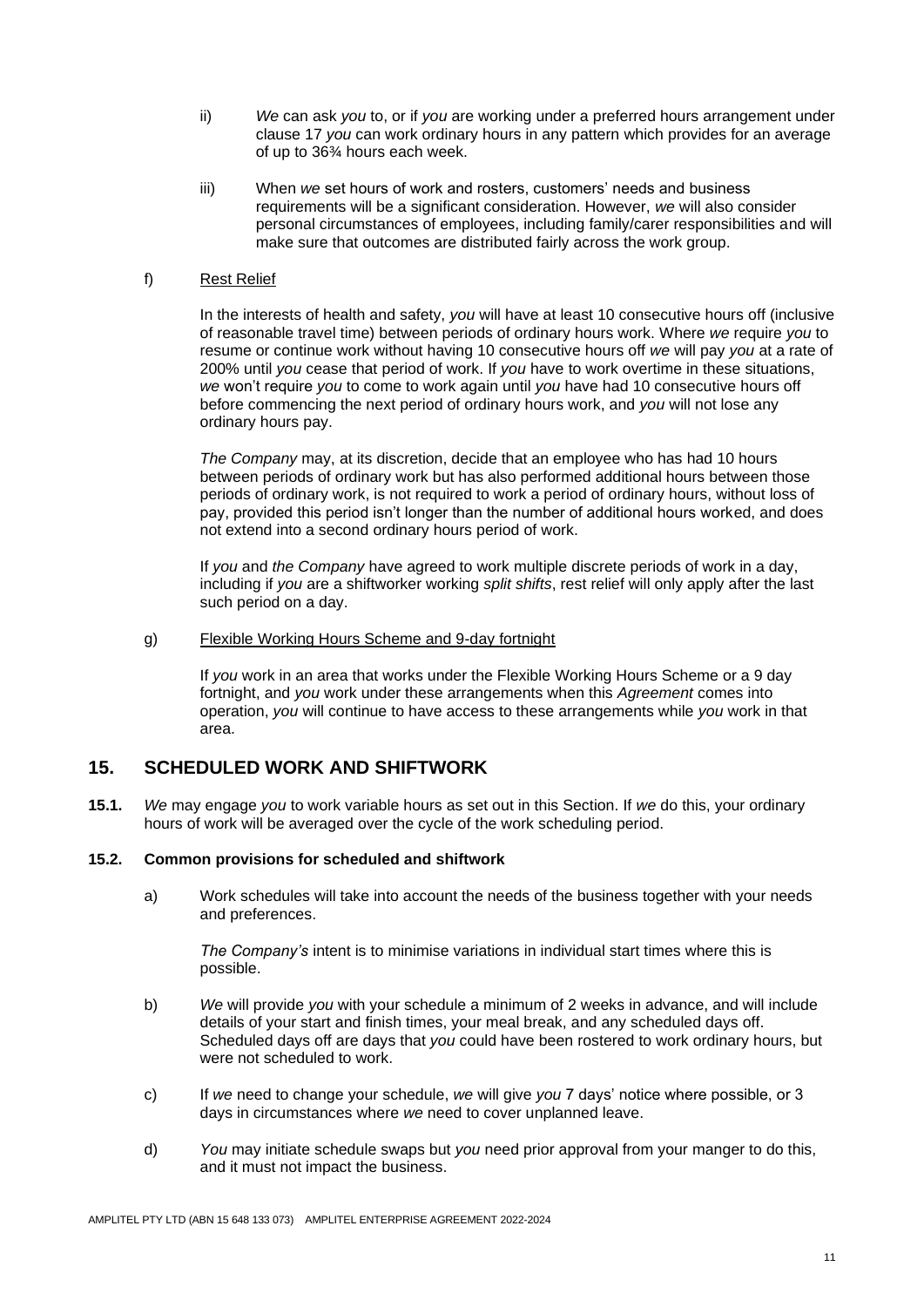- e) Any unplanned leave *you* take will be recorded as equal to the amount of time *you* were scheduled to work that day.
- f) *You* won't be required to work more than 10 ordinary hours at a time (unless *you* are working a shift arrangement under clause 15.4 g). Minimum engagement times will be 6 hours in the field and 4 hours in contact centres, unless clause 14.3 c) or clause 18 apply.

#### **15.3. Scheduled work**

- a) These provisions about scheduled work apply only to contact centres.
- b) *We* may require *you* to work within the span of hours, but at variable times and patterns. *We*  will advise *you* of work scheduling arrangements where they apply, as set out in this clause.
- c) If *you* work in a contact centre, roster arrangements will be prepared and communicated to *you* in line with the common provisions set out above.

#### **15.4. Shiftwork**

- a) These provisions apply to employees who have been or are in future engaged as shiftworkers or who agree to become shiftworkers.
- b) *We* may engage *you* as a shiftworker if *we* regularly require *you* to work outside the span of ordinary hours on Monday to Friday, or to work regularly on weekends.
- c) *We* may ask employees who are not shiftworkers to undertake shiftwork, in which case *we*  will call for volunteers. However, an employee who is not a shiftworker can't be required by *the Company* to become a shiftworker.
- d) Where *we* want to introduce shiftwork into an area where it doesn't already operate, *we* will consult with employees in the area and with *The Unions*, under the consultation provisions in Section 6.

#### e) Temporary shift allowance

- i) Sometimes *we* may ask employees who are not shiftworkers to become shiftworkers on a temporary basis to fill vacancies on a shift roster, and *we* may call for volunteers. Where *you* and *the Company* agree to *you* undertaking temporary shiftwork *we* will pay *you* an allowance to make yourself available to perform temporary shift work. Participation in undertaking temporary shiftwork is voluntary. See Section 12 for the amount of the allowance.
- ii) While *you* receive the temporary shift allowance, *you* will be subject to all conditions that apply to shiftwork.
- iii) *You* or *the Company* can opt out of the temporary shift arrangements on a quarterly basis. Accordingly, ongoing payment of the allowance is not guaranteed. *You* may ask to cease receiving the allowance and stop undertaking the temporary shiftwork before the completion of 3 months. Taking into account your particular circumstances, *we* will not unreasonably refuse the request.
- iv) If *you* receive this allowance but unreasonably refuse to work shiftwork, *we* may discontinue paying the allowance immediately and *you* will no longer be required to undertake temporary shiftwork.
- v) Payment of the allowance will continue during periods of paid leave.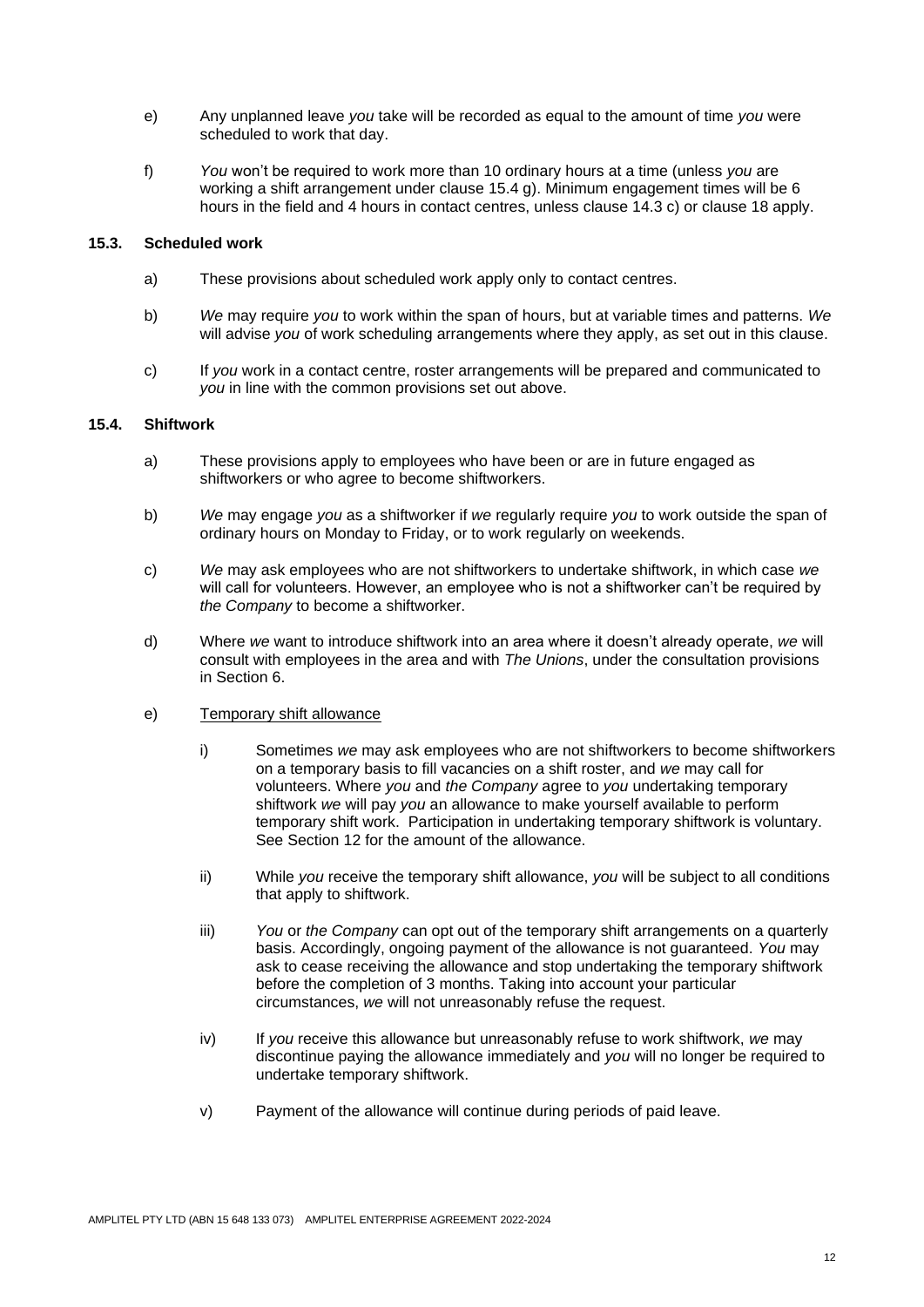#### f) Payment for shiftwork

- i) If any part of your shift on a Monday to Friday falls outside the span of hours, *we* will pay *you* an additional payment of 15% for the whole shift.
- ii) If *you* work on a Saturday, *we* will pay *you* an additional payment of 50% for all time worked on that shift between midnight Friday and midnight Saturday.
- iii) If *you* work on a Sunday, *we* will pay *you* an additional payment of 100% for all time worked on that shift between midnight Saturday and midnight Sunday.
- iv) If *you* are required to work shifts that fall wholly between the hours of 6:00pm and 8:00am for a period exceeding 4 weeks, *we* will pay *you* an additional payment of 30% for all time worked on those shifts.
- v) Additional payments are not cumulative. Only the highest applicable payment will apply.
- vi) If *you* have chosen to enter into an agreed *split shift* arrangement in accordance with clause 18, penalties will apply to each shift segment separately.

#### g) Extended Shift Arrangements

- i) *We* may implement shifts of up to 12 hours in accordance with the Extended Shift Arrangement Guidelines (see Appendix D). The Extended Shift Arrangement Guidelines supplement the provisions in this Section.
- ii) For the avoidance of doubt, where *you* regularly perform shifts of up to 10 hours in length, *we* may ask, but will not require, *you* to perform extended shifts.

### **16. BREAKS**

#### **16.1. Meal breaks**

- a) *You* get an unpaid meal break of between 30 minutes and 1 hour after no longer than 5 hours' continuous work. Your meal break may be varied by agreement on an ad hoc basis only, subject to *us* considering your health and safety. The timing and length of this break is otherwise up to your manager, who will take into account any requirements *you* have. Employees working under the Flexible Working Hours Scheme under clause 14.3 g) may take a meal break of more than one hour.
- b) If *you* are a *Job Family Employee* classified at *Band*s 3ii, 4i or 4ii, performing shiftwork under the *Agreement,* and *you* are required by *us* to remain in attendance during a scheduled meal break under clause 16.1, *you* will be paid at the applicable ordinary rate of pay under the *Agreement* for that meal break.

#### **16.2. Rest breaks in contact centres**

- a) If *you* work in a contact centre, for a period of:
	- i) less than 5 hours without an unpaid meal break, *you* can take one 15 minute rest break;
	- ii) at least 5 hours and less than 7 hours, *you* can take an unpaid meal break and one 15 minute rest break; and
	- iii) at least 7 hours, *you* can take an unpaid meal break and two 10 minute (minimum) rest breaks.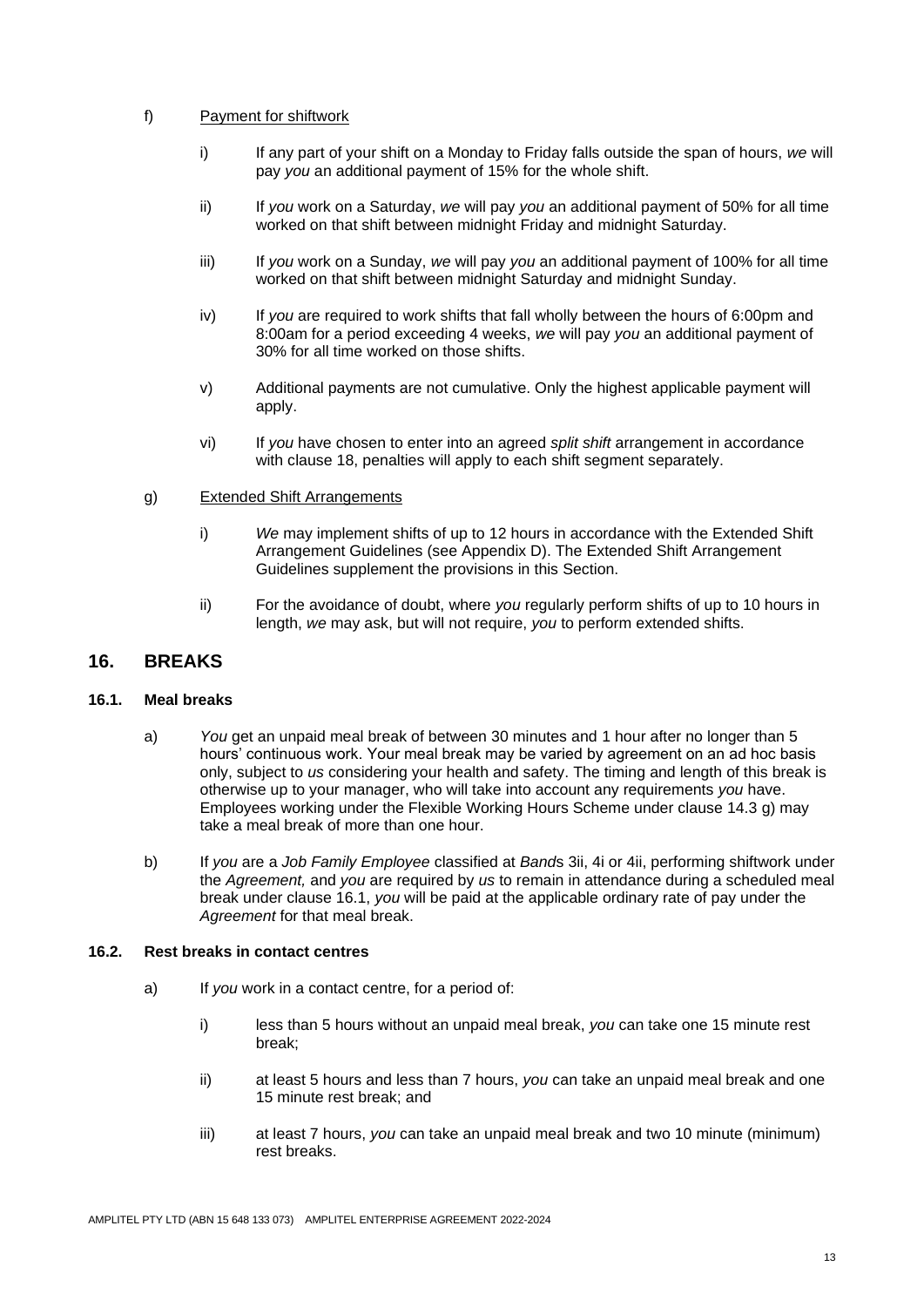b) *We* will schedule the timing of your breaks reasonably, so that *you* do not have to work more than 2-3 hours without a break.

#### **16.3. Multiple discrete period rest breaks**

a) If you work in a contact centre, and work multiple discrete periods in a day, an agreed preferred hours arrangement, or an agreed split shift arrangement, in accordance with clause 14.3 c), 17 or 18 respectively, the number of paid rest breaks provided in accordance with 16.2 and 16.3 will be based on the total number of hours worked in a day, not the length of each separate shift segment. An entitlement to unpaid breaks will be in accordance with clause 16.1.

# **17. PREFERRED HOURS ARRANGEMENTS**

- **17.1.** *You* may choose to vary when *you* work your ordinary hours as set out in clause 14.3 b) by entering into a preferred hours arrangement on the terms set out in this clause. Such an arrangement will not be a condition of employment with *us*, and can only be made after *you* have commenced employment with *us*.
- **17.2.** Clause 17 does not apply if *you* are a shiftworker. *You* will not be considered a shiftworker as a result of working under a preferred hours arrangement, and *you* will not be entitled to shift penalties.
- **17.3.** Subject to the requirements of clause 22 (if applicable), *you* may choose to enter into a preferred hours arrangement by making a written request and *us* agreeing to your request. *We* may decline your request at *our* discretion.
- **17.4.** The arrangement must:
	- a) be genuinely entered into without coercion or duress;
	- b) be in writing;
	- c) include both *the Company* and your details;
	- d) be signed (or otherwise accepted in writing) by *you* and *us* (and your parent/guardian if *you* are under 18);
	- e) include the start date and, if applicable, the end date; and
	- f) detail the agreed arrangements, including the days and hours *you* will work. *We* will give *you* a copy of the agreement and *we* will also keep a copy.
- **17.5.** *You* will not receive overtime payments under clause 19.2 for working ordinary hours under a preferred hours arrangement.
- **17.6.** *You* may be reasonably directed to work additional hours, or be available to work additional hours outside of your agreed preferred hours arrangement, in accordance with clause 19.

Where this occurs, *you* will be entitled to overtime payments or time off in lieu in accordance with clause 19.2 or 19.3 respectively.

- **17.7.** *The Company* or *you* may make a written request to vary a preferred hours arrangement. *We* will only make such a request on reasonable business grounds, and any change will only take effect if *you* agree. For the period that either *you* or *the Company* is considering a request there will be no change to your working arrangements. If agreed, the variation will take effect 7 calendar days later or as otherwise agreed. Any variation is subject to the requirements of clause  $17.4$  a) – f) inclusive.
- **17.8.** *The Company* or *you* can end the arrangement (as agreed or varied) by agreement at any time or by giving the other person four weeks' written notice. Once the arrangement ends, your ordinary hours of work and start and finish times will be in accordance with clause 14.3 a), c) and e), respectively.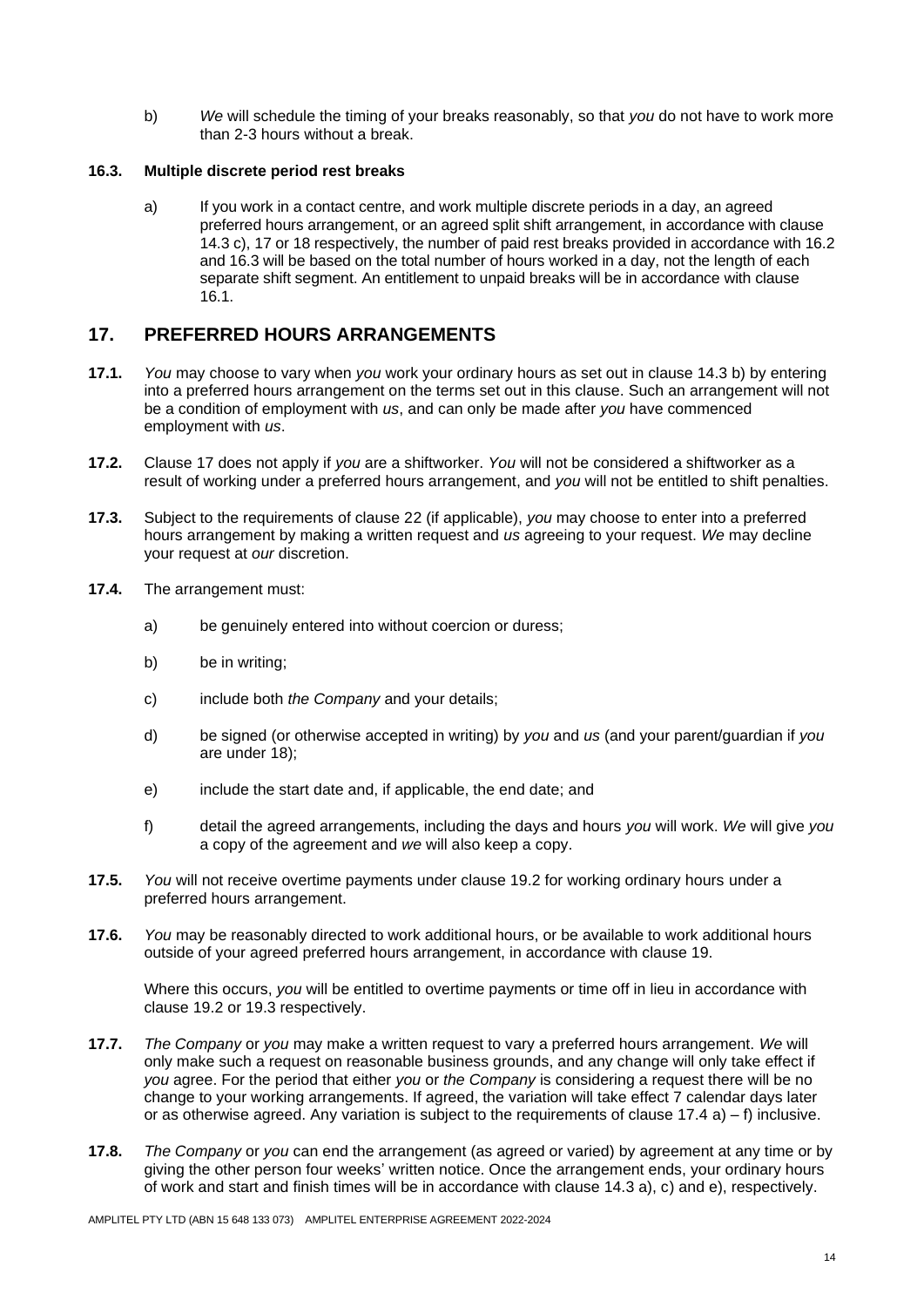# **18. SPLIT SHIFTS**

- **18.1.** If *you* are a shiftworker, *you* may choose to perform *split shifts* where *you* perform a shift in separate segments in accordance with the terms of this clause. Under these arrangements, the following will apply:
	- a) Unless otherwise agreed, each segment of a *split shift* will be at least three hours in duration, except if *you* perform work from home, in which case the minimum period will be one hour. The total duration of periods of work on a day will not be more than 10 hours.
	- b) Unless otherwise agreed, there will be a minimum of a one hour break, plus reasonable travel time (if applicable), between one segment of a *split shift* and the next.
	- c) *We* will not roster *you* to work more than three *split shift* segments in a day.
	- d) For each day *you* perform *split shifts you* will receive an allowance. See Section 12 for the amount of the allowance. Penalties will apply to each shift segment separately.
- **18.2.** Subject to the requirements of clause 22 (if applicable) *you* may choose to enter into an arrangement to perform *split shifts* by making a written request and *us* agreeing to your request. *We* may decline your request at *our* discretion.
- **18.3.** Such an agreement will not be a condition of employment with *us*, and can only be made after *you* have commenced employment with *us*.
- **18.4.** The arrangement must:
	- a) be genuinely entered into without coercion or duress;
	- b) be in writing:
	- c) include both *the Company* and your details;
	- d) be signed (or otherwise accepted in writing) by *you* and *us* (and your parent/guardian if *you* are under 18);
	- e) include the start date and, if applicable, the end date; and
	- f) detail the agreed arrangements, including the specific hours and/or days in which these shifts will be worked. *We* will give *you* a copy of the agreement and *we* will also keep a copy.
- **18.5.** *The Company* or *you* may make a written request to vary a *split shift* arrangement. *We* will only make such a request on reasonable business grounds, and any change will only take effect if *you* agree. For the period that either *you* or *the Company* is considering a request there will be no change to your working arrangements. If agreed, the variation will take effect 4 weeks later or as otherwise agreed. Any variation is subject to the requirements of clause  $18.4$  a) – f) inclusive.
- **18.6.** *The Company* or *you* can end the arrangement (as agreed or varied) by agreement at any time or by giving the other person 3 months' written notice. Once the arrangement ends, each shift will be worked continuously and scheduled in accordance with clauses 14.3 d) and e).
- **18.7.** If *you* perform work under an extended shift arrangement in accordance with Appendix D, clause 18 does not apply to *you*.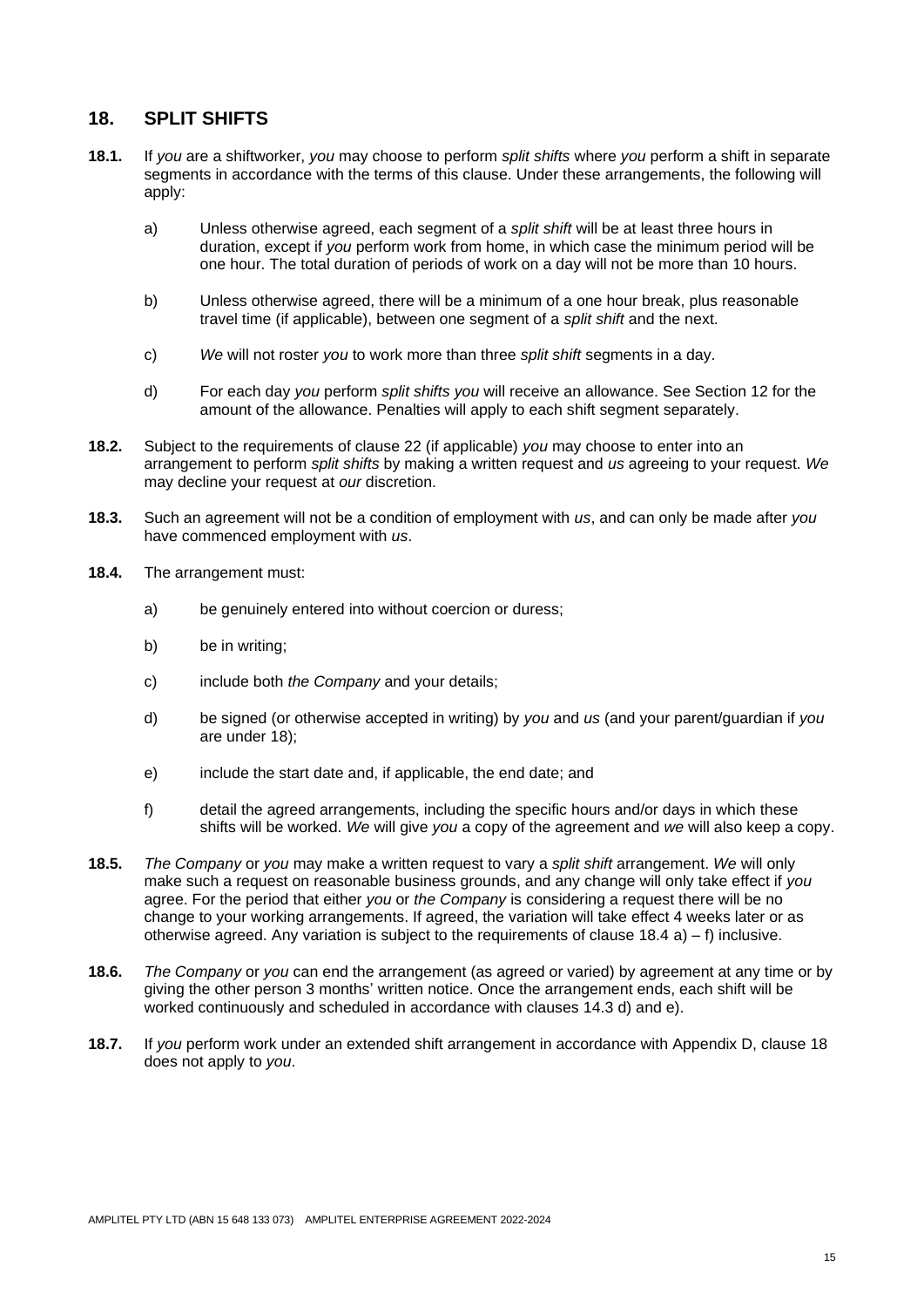# **19. ADDITIONAL HOURS**

#### **19.1. Working additional hours**

- a) *We* may require *you* to work reasonable additional hours, unless *you* are a part-time employee. *We* can request but cannot require a part-time employee to work additional hours.
- b) If *we* ask *you* to work additional hours *you* may refuse to work them if:
	- i) the request is unreasonable; or
	- ii) your refusal is reasonable; or
	- iii) *you* are a part-time employee
- c) Matters to be taken into account when considering what's reasonable include:
	- i) the nature of the work performed by the employee;
	- ii) *our* business requirements;
	- iii) any risks to the health and safety of the employee;
	- iv) the employee's personal circumstances, including any family or carer responsibilities; and
	- v) how much notice the employee is given of the additional hours.

#### **19.2. Overtime Payments**

- a) If *we* authorise *you* to work additional hours and *you* are not an *Exempt Employee*, *we* will pay *you*:
	- i) an additional payment of 50% for the first 3 hours per day/shift and an additional payment of 100% after that, where the additional hours are outside the span of ordinary hours, or outside the regularly scheduled full-time equivalent ordinary hours, or, where *you* have chosen to enter into an agreed preferred hours arrangement under clause 17, outside of those agreed hours;
	- ii) an additional payment of 100% for all additional hours on a Saturday, but only if *you* are a shiftworker;
	- iii) an additional payment of 100% for all additional hours on a Sunday;
	- iv) an additional payment of 150% for all additional hours on a public holiday;
	- v) eligible *Workstream Employees* in the *Technical (TW)* or *Customer Field (CFW)* Workstreams who perform critical activities (e.g. planned events including outages, cutovers and special events) will be paid an additional payment of 100% for all overtime worked between 11:00pm and 7:00am in lieu of any other overtime payment.
- b) If we require a *Job Family Employee* classified at *Band* 3ii, 4i or 4ii, to perform overtime not continuous with ordinary hours work (excluding meal breaks) in a non-restriction situation under this *Agreement*, this minimum engagement period is four hours at the applicable rate of pay under the *Agreement* for each separate attendance. This does not apply to:
	- i) a *Customer Support (Technical) Job Family Employee*;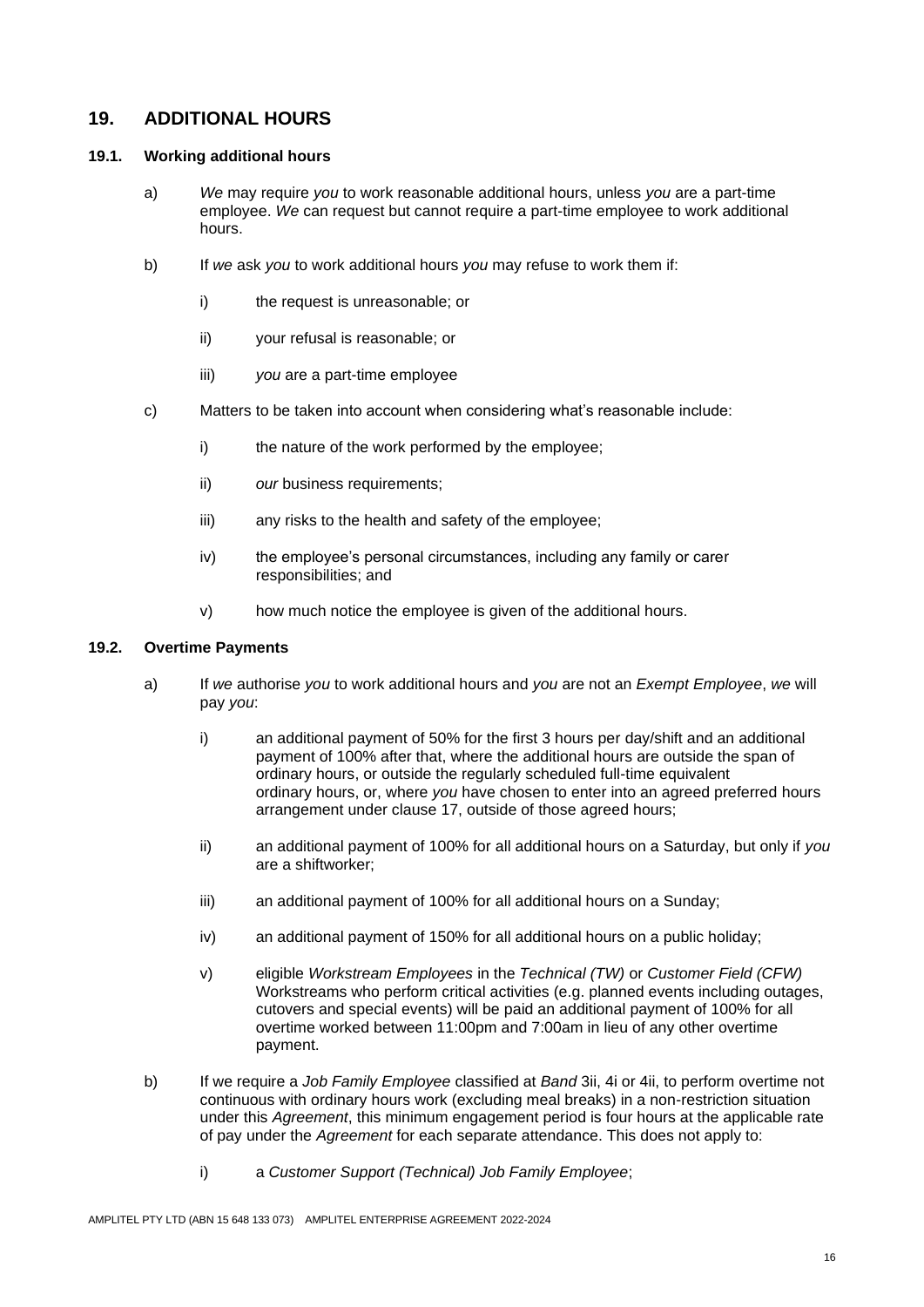- ii) a *Job Family Employee* working scheduled additional hours from home in accordance with clause 19.4 of this *Agreement*;
- iii) a *Job Family Employee* performing essential customer servicing in accordance with clause 67 of this *Agreement*; and
- iv) a *Job Family Employee* working additional hours in an emergency situation in accordance with clause 69 of this *Agreement*.
- c) If *you* work part-time, *you* will be paid at ordinary rates until *you* have worked ordinary hours equivalent to a full-time employee. After that, any additional hours worked will be paid at the above rates. Additional hours worked and paid at ordinary rates will count towards accrual of annual leave and personal leave.

#### **19.3. Time in lieu**

If *you* would prefer to take time in lieu instead of receiving an overtime payment for additional hours, *you* can request this. Time in lieu is taken on an hour for hour basis and must be approved by your manager. If the time off is not taken within 4 weeks, *you* will be paid for the additional hours at the above overtime rates.

#### **19.4. Scheduled additional hours worked from home**

- a) If *we* schedule *you* and *you* agree to work additional hours from home (not continuous with your ordinary hours) and *you* are not an *Exempt Employee*, *we* will pay *you* an additional payment of 100%, subject to a minimum payment of 1 hour.
- b) *You* will be given at least 2 working days' notice to work additional hours from home, unless *you* agree to a shorter period with your manager.
- c) If *you* choose to work at a *Company* location instead of working from home, *you* will only be paid as if *you* worked from home.

#### **20. WORK ON A PUBLIC HOLIDAY**

If *you* work ordinary hours on a public holiday and *you* are not an *Exempt Employee*, *we* will pay *you* an additional payment of 150% for all ordinary hours *you* work.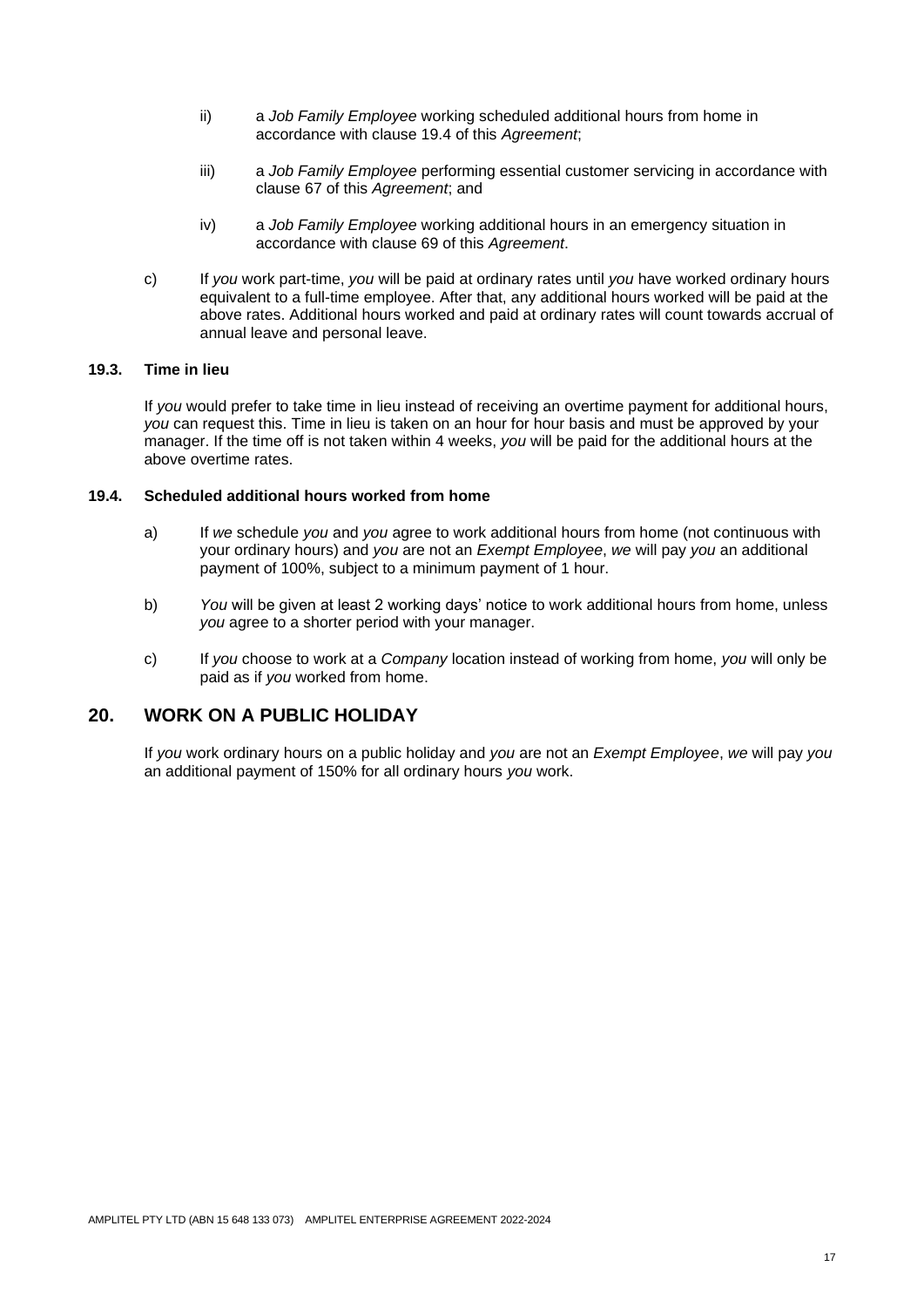# SECTION 5: FLEXIBLE WORK

# **21. WORKING FLEXIBLY**

- **21.1.** The following principles reflect the objectives of *the Company* about working flexibly:
- **21.2.** *The Company* supports our employees to work flexibly where it meets their needs and those of our customers and business operations.
- **21.3.** In accordance with *Company* policy, *the Company* is committed to continuing to support flexible working where possible, including hybrid working arrangements, such that many of our employees can continue to divide their time working between home and the office. Your requests will be considered by *the Company* and only refused on reasonable business grounds. Such arrangements can be made in conjunction with other flexible working arrangements.
- **21.4.** *The Company* recognises that sometimes employees need the flexibility to balance their work with their commitments outside of work such as family, carer or lifestyle commitments. Examples of flexible work arrangements may include, but are not limited to, 9 day fortnights, change in work location or compressed working weeks.
- **21.5.** *You* can visit the flexible working arrangements site on the intranet for more information on your ability to request flexible work arrangements under *Company* policy.
- **21.6.** Section 6: Consultation, dispute resolution and union matters does not apply to flexible work arrangements made under this clause. Details on the resolution procedure are contained in *Company* policy.

# **22.** *NES* **FLEXIBILITY ARRANGEMENTS**

- **22.1.** *You* may request a change in working arrangements, such as hours of work, your pattern of work or work location if *you* are a permanent employee with at least 12 months' *Continuous Service* or an *Eligible casual employee*, and *you*:
	- a) are the *parent*, or have responsibility for the care, of a child who is of school age or younger;
	- b) are a carer (within the meaning of the *Carer Recognition Act 2010*);
	- c) have a disability;
	- d) are 55 or older;
	- e) are experiencing family or domestic violence, or
	- f) provide care or support to a member of your household or immediate family who requires care and support because of family or domestic violence.
- **22.2.** *You* must make any request in writing, setting out the details of the change sought and the reasons for the change.
- **22.3.** *We* will provide a written response with reasons within 21 days and can only refuse your request if *we* have reasonable business grounds to do so.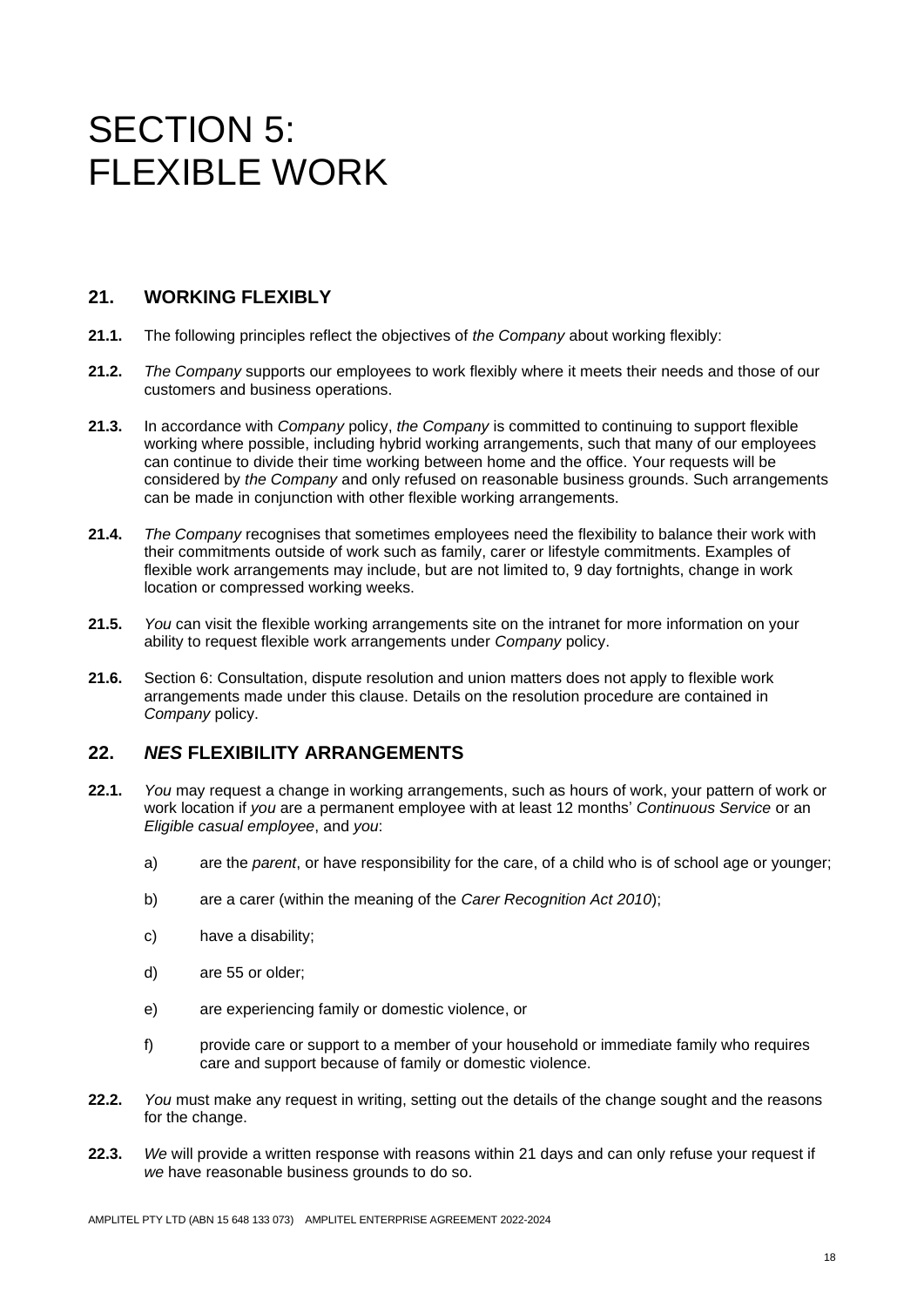# **23. INDIVIDUAL FLEXIBILITY AGREEMENTS**

- **23.1.** *We* may agree with *you*, on an individual basis, to make an individual flexibility agreement. *We* can do this to vary the effect of this *Agreement* so long as the arrangement is to meet *our* and your genuine needs and both *the Company* and *you* genuinely agree to it.
- **23.2.** *You* may be represented, including by a union, in any discussions *you* have with *us* about an individual flexibility agreement.

#### **23.3. An individual flexibility agreement can deal with any of the following:**

- a) arrangements about when work is performed;
- b) overtime and penalty rates;
- c) allowances; and/or
- d) leave loading.

#### **23.4. It must:**

- a) be in writing;
- b) include both *the Company* and your details;
- c) be signed by *you* and *the Company* (or your parent/guardian if *you* are under 18);
- d) set out the terms of this *Agreement* whose effect will be varied by the individual flexibility agreement and how they will be varied;
- e) set out how *you* will be better off overall as a result of the flexibility agreement; and
- f) state when it starts to operate.

#### **23.5.** *We* **must ensure that:**

- a) The terms of the individual flexibility agreement:
	- i) result in *you* being better off overall than *you* would be if no agreement was made; and
	- ii) are about permitted matters and are not unlawful terms as required by the Fair Work Act 2009.
- b) *We* give *you* a copy of the agreement within 14 days of it being agreed.
- **23.6.** *The Company* or *you* can end the individual flexibility agreement by agreement at any time or by giving the other person 28 days' written notice.
- **23.7.** Any individual flexibility agreement in place immediately before this *Agreement* started to operate will continue as if it were made under this *Agreement.*

### **24. GROUP FLEXIBILITY AGREEMENTS**

- **24.1.** Sometimes, within a workgroup, *the Company* or employees may want to vary the effects of the terms of this *Agreement*.
- **24.2. A workgroup and its manager can agree to change:**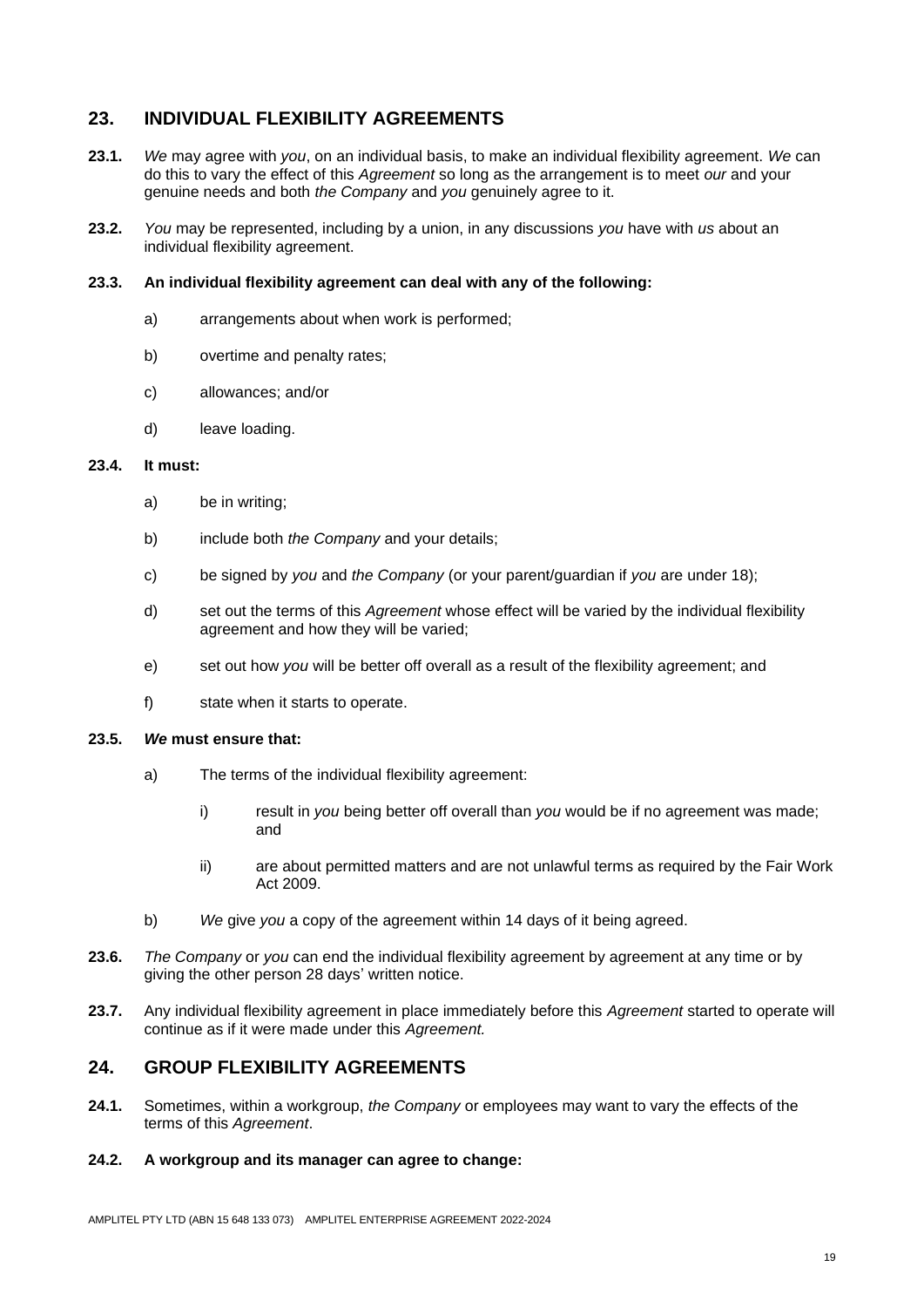- a) the days of the week on which ordinary hours of work are performed;
- b) the number of ordinary hours worked each day; and/or
- c) the span of hours.

#### **24.3. The limits within which the group flexibility agreement will apply are:**

- a) for the number of ordinary hours per day up to 10 hours per day;
- b) for the span of hours 7:00am to 7:00pm

except for as provided by the Extended Shift Arrangement Guidelines in Appendix D.

#### **24.4. The agreement must:**

- a) be in writing;
- b) be approved by a majority of employees employed in the workgroup at the time through a formal vote of the employees;
- c) be notified to the State office of the relevant union at least 14 days before the arrangement starts (and the union will not unreasonably oppose the agreement); and
- d) ensure that the employees are not disadvantaged in relation to their entitlements under this *Agreement*.
- **24.5.** Either *the Company* or the employees in the workgroup (by majority vote) can end the agreement by giving the other person at least 14 days' written notice. If this happens, there will be no financial consequence (for example, no shift closure payments).
- **24.6.** A group flexibility agreement overrides the effect of other terms of this *Agreement* to the extent of any inconsistency, with the exception of the Extended Shift Arrangement Guidelines referred to in clause 15.4 g), where applicable.
- **24.7.** Any group flexibility agreements in place immediately before this *Agreement* started to operate will continue as if they were made under this *Agreement.*
- **24.8.** If *you* agree under a group flexibility agreement to change the days of the week on which *you* perform your ordinary hours to a Saturday or Sunday, *we* will pay *you* an additional payment of 50% for ordinary hours on a Saturday and an additional payment of 100% for ordinary hours on a Sunday. No overtime or penalty rates will apply to these hours.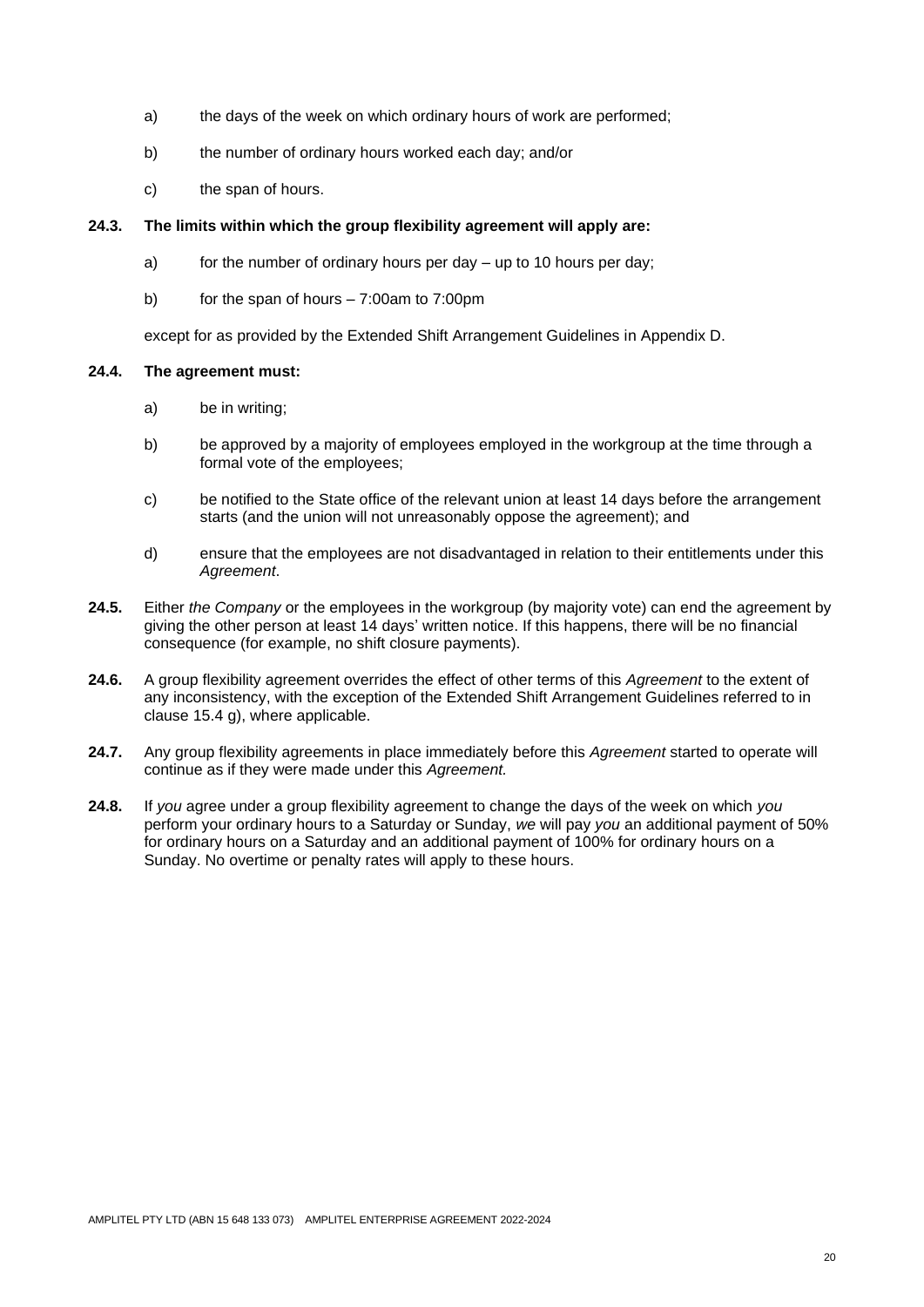# SECTION 6: CONSULTATION, DISPUTE RESOLUTION AND UNION MATTERS

# **25. CONSULTATION**

- **25.1.** The telecommunications and information services industry is highly competitive and constantly changing*. The Company* remains committed to providing secure employment but must also ensure that the business remains profitable and is managed in the interests of *the Company* and employees.
- **25.2.** Some business decisions will impact on employees' work and personal life. *We* will try and minimise this impact as much as possible and the consultation arrangements in this *Agreement* will assist with this. Employees may have a representative of their choice, including a union, during consultation.

#### **25.3. Consultation principle**

Employee consultation means involving employees and their chosen representatives in the decision making process by seeking their views in relation to changes that fall within these consultation provisions and giving them a bona fide opportunity to influence the decision maker.

#### **25.4. Consultation about major change**

- a) If *the Company* makes an initial decision to introduce major changes which have a demonstrable impact on employees, *we* will consult with employees who may be affected and their union(s) as early as practicable.
- b) Examples of situations where *we* will consult include:
	- i) the introduction of significant new technology which has an impact on the way work is done;
	- ii) significant outsourcing proposals, including offshoring of work;
	- iii) major change to the composition, operation or size of *our* workforce;
	- iv) a proposal that is likely to result in 15 or more redundancies;
	- v) where a proposal would significantly diminish job opportunities;
	- vi) changes to *Company* policy that have a demonstrable effect on employment conditions;
	- vii) significant need to retrain employees;
	- viii) the relocation of a group of employees more than 10km from their current workplace;
	- ix) significant local proposals which may have a demonstrable effect on employees, e.g. significant changes to duties, significant changes to shift patterns for a workgroup etc;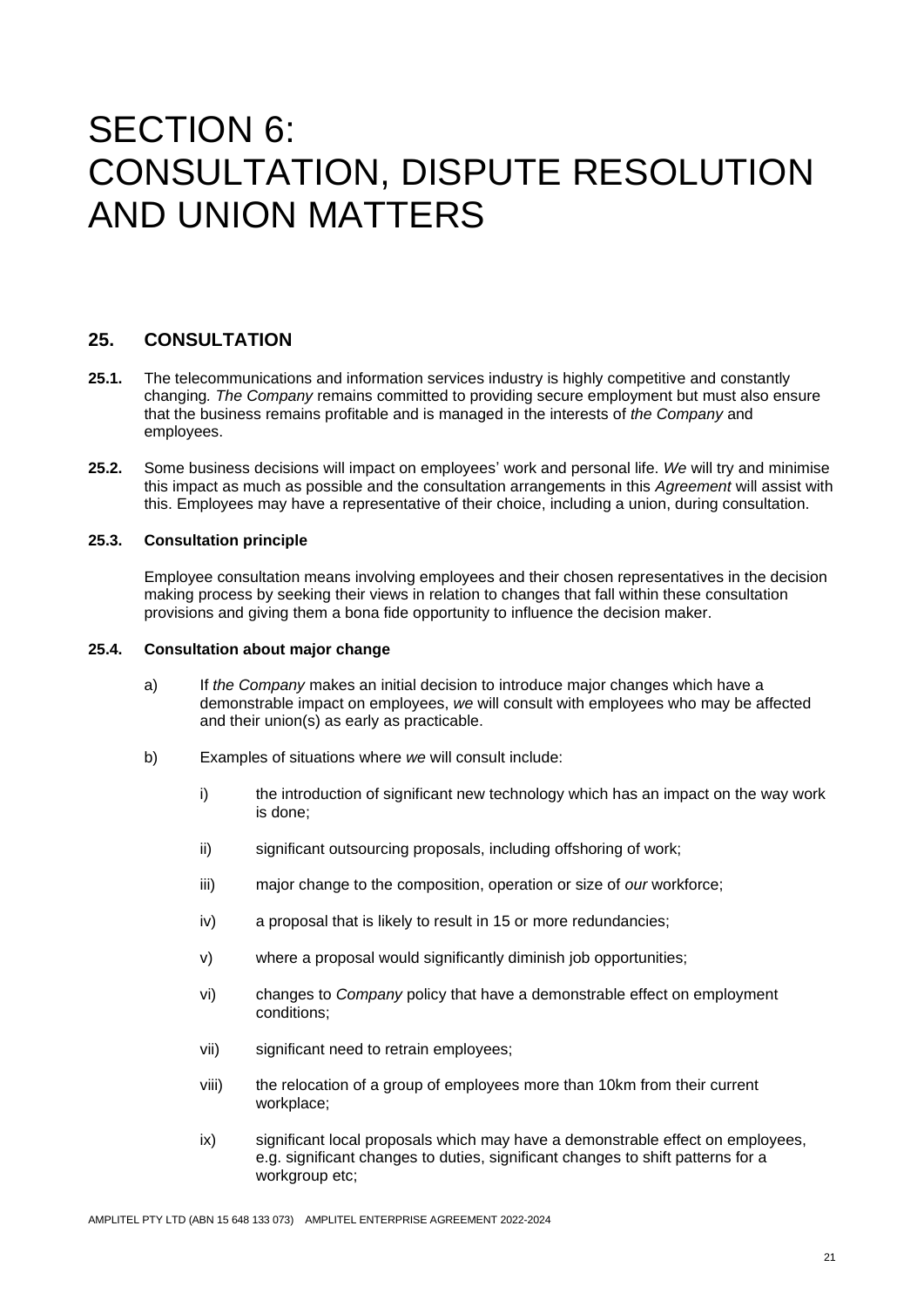- x) where a proposal would result in employees moving within the Telstra Group in accordance with clause 50.
- c) *We* will consult about:
	- i) the introduction of the major change;
	- ii) the effect the major change is likely to have; and
	- iii) the measures that *we* will take to avoid or reduce the adverse effects of the major change to employees.
- d) Prior to making a final decision, *we* will consider any matters raised by employees and their unions about a major change and give reasons for *our* final decision.

#### **25.5. Consultation about changes to employees' regular roster or ordinary hours of work**

Where *the Company* decides to change an employee's or group of employees' regular roster or ordinary hours of work, *we* will consult with affected employees and any representative that they nominate and will:

- a) provide information about the change (but not confidential or commercially sensitive information);
- b) invite the employees to give their views about the impact of the change; and
- c) genuinely consider any feedback given about the change.

The requirement to consult under this clause does not apply to employees with irregular, sporadic or unpredictable working hours.

#### **25.6. Consultation about avoiding/reducing the effects of redundancies**

Where a job is redundant *we* will give *The Unions* entitled to represent the employee the opportunity to consult with *the Company* about the measures being taken to avoid or reduce the adverse effects of the redundancy. The consultation will not affect or delay the Redundancy, Placement Period and Retrenchment processes set out in Sections 8, 9 and 10.

#### **25.7. Consultation about performance principles**

- a) *The Company* will consult with *The Unions* covered by this *Agreement* quarterly (or otherwise as agreed) about how the following matters apply to employees:
	- i) *The Company's* performance management principles and practices;
	- ii) performance pay arrangements (including the annual remuneration review);
	- iii) other relevant matters about performance principles;
- b) *We* will consider and respond to the issues that *The Unions* raise during the meetings.
- c) This consultation obligation will be about organisational level performance principles and practices only, not individual performance management or pay issues.
- d) As part of this consultation, *we* will meet with *The Unions* to discuss *the Company's* overall performance and the distribution of pay increases for *Job Family Employees* at an organisational level. *We* will consult with *The Unions* about the pay increase distribution matrix and will, following consultation, publish the matrix on the intranet.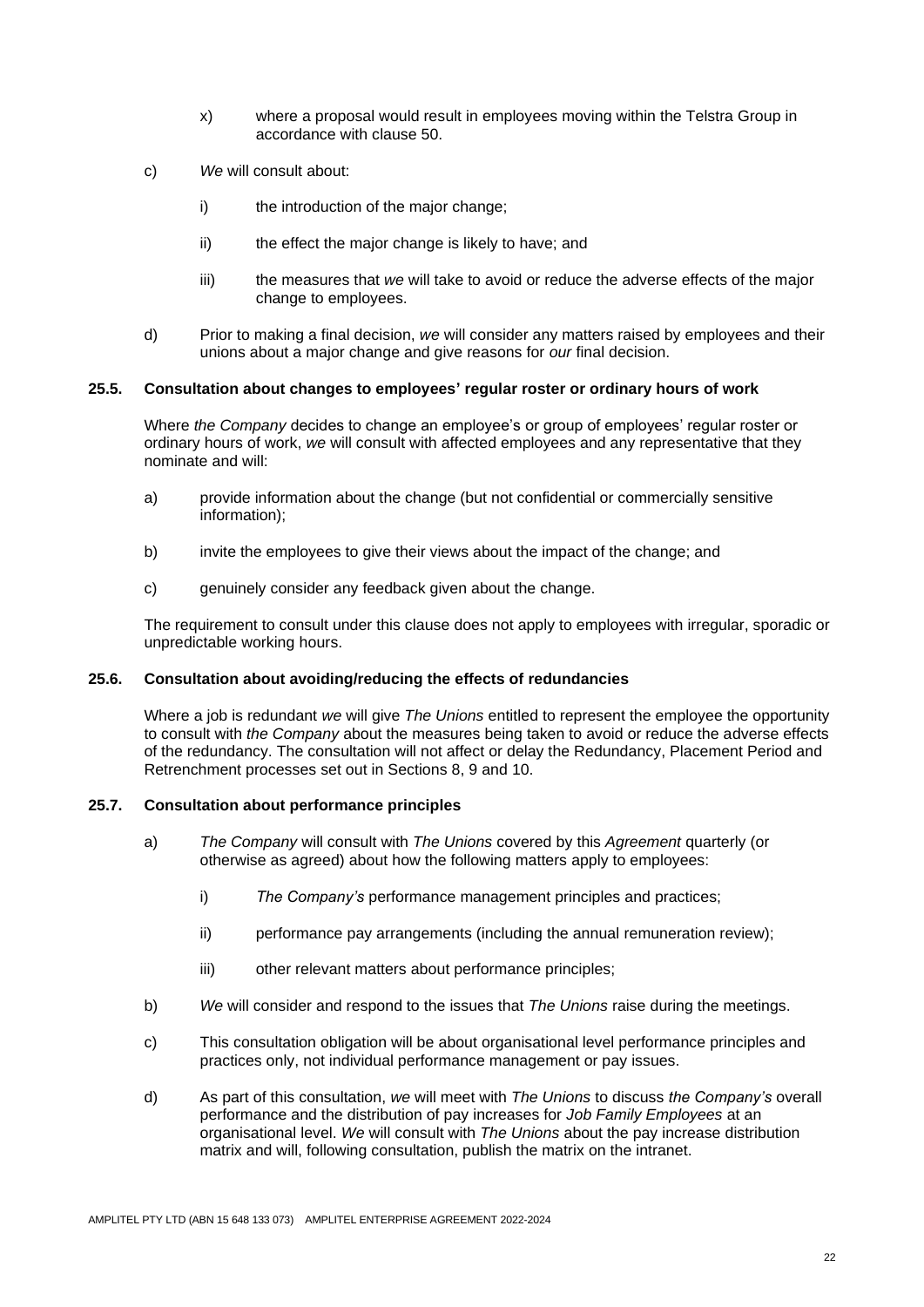# **26. EMPLOYEE SUPPORT, WORKPLACE DELEGATES AND UNION TRAINING**

- **26.1.** Union membership is a matter of choice. *The Company* respects freedom of choice and an employee's choice to join or not join a union.
- **26.2.** *We* recognise that employees are entitled to be supported by their union, or any other representative of their choice, in relation to matters affecting their employment.
- **26.3.** *We* acknowledge and respect the role played by workplace delegates accredited by *The Unions*  covered by this *Agreement* in representing and supporting union members.
- **26.4.** Workplace delegates, when acting on behalf of *The Unions*, have the right to be treated fairly and to perform their role as a workplace delegate without any discrimination in their employment.
- **26.5.** *We* agree that workplace delegates can:
	- a) have access to reasonable facilities during working time, including meeting rooms, phone, email and official *Company* networking tools to consult with members or the union;
	- b) represent members at *Company*/union consultation meetings or at union forums.
- **26.6.** Unions and workplace delegates recognise the importance of customer service in the success of *the Company* and will ensure that their activities do not impact on the efficient operation of *the Company.*
- **26.7.** *The Company* and *the Unions* will comply with the terms of the *Fair Work Act 2009* regarding right of entry.
- **26.8.** Workplace delegates will be able to attend formal training courses on workplace relations during work time.
- **26.9.** Release from duties to attend the course will be arranged to minimise any adverse impact on *our*  operational requirements.
- **26.10.** A workplace delegate must give *us* at least 6 weeks' notice, or less by agreement, of the intention to attend the training course, and will provide *us* with details of course content and duration. Workplace delegates across *The Unions* can access a pool of 260 days, each calendar year.
- **26.11.** A workplace delegate attending a course will be paid ordinary time earnings which are normally payable during the release period.
- **26.12.** *We* will permit access to or the erection of notice boards (including to workplace delegate managed groups on Yammer, or its replacement) to facilitate communication between employees and union representatives.

# **27. HOW DISPUTES ARE RESOLVED**

- **27.1.** *The Company* aims to provide a productive, safe and non discriminatory environment for its employees. This environment should be characterised by co-operation, mutual respect and open communication between employees and managers.
- **27.2.** The *Parties* want to avoid disputes about things covered in this *Agreement,* or about the *NES*. But if disputes occur, this is how they must be resolved.
- **27.3.** *You* may be assisted by your union or another representative of your choice at any step in this process.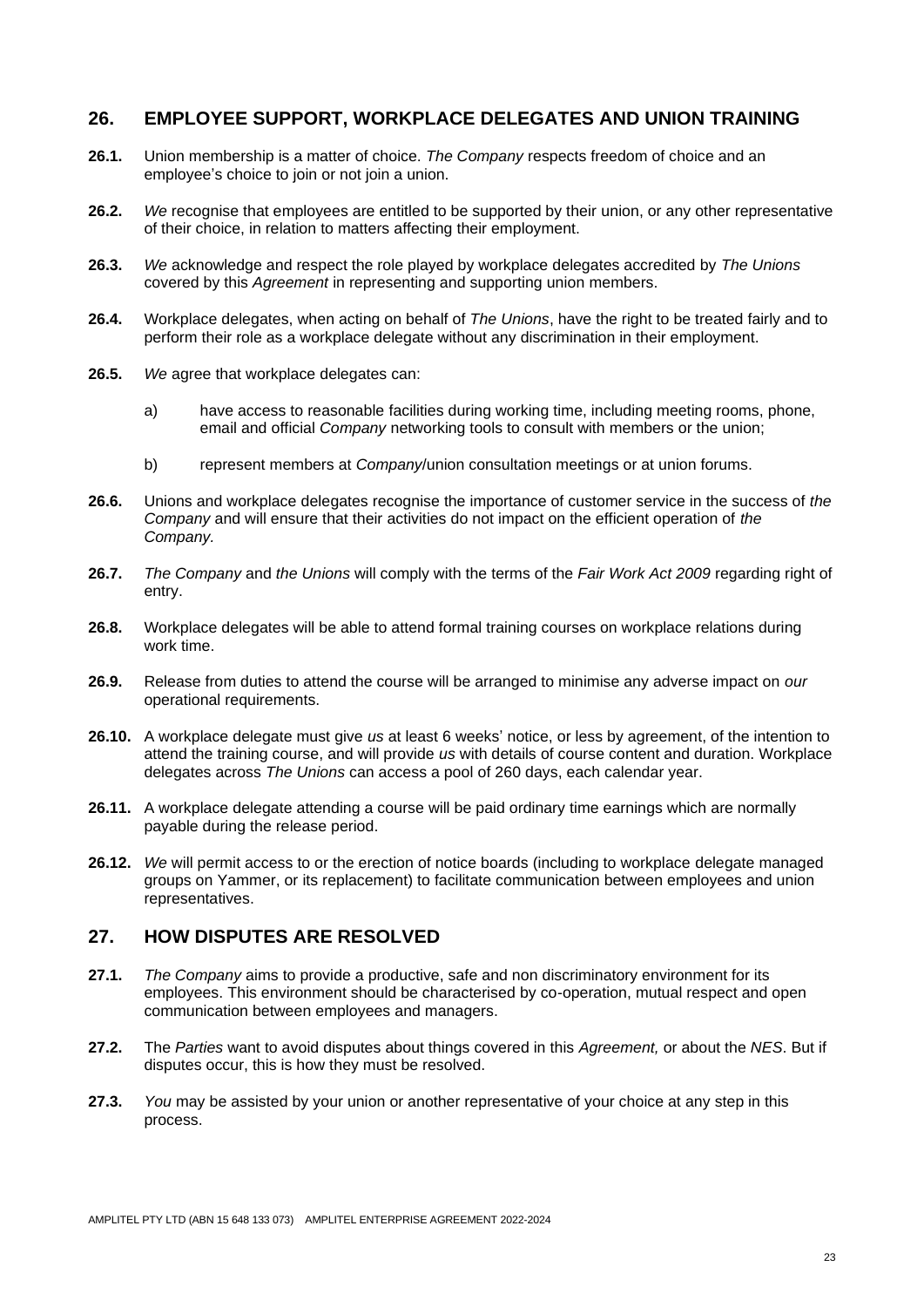#### **27.4. Step 1**

Talk to your manager about the issue in dispute as soon as *you* can and ask him/her to resolve it. Your manager must try to resolve the dispute within 5 working days of *you* first asking for it to be resolved.

#### **27.5. Step 2**

If that doesn't resolve the dispute, ask your manager's manager (your 2-up manager) to resolve the dispute. *You* or your union/representative must do this within 5 working days (or such time as is reasonable in the individual circumstances) of your manager being unable to resolve the dispute. Your 2-up manager must try to resolve the dispute within 5 working days and may seek assistance from a more senior manager if required.

#### **27.6. Step 3**

- a) If the dispute still hasn't been resolved, ask the Executive Employee Relations in Transformation, Communications and People to resolve the dispute. *You* or your union/representative must do this within 5 working days (or such time as is reasonable in the individual circumstances) of your 2-up manager being unable to resolve the dispute. HR must try to resolve the dispute within 5 working days.
- b) While steps 1 to 3 are being followed:
	- i) *you* must work normally; and
	- ii) *we* must not implement anything that is in dispute.

#### **27.7. Step 4**

If the dispute still hasn't been resolved, *you* or your union/representative or *the Company* may refer the dispute to the Fair Work Commission for conciliation. The Fair Work Commission's role is limited to providing assistance in an attempt to resolve, if possible, the dispute.

#### **27.8. Step 5**

If conciliation does not resolve the dispute *you* or your union/representative or *the Company* may ask the Fair Work Commission to arbitrate the dispute and the Fair Work Commission must do so.

#### **27.9. Other rules applying to disputes**

- a) To avoid doubt, this process:
	- i) does not prejudice the position of a party in a genuine health and safety situation; and
	- ii) applies to disputes over whether *the Company* has reasonable business grounds to refuse a request under the *NES* for flexible working arrangements or a request under the *NES* for extended parental leave.
- b) While steps 4 and 5 are being followed, *we* may implement anything that is in dispute. However, if *we* do, it is not intended to influence the outcome of steps 4 and 5 in any way.
- c) *You*, your union/representative (if *you* have one) and *the Company* must follow each step and not skip any, regardless of the nature of the dispute.
- d) *You*, your union/representative (if *you* have one) and *the Company* must also follow all of the time limits in this dispute resolution process. This is because it is in everyone's interests that disputes are resolved quickly.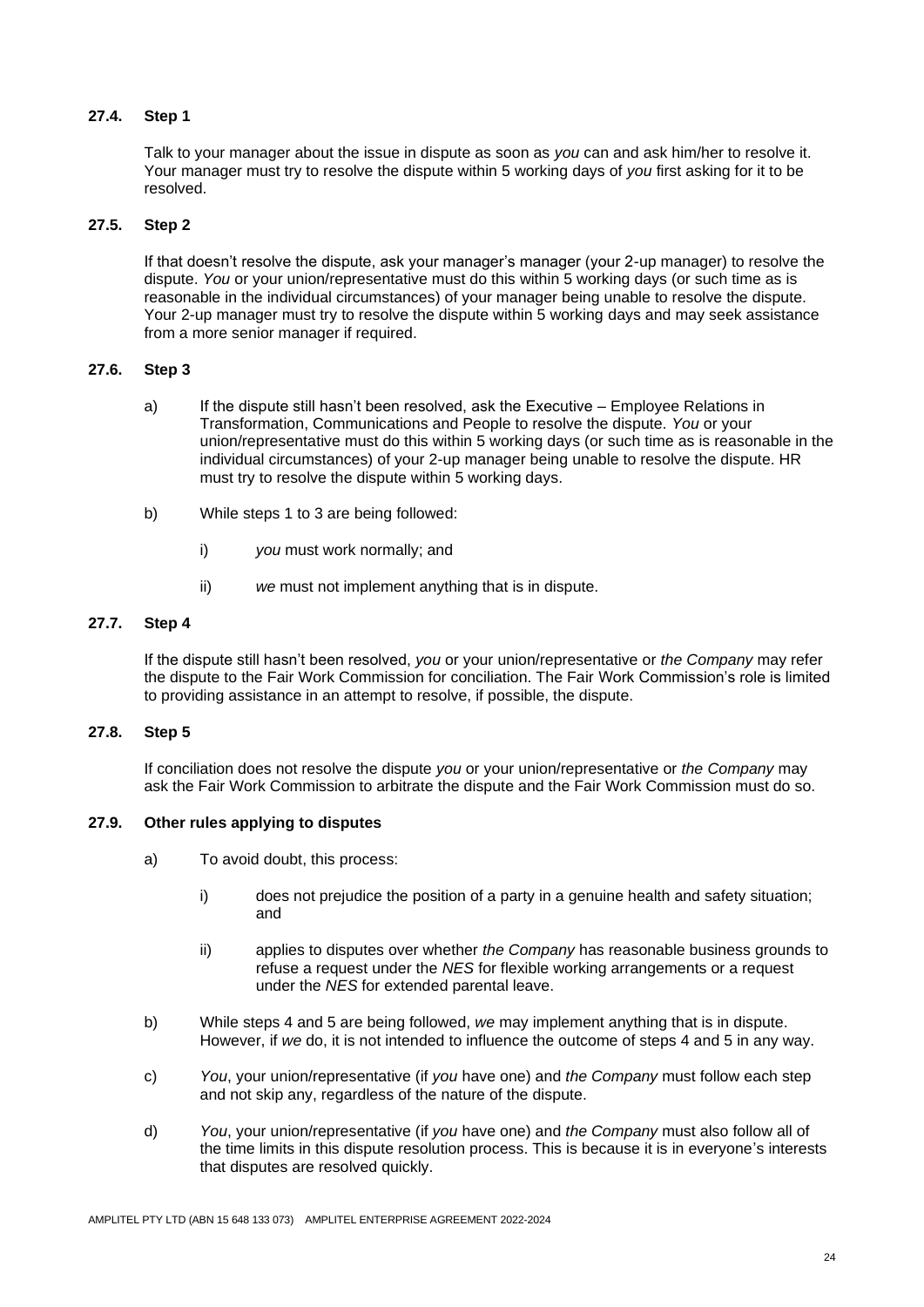e) Occasionally, there may be a good reason why it is not possible to follow all of the steps or time limits.

Accordingly:

- i) the steps and time limits can be waived if *you* and the Executive Employee Relations, in each case acting reasonably, agree to this; and
- ii) *you* can go straight to step 3 in the case of urgent disputes where the matter in dispute is due to be implemented in the time taken to undertake steps 1 and 2 (i.e, a decision that is due to be finally implemented in the next 15 working days).
- f) Where a dispute concerns work which is subject to a procurement code or guidelines, any decision under step 5 will observe the requirements of the applicable code or guidelines, as in force from time to time.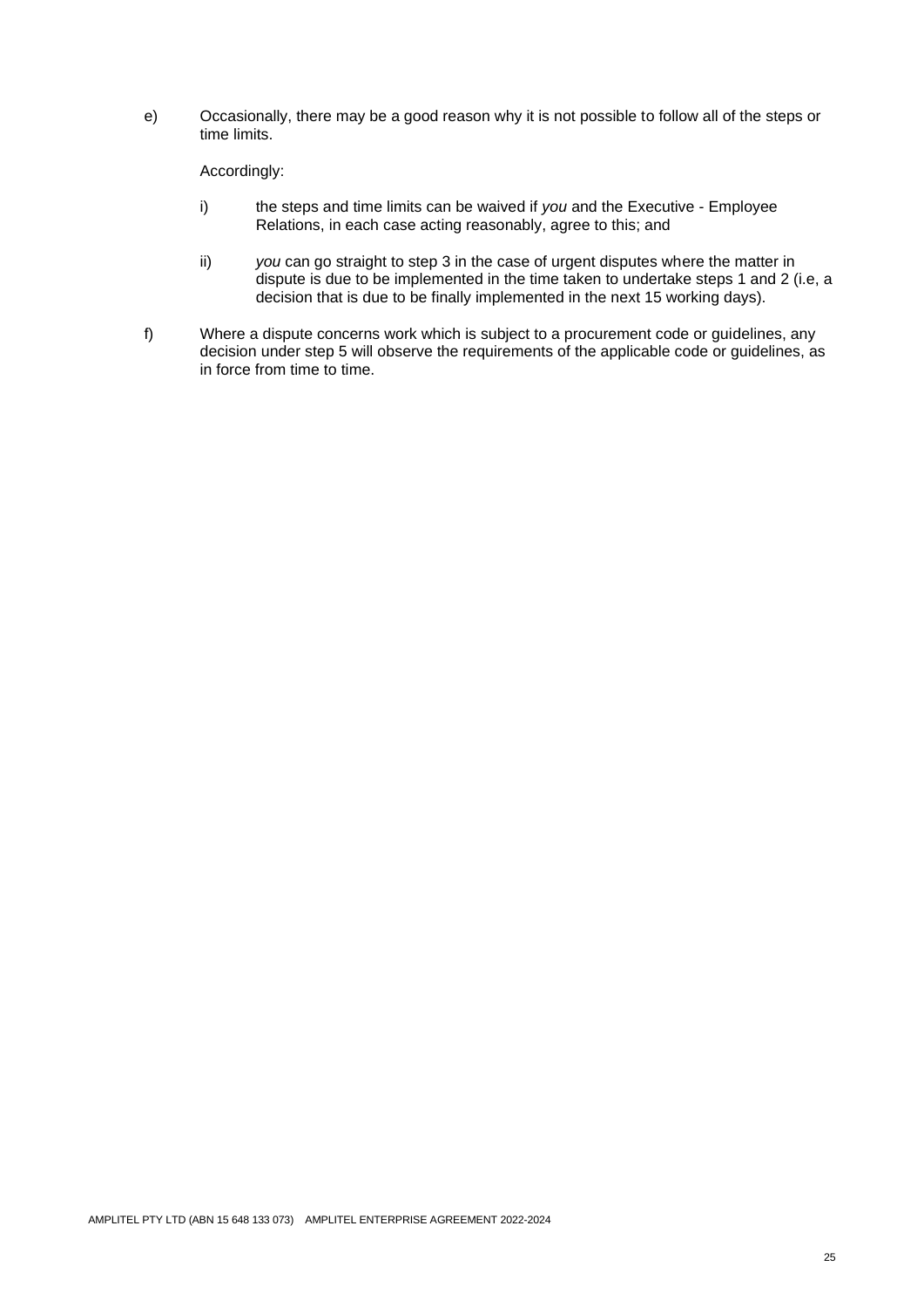# SECTION 7: LEAVE AND PUBLIC HOLIDAY ENTITLEMENTS

Other than long service leave and unpaid family and domestic violence leave, this Section does not apply to casual employees (see Section 3).

Some of the detail about leave entitlements is set out in *Company* policy, which *you* can find on the intranet. However, your entitlements and some important points about them are set out below.

# **28. HOW** *WE* **CALCULATE LEAVE ENTITLEMENTS**

- **28.1.** The entitlements set out in this Section are for full-time employees working standard hours, unless otherwise stated.
- **28.2.** Subject to the *NES*, if *you* work part-time *you* get a reduced entitlement based on the ordinary hours *you* actually work.
- **28.3.** If *you* don't work standard hours, *you* get leave equivalent to a full-time employee (or part-time employee, if *you* work part-time), but in most cases calculated on an hourly basis. By way of example, if *you* work an average 36¾ hour week but work a 9-day fortnight *you* would get 147 hours of annual leave (which is 4 weeks x 36¾ hours) and 110¼ hours personal leave (which is the equivalent of 15 days x 7.35hrs).
- **28.4.** Section 13 explains how *we* calculate your pay for the purposes of paying your leave entitlements.

# **29. ANNUAL LEAVE**

#### **29.1. Your entitlement**

- a) *You* get 4 weeks of paid annual leave each year. Your leave accrues progressively throughout the year, is credited to *you* monthly and is cumulative.
- b) If *you* are a *Continuous Shiftworker*, *you* may get up to 1 additional week (7 consecutive days including non- working days) of paid annual leave each year. *You* are a shift worker for the purposes of the *NES* and will be entitled to the additional week after working 10 Sundays in any calendar year. If *you* work fewer than 10 Sundays, *you* will be given a pro rata entitlement of ½ day for each Sunday worked. If *you* work overtime on a Sunday, it will count towards your leave entitlement so long as your overtime period is at least as long as the normal rostered shift.

#### **29.2. Taking annual leave**

- a) *You* must agree with your manager when *you* will take annual leave. Your manager will act reasonably when trying to accommodate requests, having regard to *our* business requirements.
- b) *We* may direct *you* to take leave if it's reasonable to do so. Examples of when *we* might do this include:
	- i) if *we* are shutting down all or part of the business for a period, such as over Christmas or New Year;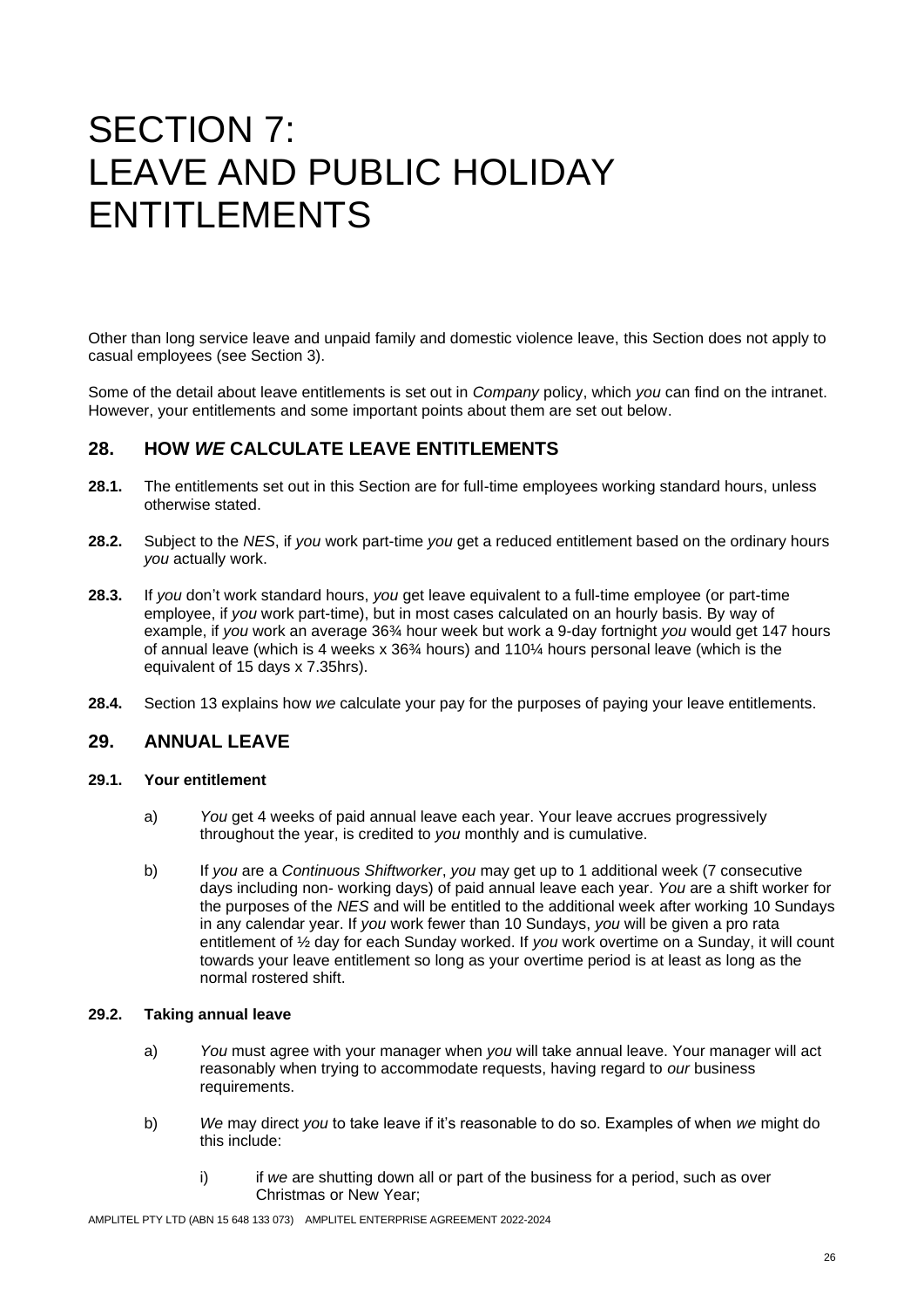- ii) if *you* have accrued more than 6 weeks of annual leave (7 weeks for Continuous Shiftworkers) – though *we* won't leave *you* with less than 4 weeks of accrued annual leave if *we* do this (or 5 weeks if *you* are a *Continuous Shiftworker*).
- c) If *you* are on annual leave and *you* need to take some other form of leave (for example, personal leave), *we* will re-credit your annual leave if the other form of leave is approved.

#### **29.3. Cashing out your annual leave**

*You* can choose to cash out an amount(s) of annual leave so long as *you* still have at least 4 weeks of accrued annual leave left. *You* and *the Company* must agree to this in writing each time. *You* will be paid the full amount that *you* would have been paid if *you* had taken that annual leave. *You* can find more details in the relevant *Company* policy.

# **30. BUYING EXTRA LEAVE**

Once a year (usually in August/September), *you* can apply to buy extra leave. If your application to buy extra leave is approved, *you* salary sacrifice some of your pay in return for the extra leave. *You* cannot buy extra leave if *you* have an accrued annual leave balance of more than 5 weeks or an accrued long service leave balance of more than 2 months. *You* can find more details about buying extra leave in the relevant *Company* policy.

# **31. PERSONAL LEAVE**

#### **31.1. Your entitlement**

- a) *You* get 15 days of paid personal leave each year, which *we* credit *you* with at the start of each leave year and which is cumulative. *You* will only be credited with a portion of this if *you* are engaged on a fixed term basis for less than 12 months.
- b) *You* can use this leave:
	- i) if *you* are sick or injured; or
	- ii) to care for a member of your immediate family or household who is sick or injured or where they are the subject of an unexpected emergency.

#### **31.2. Taking personal leave**

- a) *You* must provide your manager with medical evidence:
	- i) if your personal leave is more than 3 consecutive work days; or
	- ii) if *you* have already taken more than 5 personal leave days during the leave year without providing evidence.
- b) *We* usually won't ask *you* to provide medical evidence for the first 5 days of paid personal leave each year.

However, *we* reserve the right to ask for medical evidence within one day of your return to work if your manager has a reasonable concern that *you* may not be entitled to take personal leave. If so and *you* are not able to provide medical evidence, *we* will accept a statutory declaration that explains the reason *you* were unable to attend work.

# **32. FAMILY AND DOMESTIC VIOLENCE LEAVE**

**32.1.** *We* recognise the negative impacts that family and domestic violence can cause in the broader community and the workplace.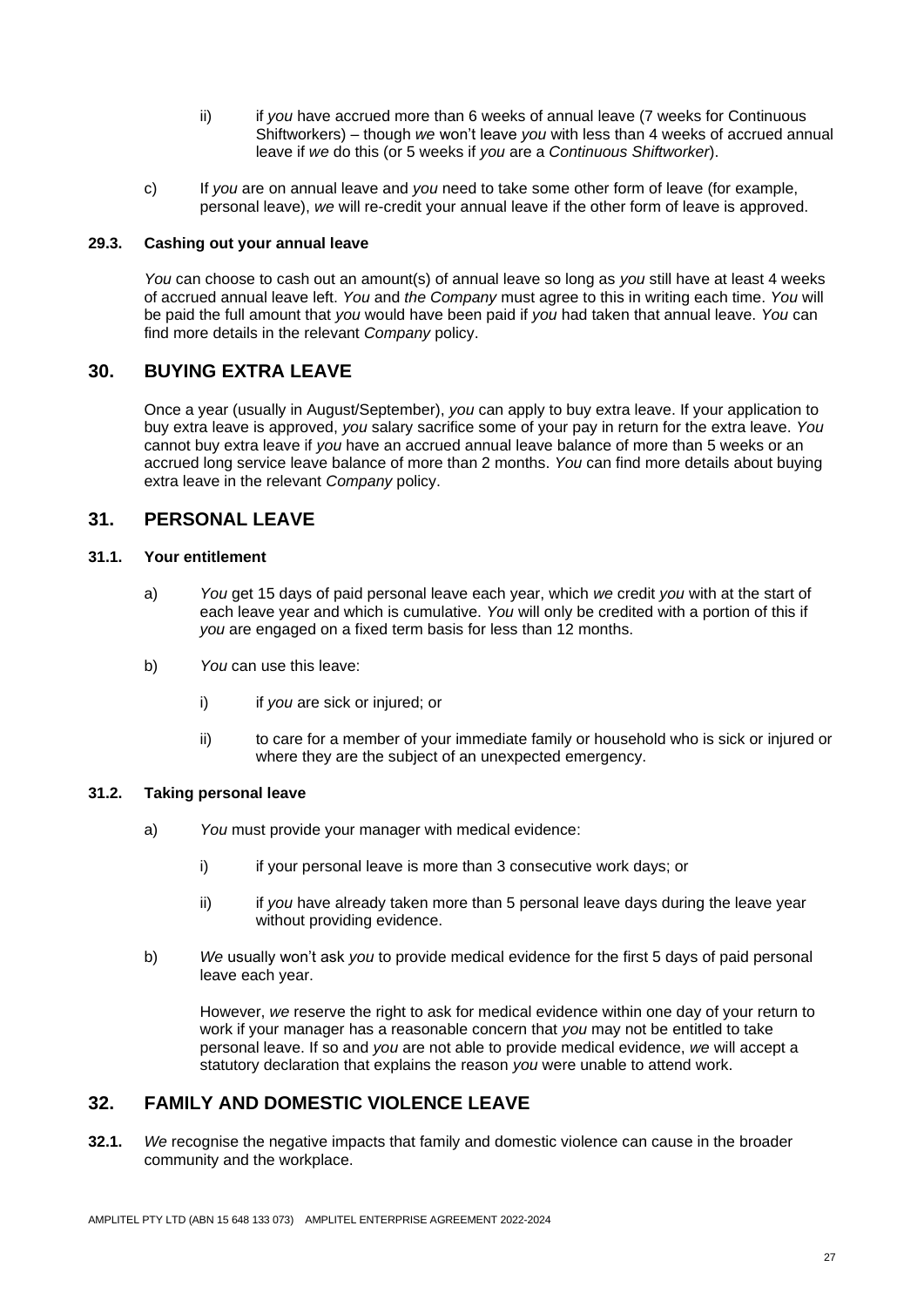- **32.2.** *We* support efforts to reduce the impact of family and domestic violence by providing employees experiencing the effects of family and domestic violence:
	- a) up to 20 days' paid leave per calendar year for full-time and part-time employees. This leave does not accumulate from year to year; and
	- b) up to 20 days' unpaid leave per calendar year for casual employees. At the *Company*'*s*  discretion, one or more of those days may be taken as paid leave (as set out in the *Company*'*s* policy), to attend medical appointments, counselling, legal proceedings, relocation activity and/or any other activities related to the effects of family and domestic violence.
- **32.3.** If *you* are supporting an immediate family member or a member of your household experiencing the effects of family and domestic violence *you* may apply for personal leave.
- **32.4.** Full details of *our* family and domestic violence leave provisions can be found in *Company* policy.

# **33. GENDER AFFIRMATION LEAVE**

- **33.1.** *You* can take up to 8 calendar weeks' paid leave for the purpose of taking medical, social and/or legal steps to affirm your gender.
- **33.2.** *You* should refer to *Company* policy to find out how to take gender affirmation leave and in what circumstances it is paid.

# **34. BEREAVEMENT/COMPASSIONATE LEAVE**

#### **34.1. Your entitlement**

*You* can take 3 days of paid bereavement/compassionate leave on each occasion *you* need it:

- a) to spend time with a member of your immediate family or household who has sustained an injury or contracted or developed an illness that poses a serious risk to their life;
- b) after the death of a member of your immediate family or household;
- c) where a child in your immediate family or household is stillborn; or
- d) if *you* or your current spouse or defacto partner has a miscarriage.

#### **34.2. Taking bereavement/compassionate leave**

*You* must provide *us* with evidence that *you* need to take bereavement/compassionate leave if *we*  ask for it.

# **35. PARENTAL LEAVE**

#### **35.1. Your entitlement**

a) The following table summarises what parental leave *you* can access:

| You are                                                                                                                                         | How long must you have<br>been employed by the<br>Company? | How much leave do you get?                                       |
|-------------------------------------------------------------------------------------------------------------------------------------------------|------------------------------------------------------------|------------------------------------------------------------------|
| A parent, and have or will have<br>caring responsibilities for your<br>Eligible Child (or in the case of the<br>birth mother, where a pregnancy | Continuous Service of 12<br>months or more                 | You can access up to 16 weeks'<br>paid leave within 12 months of |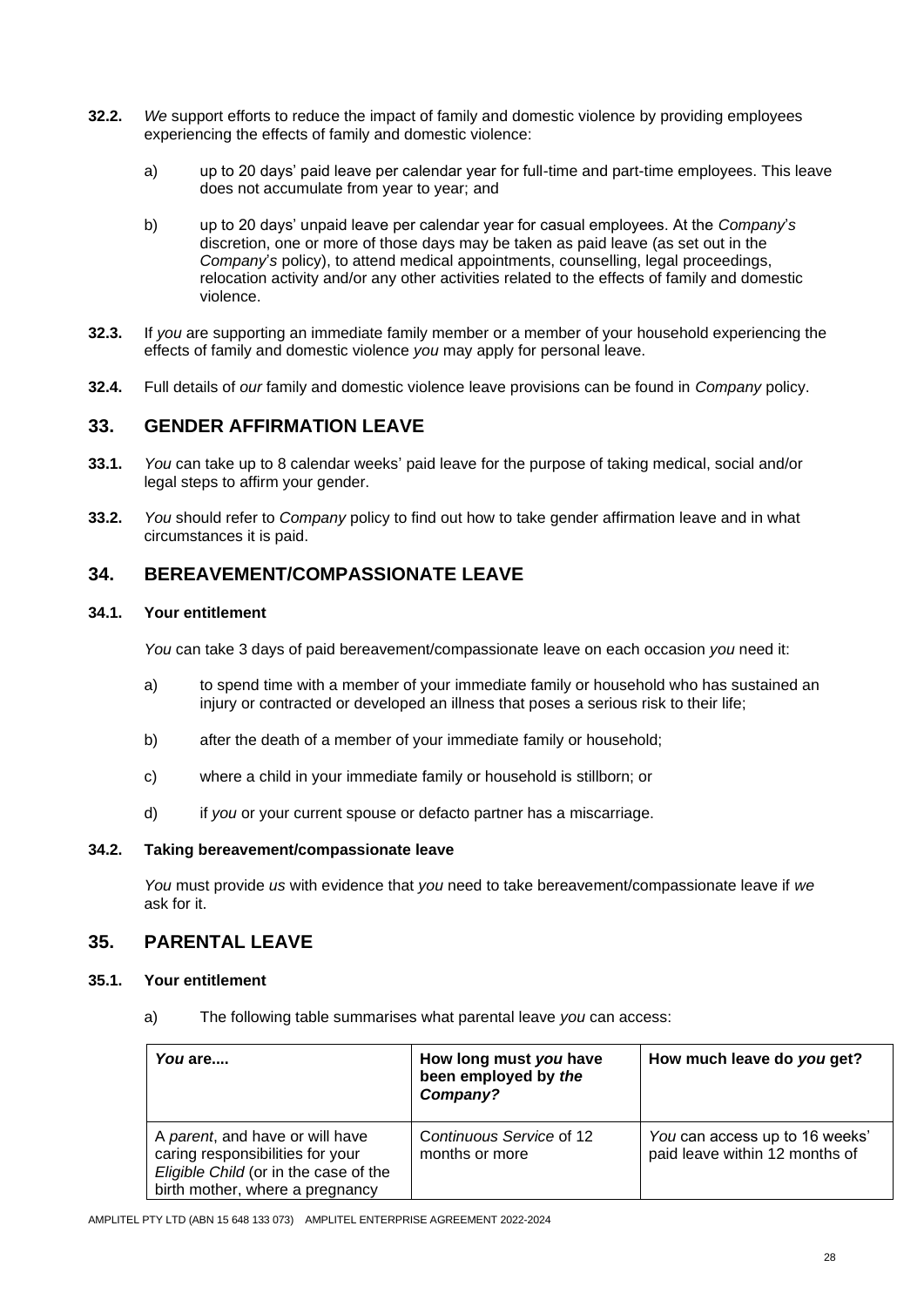| ends less than 28 weeks before the<br>expected date of birth of the child)            |                   | birth or placement of an Eligible<br>Child.                                                                                                                                                                                                                                                                                                                                                                                                                                                                                                                                                                                                                                                                                                  |
|---------------------------------------------------------------------------------------|-------------------|----------------------------------------------------------------------------------------------------------------------------------------------------------------------------------------------------------------------------------------------------------------------------------------------------------------------------------------------------------------------------------------------------------------------------------------------------------------------------------------------------------------------------------------------------------------------------------------------------------------------------------------------------------------------------------------------------------------------------------------------|
| A parent, and have or will have<br>caring responsibilities for your<br>Eligible Child | No minimum period | You may access up to 12 months'<br>unpaid leave (inclusive of any<br>paid parental leave).<br>You may also request an<br>additional 12 months' unpaid<br>leave at anytime if it is taken<br>within the first 24 months after<br>your Eligible Child arrives.<br>You may take up to 30 days of<br>your unpaid leave as flexible<br>parental leave in accordance with<br>the NES.<br>If your Eligible Child is stillborn or<br>dies within 24 months of birth you<br>may continue to access your<br>unpaid leave, or give the<br>Company notice to cancel or end<br>your leave early in accordance<br>with the NES.<br>You can also agree with the<br>Company not to take unpaid<br>parental leave for a period in<br>accordance with the NES. |
|                                                                                       |                   |                                                                                                                                                                                                                                                                                                                                                                                                                                                                                                                                                                                                                                                                                                                                              |

- b) All *parents* (including birth mothers) can choose to take double the period of paid leave and receive half-pay during this period.
- c) *You* can take accrued annual leave or long service leave during any period of unpaid parental leave.
- d) If a public holiday falls during your parental leave:
	- i) *We* will pay *you* for the public holiday if it occurs during a period of paid parental leave, but *you* will not receive paid parental leave for the day on which it is a public holiday; and
	- ii) *you* will not be entitled to an extension of your parental leave or additional parental leave in place of the public holiday.
- e) *We* will maintain superannuation contributions under clause 9 while *you* are on the paid or unpaid parental leave component outlined in clause 35.1 a). The superannuation contributions on the unpaid parental leave will be based on the superannuation component of your *Fixed Remuneration* immediately before commencing unpaid leave.
- f) Where a *parent* elects to take double the period of paid leave and receive half-pay during this period, superannuation contributions will be made at full pay for the period the *parent* receives half-pay parental leave.
- g) More detail on your parental leave entitlement is set out in *Company* policy.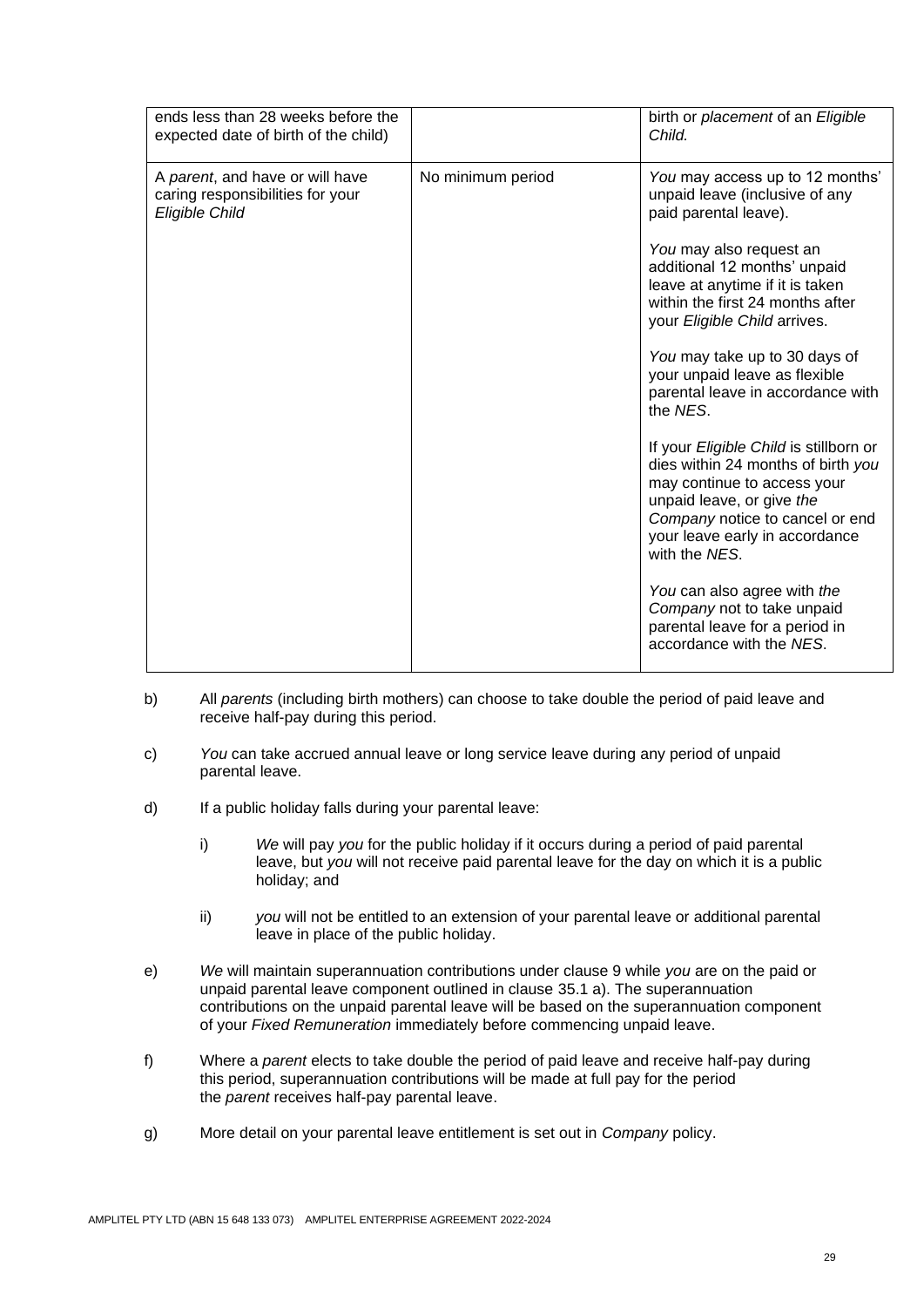#### **35.2. Taking parental leave**

*You* should refer to *Company* policy to find out how to take parental leave.

# **36. LONG SERVICE LEAVE**

- **36.1.** Details of your long service leave entitlement are set out in *Company* policy and applicable long service leave legislation.
- **36.2.** If you are employed by an employer covered by the Long Service Leave (Commonwealth Employees) Act 1976, you get 3 months of long service leave after 10 years of service, and a further 9 calendar days for each additional year of service, in accordance with that Act. If you are employed by an employer covered by State or Territory Long Service Leave legislation, refer to the applicable legislation for your entitlements.
- **36.3.** If you have more than 90 days accrued on 1 January, *the Company* will not direct *you* to take more than 9 days' long service leave in the same calendar year. Further details are set out in *Company* policy.

# **37. COMMUNITY SERVICE LEAVE**

*You* can take a number of different types of community service leave to undertake an eligible community service activity, including jury service and some voluntary emergency management activities. *You* should refer to *Company* policies to find out how to take community service leave and in what circumstances it is paid.

# **38. PUBLIC HOLIDAYS**

- **38.1.** *The Company* will observe Easter Saturday and the public holidays and part-day public holidays provided for by the *NES*. Where *you* live and work in a different State, Territory or locality, *you* will be entitled to the public holidays and part-day public holidays in the State, Territory or locality where *you* usually work.
- **38.2.** Public holiday conditions will apply on these days or part-days. If *you* work in South Australia, *you* will not be entitled to public holiday conditions on Sundays unless the Sunday is one of the public holidays noted above.
- **38.3.** If *you* work (not live) in a place in which a public holiday or part day public holiday has been declared or prescribed, *you* can have the day or part-day off and be paid; or, if *you* are required to work, *you* will receive the prescribed penalty or overtime rates where *you* are eligible.
- **38.4.** *You* will usually be entitled to a paid day or part-day off on days or part days declared as public holidays. However, *we* may ask *you* to work so long as the request is reasonable. *You* can refuse to work if *our* request is not reasonable or if *you* have reasonable grounds to refuse to work. Some of the things that *we* will take into account when considering what's reasonable will include:
	- a) what work *you* do;
	- b) *the Company's* business requirements:
	- c) your personal circumstances, including any family or carer responsibilities; and
	- d) how much notice *the Company* gives *you*.

#### **38.5. Public holidays for employees on particular hours arrangements**

- a) If *you* work full-time under one of the following arrangements:
	- i) a scheduled hours arrangement;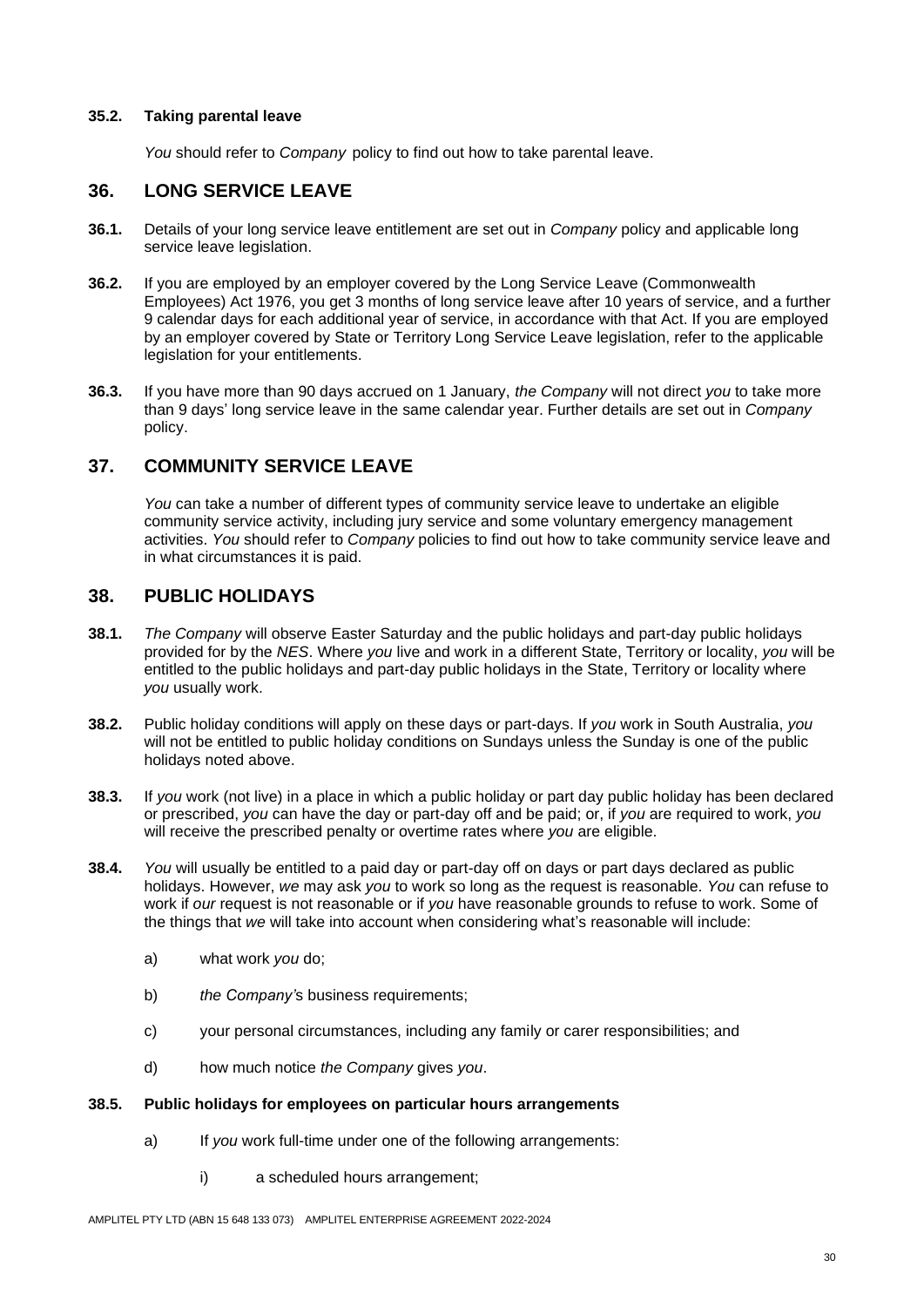- ii) a shiftwork arrangement;
- iii) the Flexible Working Hours Scheme; or
- iv) a 9-day fortnight; and

a public holiday falls on a day when *you* could have been scheduled to work ordinary hours but were not scheduled to work, *you* will receive either:

- v) an additional day's pay, or
- vi) a day off in lieu to be taken within 4 weeks of the public holiday.
- b) If this day off in lieu is not possible, *we* will pay *you* an additional day's pay.

The calculation of an additional day's pay will be based on your average daily hours excluding penalties. Payment will be adjusted proportionately where only part of your ordinary hours fall on a public holiday.

c) If *you* ordinarily work between Monday and Friday only, public holidays that fall on Saturdays or Sundays are excluded.

#### **38.6. 26 January Public Holiday**

- a) Unless *you* are a casual employee, *you* and *the Company* may agree to substitute another day for a day that would otherwise be the Australia Day ("**26 January**") public holiday under the *NES* if the 26 January public holiday is a day *you* would ordinarily work.
- b) Time worked on the 26 January public holiday and time taken off on the elected substitute day will be paid based on *Fixed Remuneration* plus any grandfathered and/or higher duties allowance (if applicable).
- c) If *you* are required by *the Company* to work on your elected substitute day, *you* may be eligible for additional payments as set out in clauses 19.2, 20, 63, 68.3 and 69.2, but *you* will not be eligible for such payments for working on the 26 January public holiday to the extent these clauses confer entitlements for working on a public holiday.
- d) All other terms and conditions of employment provided under this *Agreement* that are usually observed for public holidays will apply to the elected substitute day, and not the 26 January public holiday.

*You* can find more details in the relevant *Company* policy.

# **39. ADDITIONAL DAY**

- **39.1.** *You* are entitled to take an additional paid day off each calendar year. *You* can choose the timing of this day, subject to your manager's approval and taking business and customer requirements into account. If *you* do not take this day within the calendar year, *you* lose it and it will not accrue.
- **39.2.** If *you* have not taken your Additional Day by 1 October of the calendar year due to business requirements, then *you* may, with reasonable notice, choose a date to take this leave before the end of the calendar year. *We* will approve this date, subject to operational requirements. Where your chosen date cannot be accommodated, *we* will allow *you* to take an alternative date before the end of the calendar year.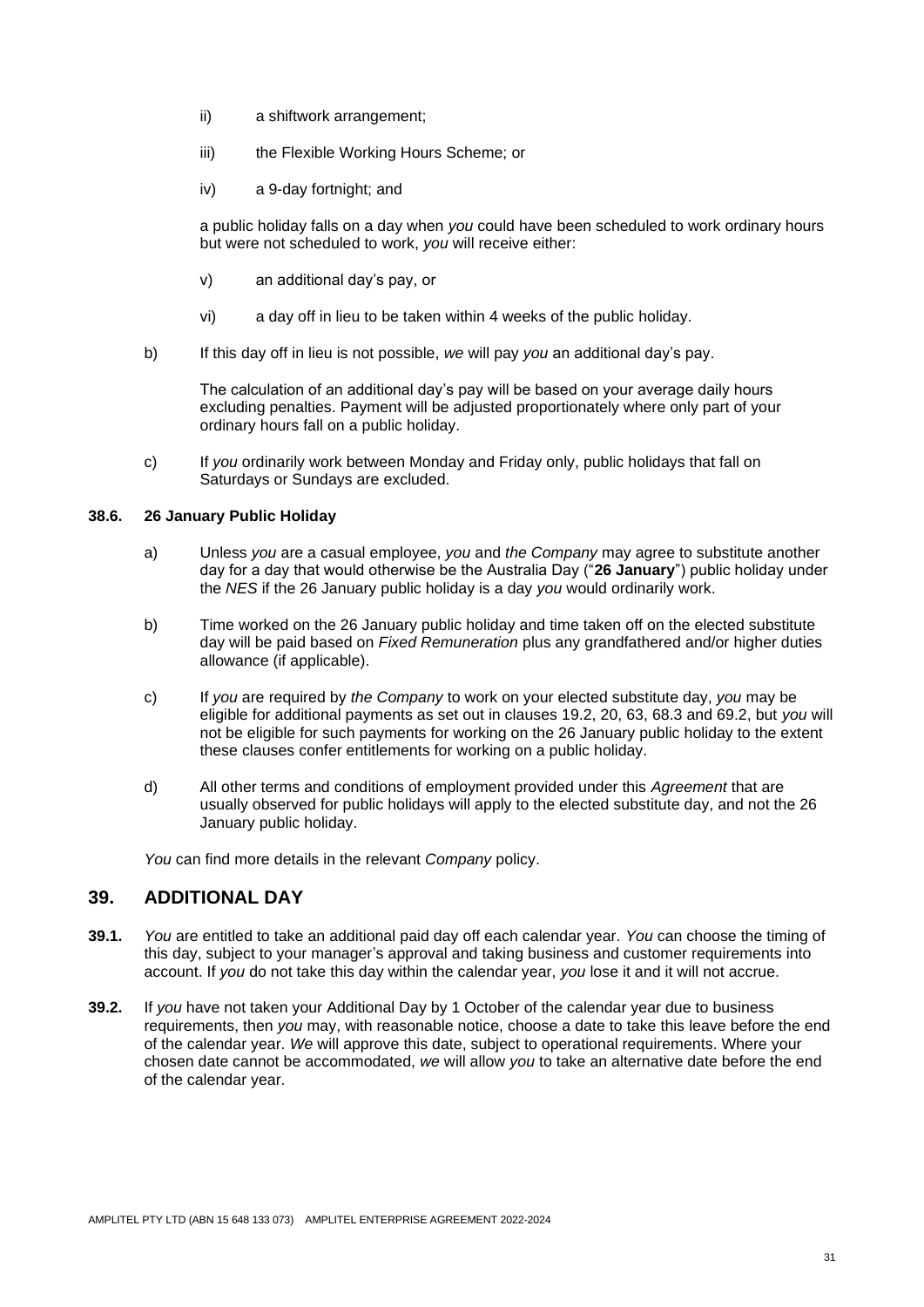# SECTION 8: REDUNDANCY

# **40. SOME OVERARCHING PRINCIPLES**

#### **40.1. Shared objectives about redundancy**

The following principles reflect the objectives of *the Company* about Redundancy, the Placement Period and Retrenchment:

- a) *we* may appoint an employee to perform another suitable role at any time prior to their employment ending in order to avoid the employee being retrenched;
- b) where retrenchments occur, the separation process will be fair and based on respect for the individual;
- c) while *we* recognise that employment security cannot be guaranteed, *our* objective is to provide access to job opportunities and reasonable retraining for employees within *the Company*, where the roles they perform are unlikely to be required on an ongoing basis;
- d) *we* will consider voluntary measures (such as requests for voluntary redundancies and voluntary swaps) in order to mitigate the effect of redundancies;
- e) *we* retain discretion about who is selected for retrenchment or appointed to another role, and will take into account various factors, including but not limited to the following:
	- i) business requirements;
	- ii) your skills and experience;
	- iii) vour likely ability to meet the requirements of any new role:
	- iv) your preferences and career aspirations; and
	- v) the location of any new role;
- f) *we* will consult with *you* and *The Unions* about redundancies as described in Section 6.

#### **40.2. When is my job redundant?**

Your job may be redundant if:

- a) for operational, economic, technical or structural reasons, *our* requirement for work of a particular kind has ceased or significantly reduced, or
- b) *we* have decided that we will no longer carry out the function associated with your job or will no longer carry it out at your location.

#### **40.3. Support that** *we* **offer**

a) *The Company* understands the importance of proper support where your job is redundant.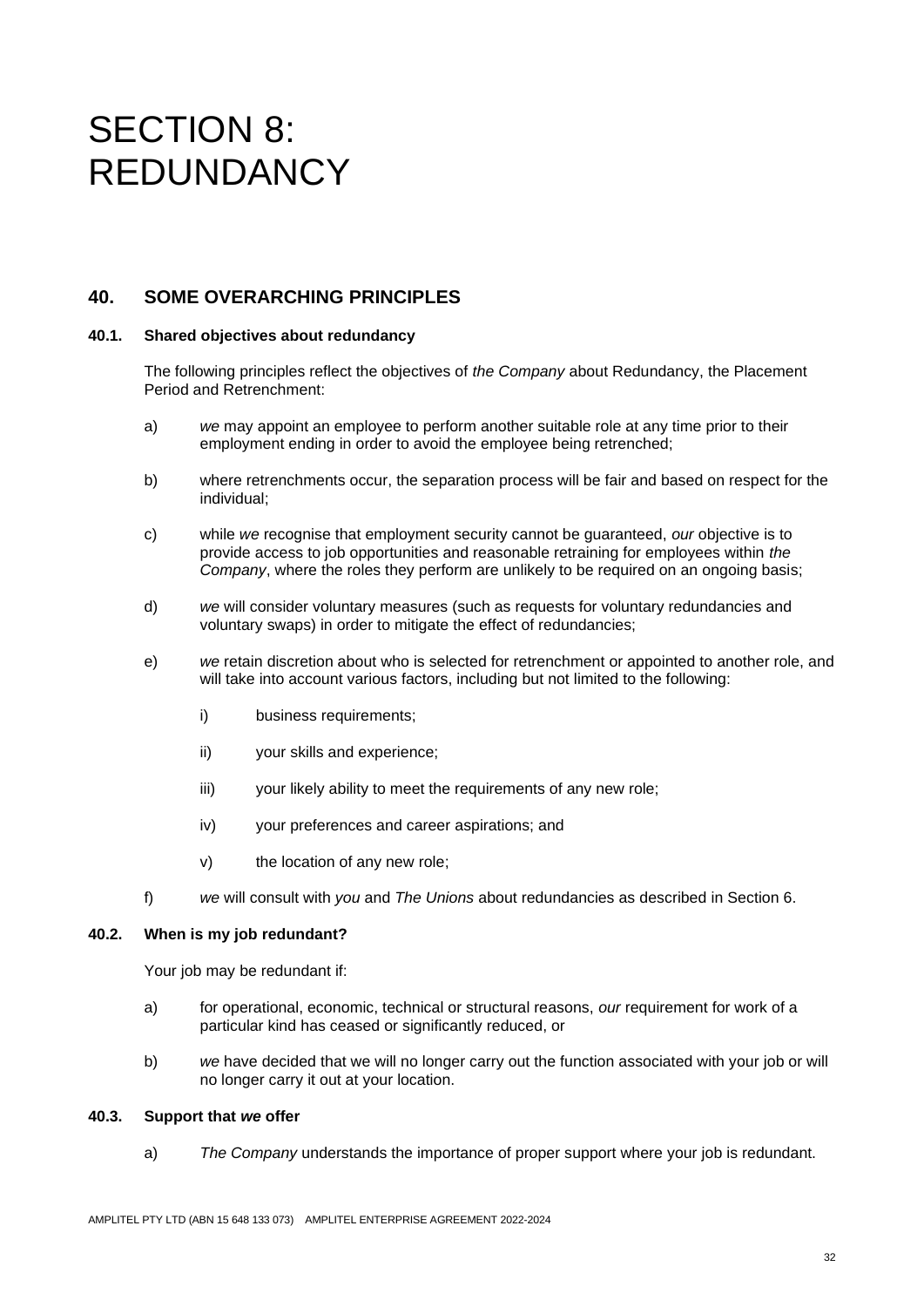b) *You* can always talk with your manager or Human Resources about your redundancy. In addition, *you* can contact *our* Employee Assistance Program (EAP), details of which are on the intranet.

# **41. VOLUNTARY REDUNDANCIES**

- **41.1.** *We* may call for applications for voluntary redundancy at any time, including during consultation about major change as outlined in Section 6.
- **41.2.** If *we* call for voluntary redundancies, *we* may consider, but do not have to accept any applications.
- **41.3.** *We* will tell *you* the period of time in which *you* may apply for voluntary redundancy.
- **41.4.** *You* must tell *us* if *you* want to apply for voluntary redundancy no later than the time indicated by *us*.
- **41.5.** Where major change consultation is required, *we* will not advise on the outcomes of voluntary redundancy applications until after a final decision has been made.
- **41.6.** If *we* accept your application for a voluntary redundancy, *you* may participate in the Placement Period in accordance with clause 49.2 a).

# **42. INDIVIDUAL REDUNDANCY**

If your job is redundant *we* will tell *you* and *the Unions* entitled to represent *you* about the decision to make your job redundant, the reasons for it and when *you* are likely to commence the Placement Period. *We* will do this as soon as practicable after making the decision.

### **43. GROUP REDUNDANCY**

- **43.1.** Sometimes *we* may need to reduce the number of employees in a group who are performing the same job.
- **43.2.** If *we* need to do this, *we* will tell the employees in the group and the union entitled to represent those employees and explain the reasons for the reduction. *We* will do this as soon as practicable after making the decision and before any retrenchments happen.

#### **43.3. Selection process**

- a) This process applies for selections for group redundancies other than where clause 50 applies.
- b) *We* will ask for applications from volunteers within the group and consider any applications before selection is completed.
- c) *We* will fairly and objectively rank employees in the group, using merit-based criteria. *We* will not consider anything, other than your ranking, when deciding who will be selected for redundancy.
- d) *We* will tell *you* if *you* have been selected. This will generally happen no later than 21 calendar days after *you* were originally told that a reduction in roles is required.
- e) If your role is redundant *you* will commence the Placement Period set out in Section 9, unless *we* accept your application for a voluntary redundancy. In these cases, clause 49.2 a) will apply.

#### **43.4. Selection process where clause 50 applies**

a) If, in accordance with clause 50, role(s), duties, or functions are transferring either in whole or in part to a *Related Body Corporate* of *the Company,* then *we* will ask for applications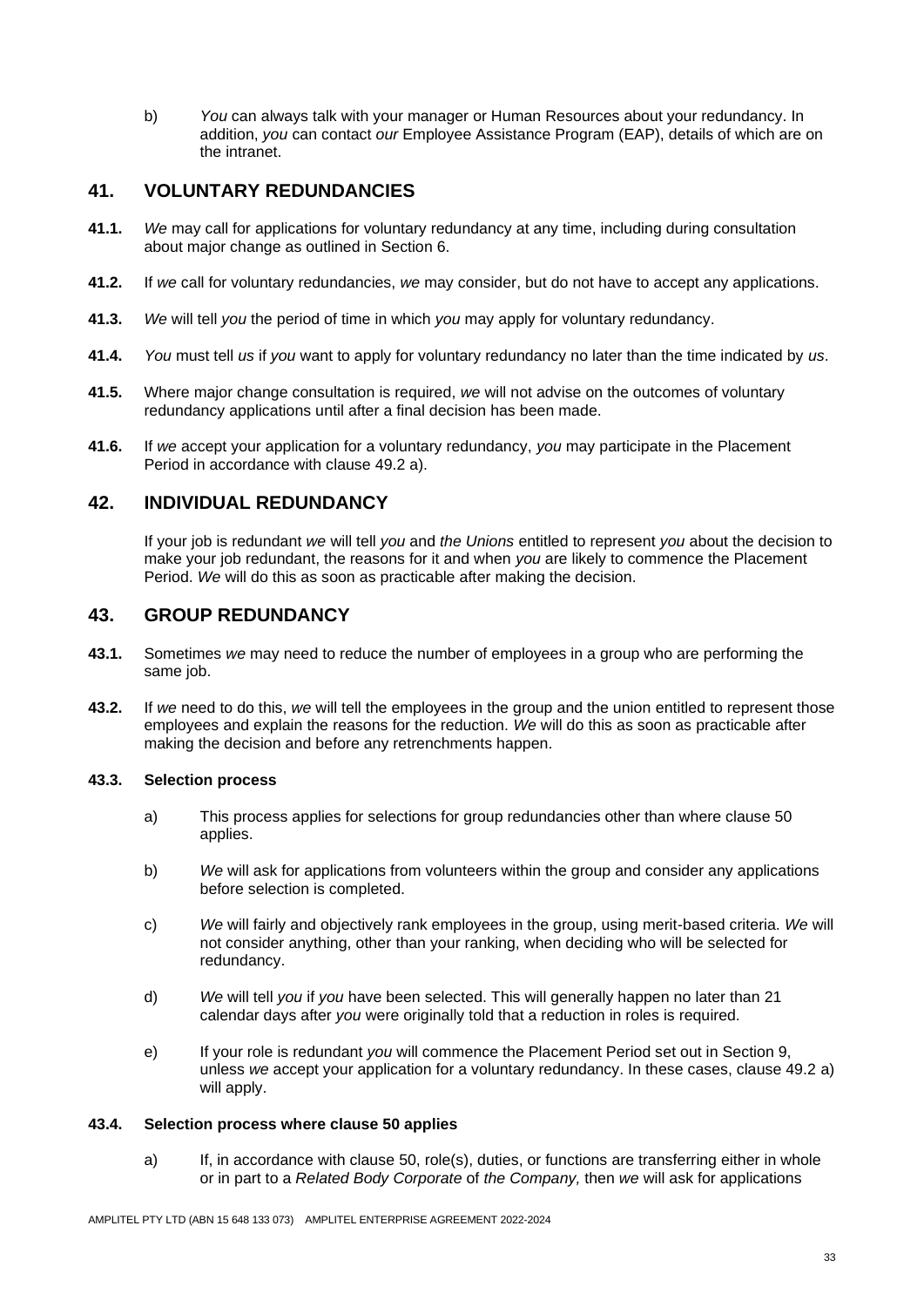from volunteers within the group who wish to receive a *Suitable Offer* from the *Related Body Corporate.*

- b) In circumstances where there are fewer than the required number of volunteers, or the required number of volunteers, *we* will only refuse an application on reasonable business grounds.
- c) If there are more volunteers than required, *we* will then select amongst the group of volunteers based on the skills and experience required to perform the transferring work.
- d) If there are no volunteers or fewer than the required number of voluntary applications received or accepted by *us,* then *we* will select the remaining employees whom a *Suitable Offer* from the *Related Body Corporate* will be made based on the skills and experience required to perform the transferring work.
- e) If there is also a requirement to reduce the roles that remain at *the Company*, *we* will then facilitate a Group Redundancy amongst remaining employees in accordance with clause 43.3.

# **44. SITE FUNCTION CLOSURE**

- **44.1.** Sometimes *we* may need to close a *site function* and make the roles of all employees at that site redundant.
- **44.2.** If *we* need to do this, *we* will tell the employees working in the *site function* and the union entitled to represent those employees about the redundancies, the reasons for them, who is likely to be affected and when the Placement Period is likely to commence. *We* will do this at least 6 weeks before the *site function* closes.

# **45. WHAT HAPPENS IF** *WE* **DECIDE YOUR ROLE IS REDUNDANT?**

- **45.1.** If *we* tell *you* that your role is redundant or *we* have accepted your application for voluntary redundancy, *we* will then advise *you* when the Placement Period is likely to commence and its expected end date.
- **45.2.** In some instances, if *you* have been told that your role has been selected for redundancy or your application for voluntary redundancy has been accepted, *you* may not commence the Placement Period straight away. However, in the meantime, *you* will be encouraged to apply for roles within *the Company* and *we* will also seek to identify suitable roles into which *you* may be appointed by *us.*
- **45.3.** If *you* have been told that your role has been selected for redundancy, *you* can lodge an appeal against your redundancy within 9 calendar days, unless your redundancy is because of a *site function* closure (see clause 46 "Appeals" below).

### **46. APPEALS**

- **46.1.** If *you* are selected for redundancy, including in accordance with 43.4, *you* may appeal your selection unless your redundancy arises because of a *site function* closure.
- **46.2.** *You* must lodge an appeal within 9 calendar days of being notified of your selection, setting out why *you* are appealing your selection. *We* will only consider reasons set out in your appeal.
- **46.3.** *We* will review your appeal and give *you* an opportunity to have your say. How and when this occurs is up to *us* (acting reasonably) and *we* will not delay the appeal process if *you* fail to take up a reasonable opportunity to have your say.
- **46.4.** The person dealing with the appeal must:
	- a) not have been involved in the original decision;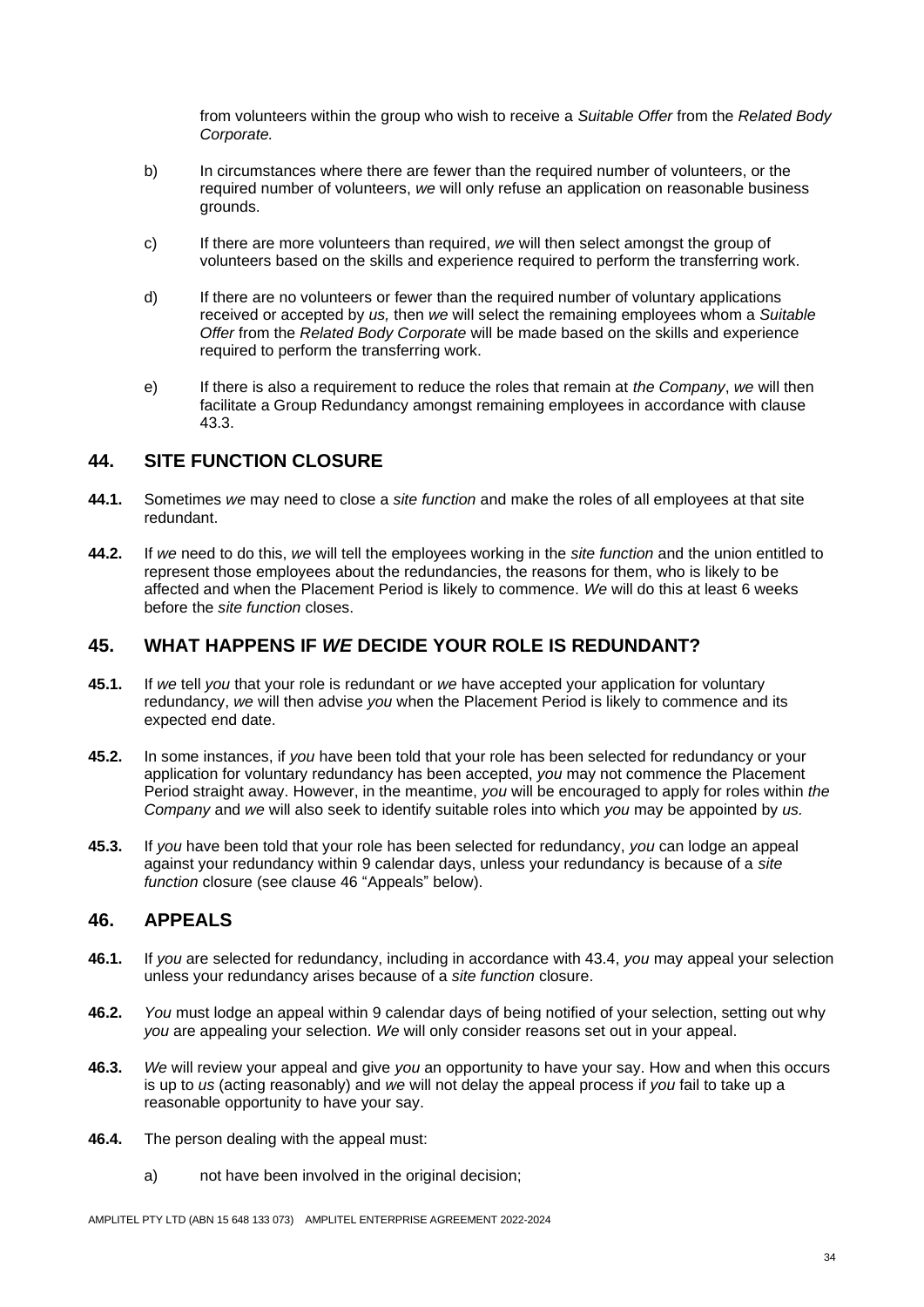- b) make a decision within 10 business days of *you* lodging your appeal; and
- c) tell *you* what that decision is.
- **46.5.** The decision will be either to confirm your selection or to set the selection aside. If it is set aside, your case will be sent back to the manager who selected *you* for redundancy to determine their decision again following any recommendations that are made.
- **46.6.** During the appeal process:
	- a) *we* will not retrench *you*; and
	- b) *you* must still participate in the Placement Period if it has commenced.
- **46.7.** If *you* wish to dispute an appeal decision, *you* may use the dispute resolution process (see Section 6) which will start at step 4.
- **46.8.** This clause does not apply to a decision by *us* to appoint *you* to another suitable role.

# **47. TRANSITIONAL ARRANGEMENTS**

This Section applies to redundancies notified after this *Agreement* commences. Redundancies notified prior to the commencement of this *Agreement* will continue to be dealt with under the provisions that previously applied.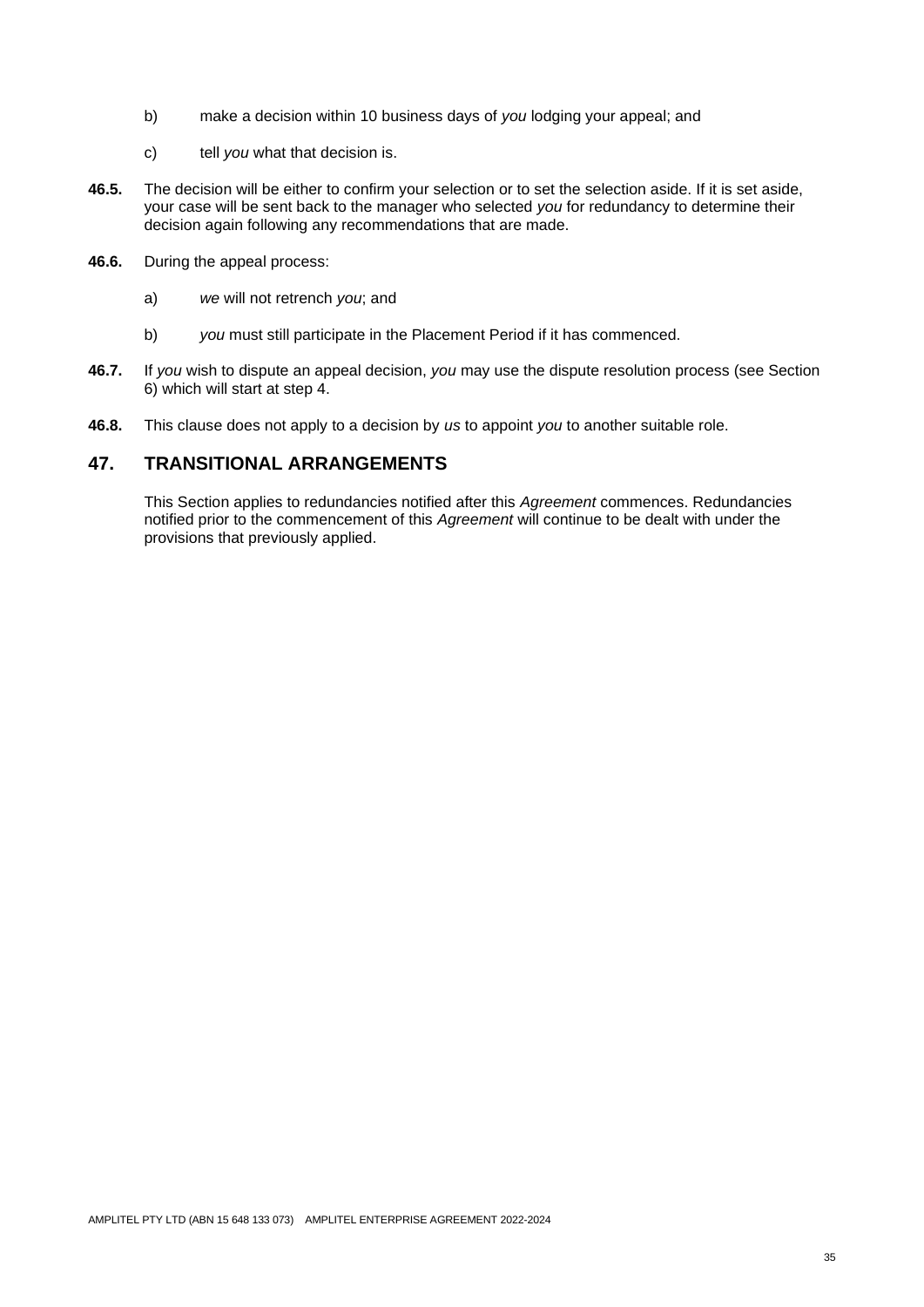# SECTION 9: PLACEMENT PERIOD

# **48. EMPLOYMENT SECURITY**

While *we* recognise that employment security cannot be guaranteed, *our* objective is to provide access to suitable job opportunities and reasonable retraining for employees within *the Company*, where the roles they perform are unlikely to be required on an ongoing basis.

### **49. PLACEMENT PERIOD**

- **49.1.** During the Placement Period, *we* may appoint *you* to a suitable role in accordance with clause 12 or assist *you* to try to find another job at *the Company* or, if that is not possible, assist *you* to prepare for a career transition.
- **49.2.** *You* must participate in the Placement Period for at least 4 weeks or, if it is a *site function* closure, for 6 weeks, unless:
	- a) your role is selected for redundancy via voluntary measures. In this case *you* may, but will not be required to, participate in the Placement Period; or
	- b) *The Company*, at its discretion, allows *you* to leave before the end of the Placement Period. *We* will usually only allow this if we are satisfied that there are unlikely to be any suitable available roles for *you* or if there are other special circumstances.
- **49.3.** Where clause 49.2 a) or b) applies, *you* will be retrenched and be paid your retrenchment benefit under clause 52.3.
- **49.4.** During the Placement Period, *we* will offer transition services that may include assistance with: finding another job within or outside *the Company*, preparing job applications and interview techniques and transitioning to another employer or out of the workforce.
- **49.5.** If your role has been selected for redundancy and *you* have been redeployed into a suitable role, *we*  will provide reasonable retraining.
- **49.6.** If *you* are appointed to another suitable role by *us, you* will not be entitled to a retrenchment benefit under Section 10.
- **49.7.** If a *Suitable Offer* is made to *you* in accordance with clause 50, *you* will not be required to accept or reject the offer until immediately before the end of the Placement Period.
- **49.8.** Except where clause 50 applies, *you* can ask to extend the Placement Period for up to a further 4 weeks and *the Company,* at its discretion, may agree to this. If *you* are still not appointed to another role at the end of the extended period, *you* will be retrenched and your retrenchment benefit under clause 52.3 will be reduced by the *Fixed Remuneration you* received during the period *you* continued to be employed.
- **49.9.** *We* may also request to extend the Placement Period. This will only occur with your agreement. Your retrenchment benefit under clause 52.3 will not be reduced in these circumstances.
- **49.10.** If, as part of the Placement Period *you* are appointed to a role for a fixed term and there is no suitable permanent role for *you* at the end of fixed term, *we* will consider whether there are any other suitable available roles. If no role is identified, *you* will be retrenched and remain entitled to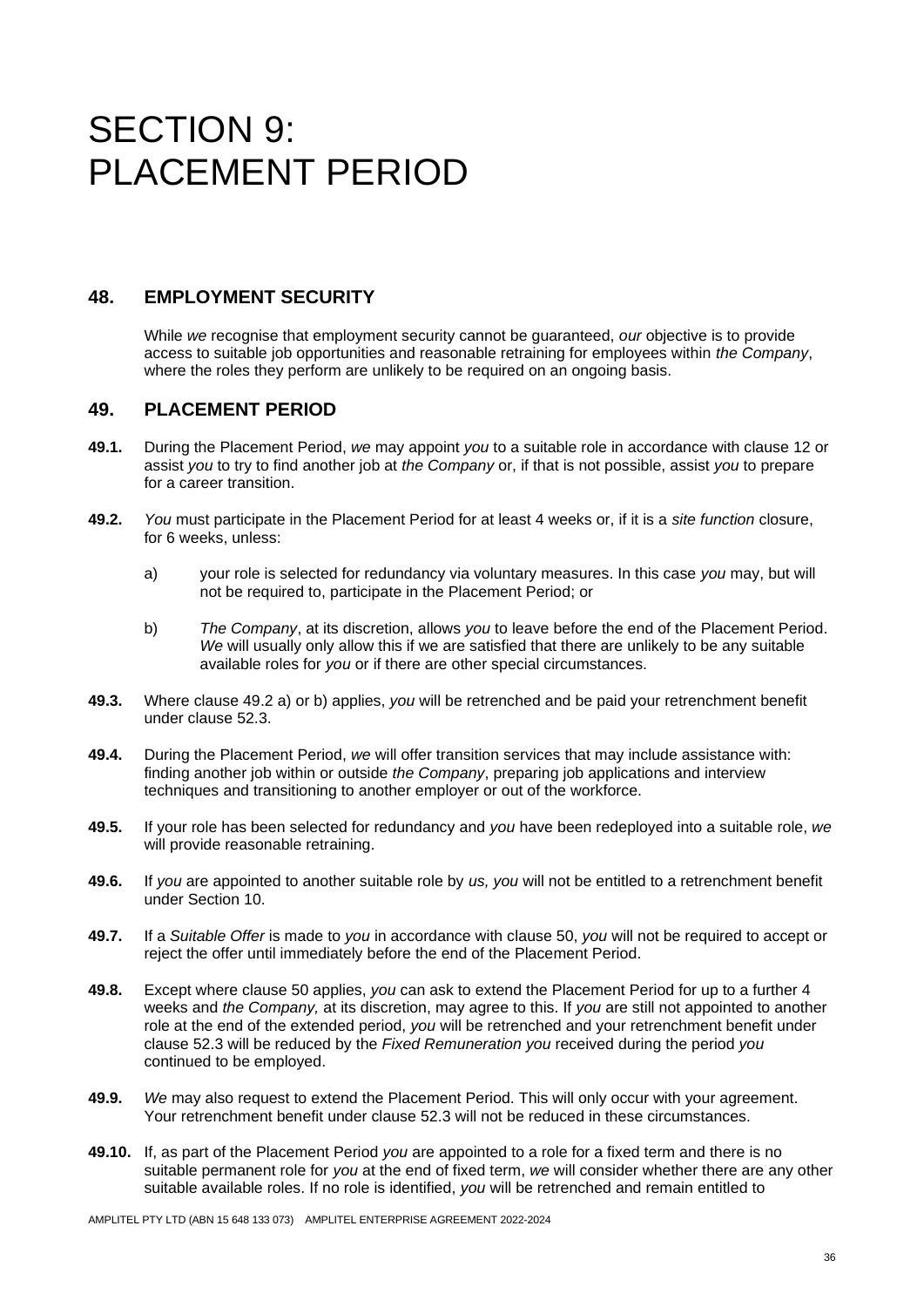retrenchment benefits under clause 52.3 which will be calculated based on at least the rate of pay of your redundant role.

# **50. MOVING WITHIN THE TELSTRA GROUP**

- **50.1.** This clause applies to *you* if:
	- a) your job is redundant because the role(s), duties or functions (either in whole or in part) performed by *you* and/or your team or *function* are being transferred to a *Related Body Corporate* of *the Company*; and
	- b) *you* are offered employment with the *Related Body Corporate* of *the Company* during the Placement Period.
- **50.2.** For the purpose of this clause, a *Suitable Offer* is a written offer of employment with a *Related Body Corporate* of *the Company*:
	- a) to perform the same or substantially the same work for the *Related Body Corporate* that *you* performed for *the Company*; and
	- b) on terms and conditions substantially similar to, and considered on an overall basis, no less favourable than, your terms and conditions of employment immediately before the termination of your employment with *the Company*; and
	- c) subject to clause 52.4, that recognises your service with *the Company* for the purposes of retrenchment benefits, long service leave, annual leave, parental leave and personal leave; and
	- d) that provides *you* with no less than 15 days' paid personal leave each year (pro-rata for parttime employees); and
	- e) that provides your ordinary hours of work will be no more than an average of 36¾ hours each week; and
	- f) that provides that your retrenchment benefits will be calculated:
		- i) in accordance with Section 10 of this *Agreement* if your job with the *Related Body Corporate* is made redundant and *you* are retrenched; and
		- ii) by reference to your *Fixed Remuneration* at *the Company* at the time the offer is made, or the applicable *Fixed Remuneration* at the time *you* are retrenched by the *Related Body Corporate*, whichever is higher.
	- g) that defines redundancy in the same terms as clause 40.2 of this *Agreement;* and
	- h) that provides for a Guarantee of Entitlements as set out in Appendix E to this *Agreement*; and
	- i) provides for continuing defined benefits superannuation membership, but only if *you* are a member of a defined benefits superannuation fund*.*
- **50.3.** *You* will not be entitled to retrenchment benefits under Section 10 if:
	- a) your job at *the Company* is redundant as outlined in clause 50.1 a); and
	- b) you accept a Suitable Offer with a *Related Body Corporate* of *the Company*.
- **50.4.** *You* will not be entitled to retrenchment benefits under Section 10 if:
	- a) your job at *the Company* is redundant as outlined in clause 50.1 a); and

AMPLITEL PTY LTD (ABN 15 648 133 073) AMPLITEL ENTERPRISE AGREEMENT 2022-2024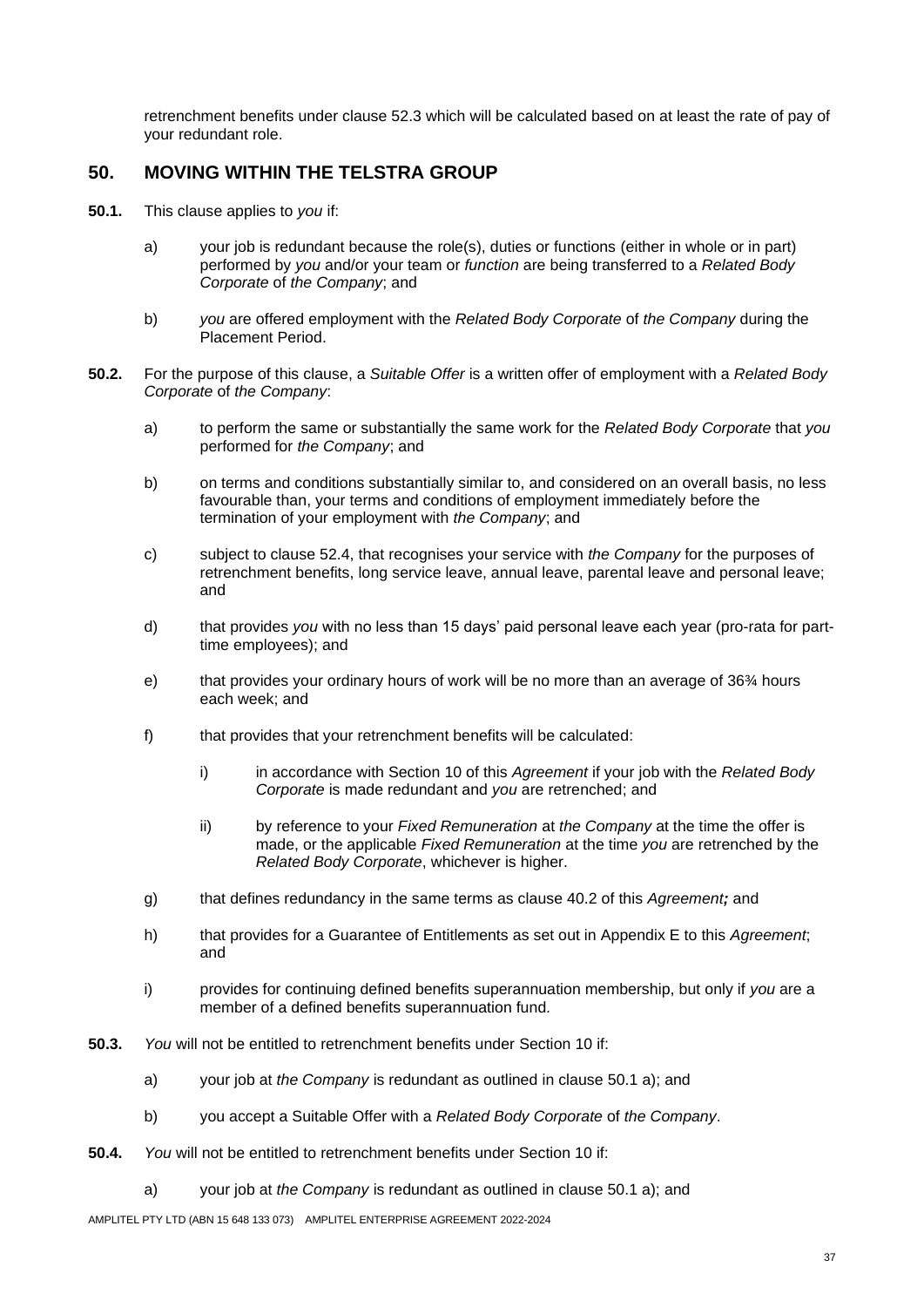- b) you do not accept a *Suitable Offer* with a *Related Body Corporate* of *the Company*; and
- c) at the end of the Placement Period, *the Company* notifies *you* that your employment will end due to redundancy.

# **51. REVIEW PERIOD**

- **51.1.** This clause does not apply to *you* if *you* move to a *Related Body Corporate* of *the Company*  pursuant to clause 50.
- **51.2.** If *you* have been appointed to a new role during the Placement Period, *you* can request a review of the suitability of the role after 3 months, and no longer than 4 months, after the date of your appointment to that role (**Review Period**). The review will only consider whether the role is suitable within the meaning of clause 12.
- **51.3.** During the Review Period, if *you* and your manager agree that the role that *you* have been appointed to is not suitable, then *you* will commence another Placement Period. If *you* are not appointed to another suitable role during this further Placement Period, *you* will be retrenched and entitled to retrenchment benefits in accordance with clause 52.3.
- **51.4.** If *you* and your manager cannot agree on whether the role that *you* have been appointed to is suitable, then *you* can request a review under *the Company's* internal resolution process during the Review Period only. *You* may bring a support person, including from a union, to any interview or meeting *you* are asked to participate in during this process. The review decision will be either that the role is suitable or not suitable. If the role is not suitable, then *you* will commence another Placement Period. If *you* are not appointed to another suitable role during this further Placement Period, *you* will be retrenched and entitled to retrenchment benefits in accordance with clause 52.3.
- **51.5.** *The Company* will not require *you* to participate in more than two Placement Periods arising out of the redundancy of the one role.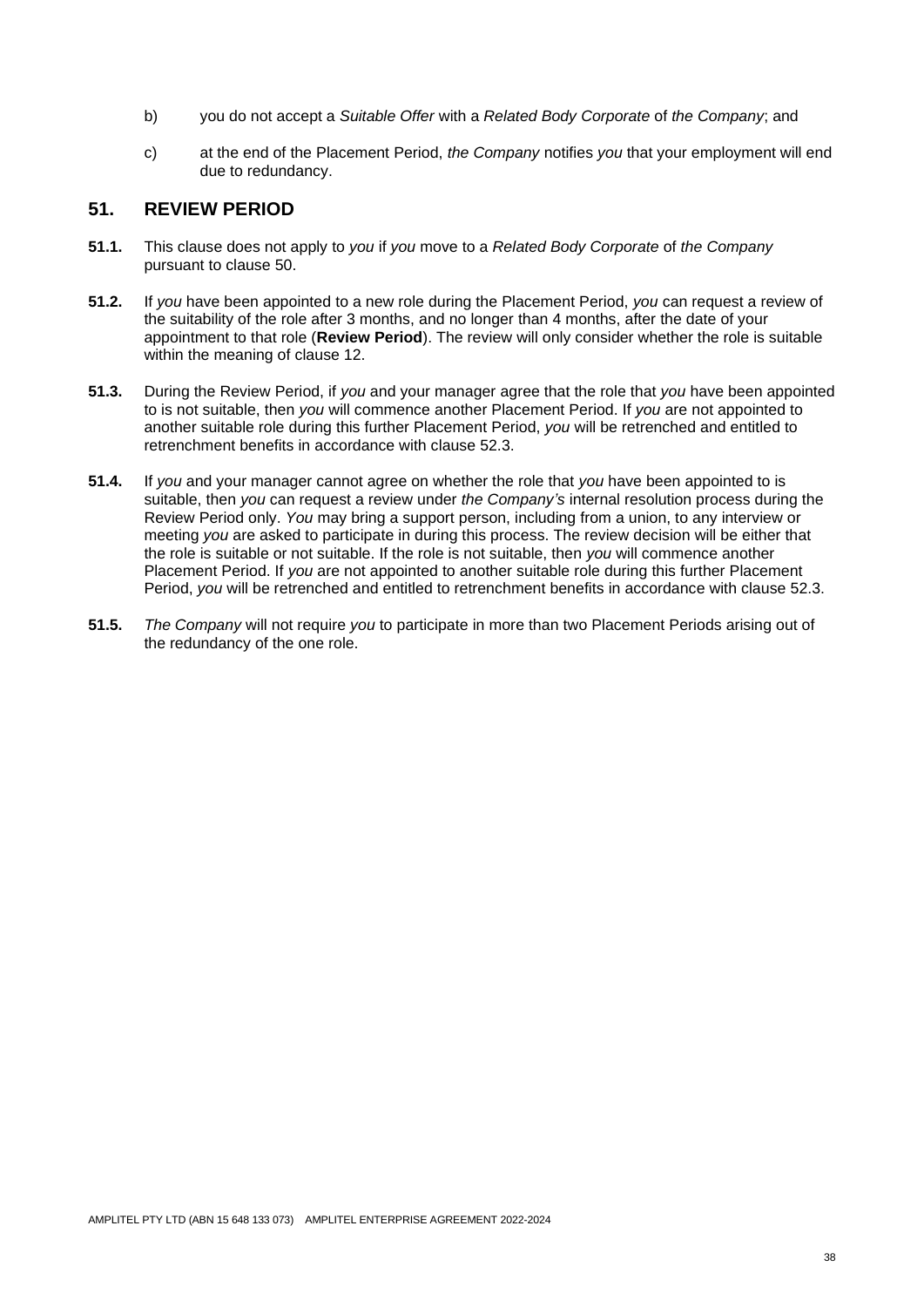# SECTION 10: RETRENCHMENT

# **52. RETRENCHMENT**

- **52.1.** *You* are retrenched if:
	- a) *you* have been notified that your role is redundant in accordance with Section 8;
	- b) *you* have not been appointed to a role in accordance with Section 9; and
	- c) *the Company* notifies *you* that your employment will end due to redundancy.
- **52.2.** Subject to clause 52.4, if *you* are retrenched, *we* will pay *you*:
	- a) your retrenchment benefit (see clause 52.3 below);
	- b) any normal pay since your last pay day;
	- c) accrued but untaken annual leave; and
	- d) accrued but untaken long service leave (provided *you* have at least 1 year's *Continuous Service*).

If *you* receive retrenchment benefits in accordance with this clause 52.2, those benefits will absorb, and not be in addition to, retrenchment benefits calculated under the *NES*.

#### **52.3. Your retrenchment benefits**

a) Subject to clause 52.4, your retrenchment benefit will be calculated in accordance with the table below:

| <b>Completed years of Continuous</b><br><b>Service</b> | <b>Retrenchment Benefit</b>                                                                                           |
|--------------------------------------------------------|-----------------------------------------------------------------------------------------------------------------------|
| Less than 1 year                                       | 4 weeks                                                                                                               |
| At least 1 year but less than 2 years                  | 6 weeks                                                                                                               |
| At least 2 year but less than 3 years                  | 8 weeks                                                                                                               |
| At least 3 year but less than 4 years                  | 12 weeks                                                                                                              |
| At least 4 year but less than 5 years                  | 16 weeks                                                                                                              |
| At least 5 years                                       | 20 weeks plus:<br>an additional 3 weeks for each subsequent<br>$\bullet$<br>completed year of Continuous Service; and |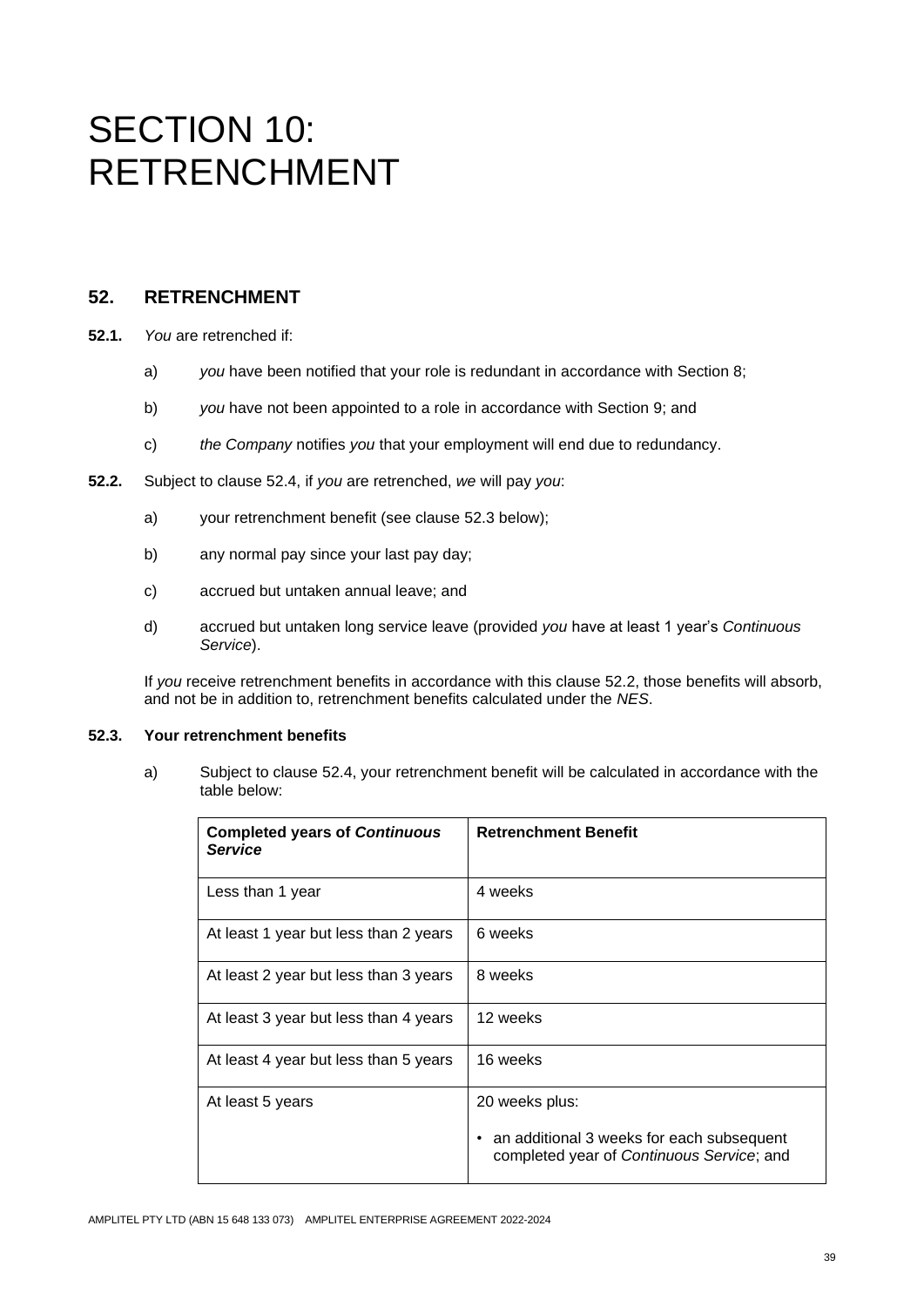#### b) If *you*:

- i) are over 50, and
- ii) have completed more than 5 years of *Continuous Service*,

*we* will pay *you* an additional week's pay for each service date passed after *you* turned 50 (and a pro rata payment of 1 week for any completed months of *Continuous Service* since your last completed year of *Continuous Service*).

- c) *We* will pay a minimum benefit of 4 weeks' pay and a maximum benefit of 80 weeks' pay.
- d) Your retrenchment benefit is inclusive of any entitlement to pay in lieu of notice of termination, up to 4 weeks.
- e) If *you* have an entitlement to more than 4 weeks' notice, *we* will pay *you* the amount in excess of 4 weeks. Your retrenchment benefit is in addition to any remuneration earned during your Placement Period, which is generally a minimum of 4 weeks.
- f) Section 13 explains how *we* calculate your pay for the purposes of paying your retrenchment and separation benefits.
- g) Notwithstanding any other provision of this *Agreement*, if *you* are retrenched, *we* will pay *you* at least any minimum payments to which *you* are entitled under the *NES*.

#### **52.4. Some special rules for certain types of employees**

- a) If *you* work part-time, *we* will calculate your retrenchment benefit based on the weighted average of your full-time and part-time service, with a minimum of the part-time status as at your final day.
- b) If *you* have been acting in a higher position for a continuous period of at least 12 months immediately before *we* issued your notice of redundancy, *we* will calculate your retrenchment benefit based on your pay in the higher position.
- c) If *you* have been paid a shift allowance in half or more of the pay periods in the 12 months immediately before *we* issued your notice of redundancy, *we* will include the weekly average shift allowance over this period when calculating your retrenchment benefit.
- d) *We* may, at *our* discretion, include other allowances in the nature of salary when calculating your retrenchment benefit.
- e) Subject to clause 52.4 f), if *you*:
	- i) commenced employment with your current employer after the *Commencement Date*; and
	- ii) were:
		- previously employed by an *Associated Entity* of your current employer; or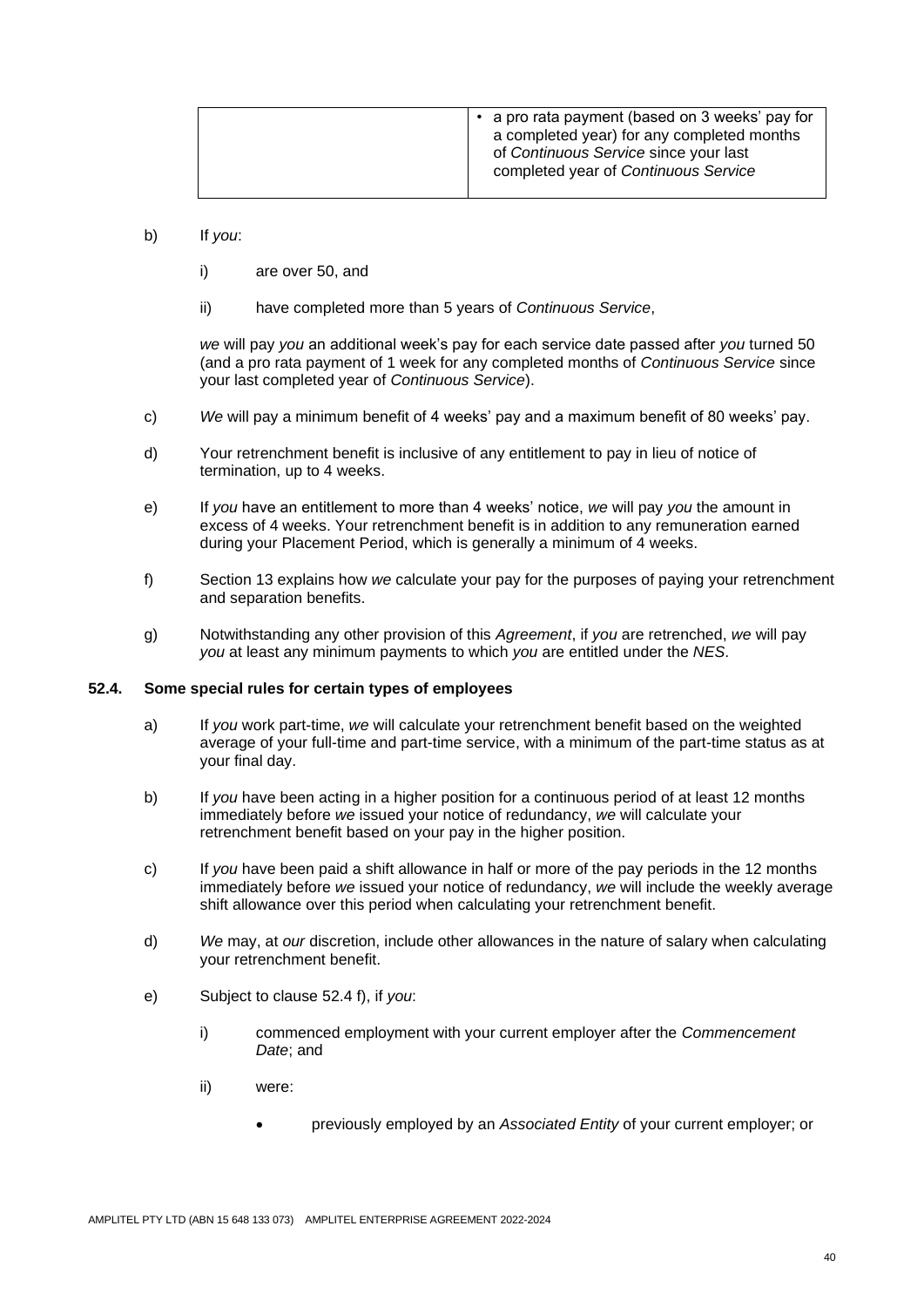- previously employed by an entity that is not an *Associated Entity* of your current employer and *you* have transferred from that entity to your current employer in relation to a *transfer of business*; and
- iii) ceased that employment within 3 months before commencing employment with your current employer;

your length of *Continuous Service* for the purposes of any retrenchment benefits under this Section of the *Agreement* will be calculated by reference to the terms of your employment contract (as amended from time to time) concerning recognition of prior service, subject to your minimum entitlement under the *NES*. In the absence of such a term in your contract, your retrenchment benefits will be the greater of:

- an amount calculated in accordance with this Section of the *Agreement* for the length of your *Continuous Service* with your current employer only (i.e. your service with your previous employer will not be included); or
- an amount calculated in accordance with the *NES* for the length of your *Continuous Service* with your current employer and your previous employer combined, subject to *you* not receiving the same benefit twice because your previous employer provided *you* with the benefit. If *you* receive retrenchment benefits in accordance with this Section of the *Agreement*, those benefits will absorb, and not be in addition to, retrenchment benefits calculated under the *NES*.
- f) If your employment transfers between *Group Restructure Entities*, your retrenchment benefits will be calculated in accordance with this Section of the *Agreement* for the length of your *Continuous Service* with your current employer and any *Group Restructure Entity* combined, subject to you not receiving the same benefit twice.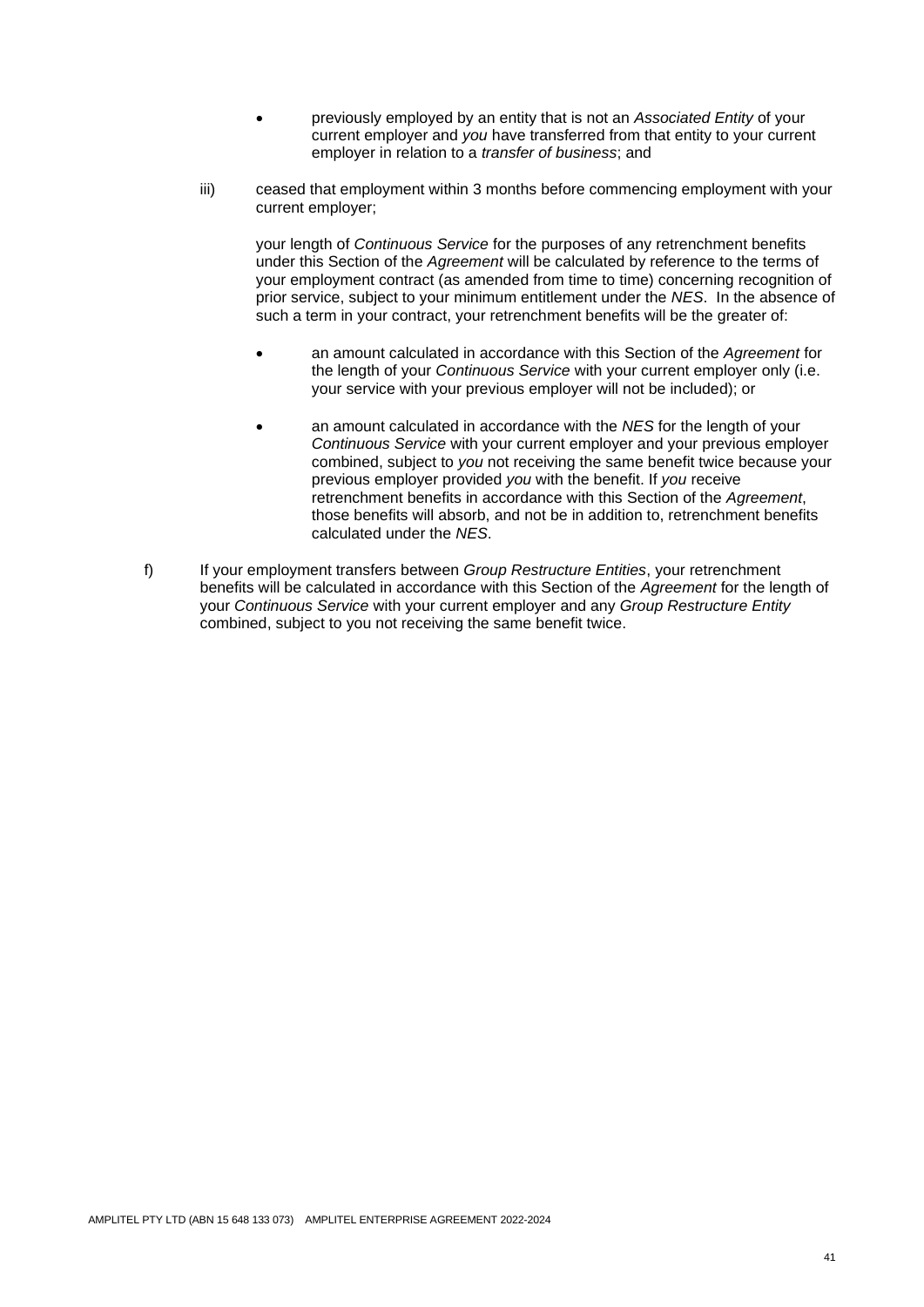# SECTION 11: LOG ON ARRANGEMENTS

# **53. FIELD-BASED EMPLOYEES - TRAVEL TO WORKSITES**

- **53.1.** A field based employee in the *Customer Field Workstream* may be supplied with a *Company* vehicle to enable them to do their job. If an employee is supplied with a *Company* vehicle they will be required to sign a Commuter Use Approval document concerning the vehicle's use, care and maintenance.
- **53.2.** If an employee currently has a *Company* vehicle under the Part Private Use Arrangement that existed before 1 March 1999, these arrangements continue to apply. Part Private Use is not available to other employees.

Note: An extract of the Operational Vehicles Policy setting out the business rules for Commuter Use Category Vehicle usage will be provided to the Fair Work Commission upon lodgement of this *Agreement* (however does not form part of this *Agreement*). An employee supplied with a *Company*  vehicle is required to commence and cease work at a customer's premises in accordance with this Section.

**53.3.** For the purpose of this Section, "work area" means the geographical area in which an employee is normally expected to work. The scope of the work area is determined by the volume of work undertaken by a team member under a team leader. The work area can be described by a number of telephone exchanges. Employees are allocated to a work area and the work area will be the point of reference to calculate any arrangements contemplated in the provisions below about "Transfer to another work area".

# **54. START OF DAY PROCEDURES - FIRST JOB RECEIVED ON THE DAY**

- **54.1.** These procedures apply where an employee receives their first job of the day by logging on to an automated dispatch terminal, where one is provided, or by other means, e.g. telephone/electronic. The procedures in this clause do not apply to an employee who receives their first job of the day the previous evening.
- **54.2.** Living within their work area:
	- a) Where an employee lives within their work area they are required to commence to log on no later than 30 minutes before their "on site" start time.
	- b) After logging on and receiving their first job they will commence travel to their first job. They will travel without unnecessary delay. Where it takes 30 minutes or less for the employee to log on and travel to their first job, they are required to be on site at their start time.
	- c) The 30 minutes log on and travel time described above does not constitute paid work.

# **55. START OF DAY PROCEDURES - FIRST JOB RECEIVED THE NIGHT BEFORE**

- **55.1.** These procedures apply where an employee receives their first job of the day by an automated dispatch terminal, where one is provided, or by other means, e.g. telephone/electronic, the night before the following working day.
- **55.2.** Living within their work area: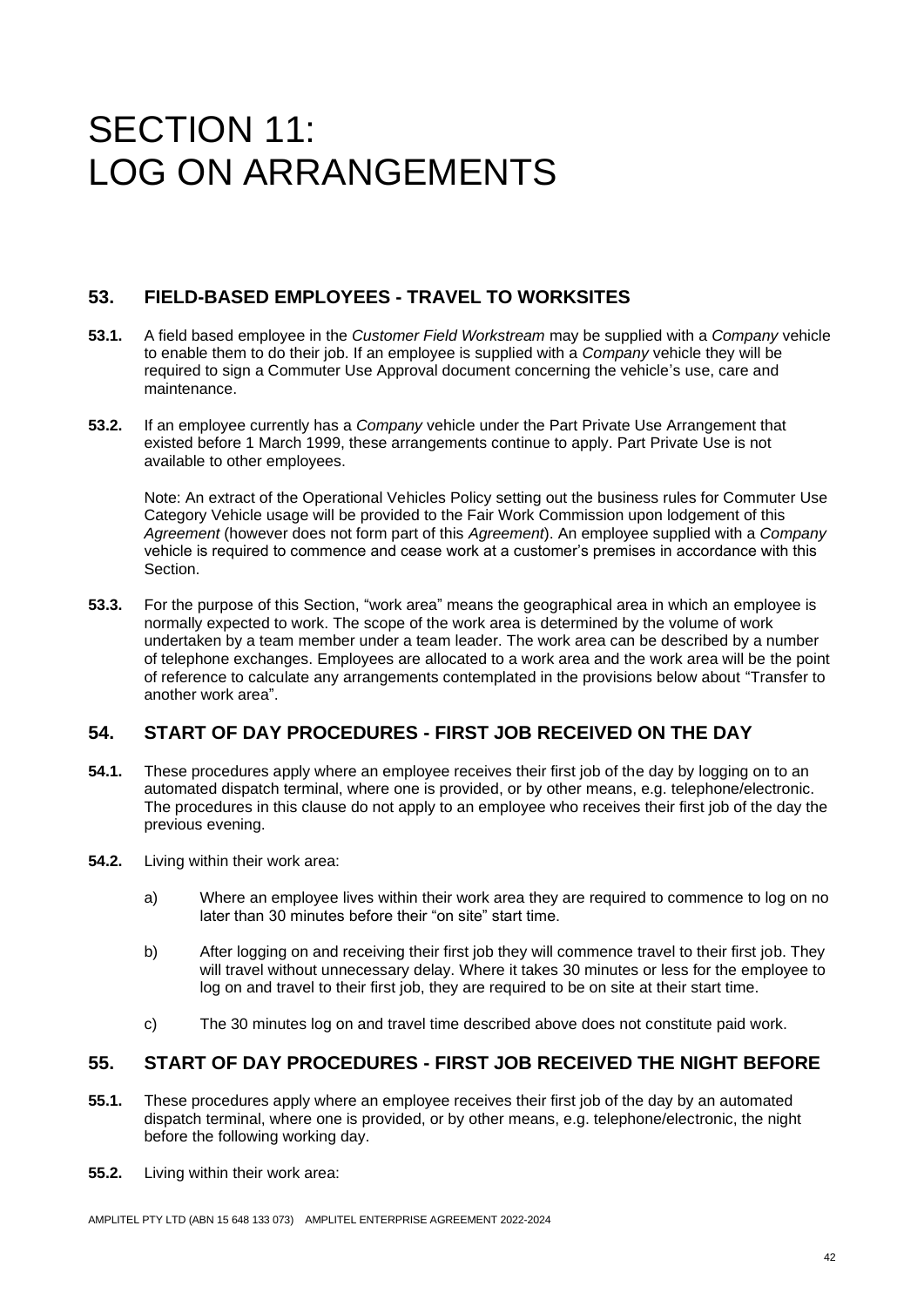- a) Where the employee lives within their work area they are required to travel up to 30 minutes in their own time in order to get on site to commence their first job at their start time.
- b) The 30 minutes travel time described above does not constitute paid work.
- c) Where travel to the first job will exceed 30 minutes the employee should make arrangements with their supervisor/manager to either:
	- i) travel any time in excess of 30 minutes in ordinary work time; or
	- ii) take time off in lieu equivalent to the time in excess of the 30 minutes; or
	- iii) be paid overtime at the appropriate rate for travel time in excess of 30 minutes.

# **56. WHERE AN EMPLOYEE LIVES OUTSIDE THEIR WORK AREA**

Where an employee lives outside their work area, time spent travelling between their home and the boundary of the work area whether going to or returning from work, will also be deemed as unpaid work in addition to the unpaid 30 minutes travel time described in the start of day procedures above.

# **57. WHERE AN EMPLOYEE IS REQUIRED TO TRAVEL TO ANOTHER WORK AREA**

Where an employee is required to start work in another work area, they will not be required to travel in their own time for a period greater than that described in clause 56.

# **58. END OF DAY PROCEDURES**

Employees to whom the above provisions apply will be expected to travel for the same time period (unpaid) described above in order to return home at the end of each day. Where travel will exceed this travel time the employee should contact their supervisor/Work Management Centre as necessary due to local circumstances, to seek direction on whether they should leave early or overtime should be worked.

# **59. TRANSFER TO ANOTHER WORK AREA**

In the case of permanent transfer to another work area, the appropriate *Company* relocation policy, as varied from time to time, will apply.

# **60. RETURN OF MOTOR VEHICLES**

During any industrial dispute involving employees covered by this *Agreement*, if so directed, an employee must deliver his/her *Company* provided vehicle to a place nominated by *us*, and provide the keys of that vehicle to a person nominated by *us*.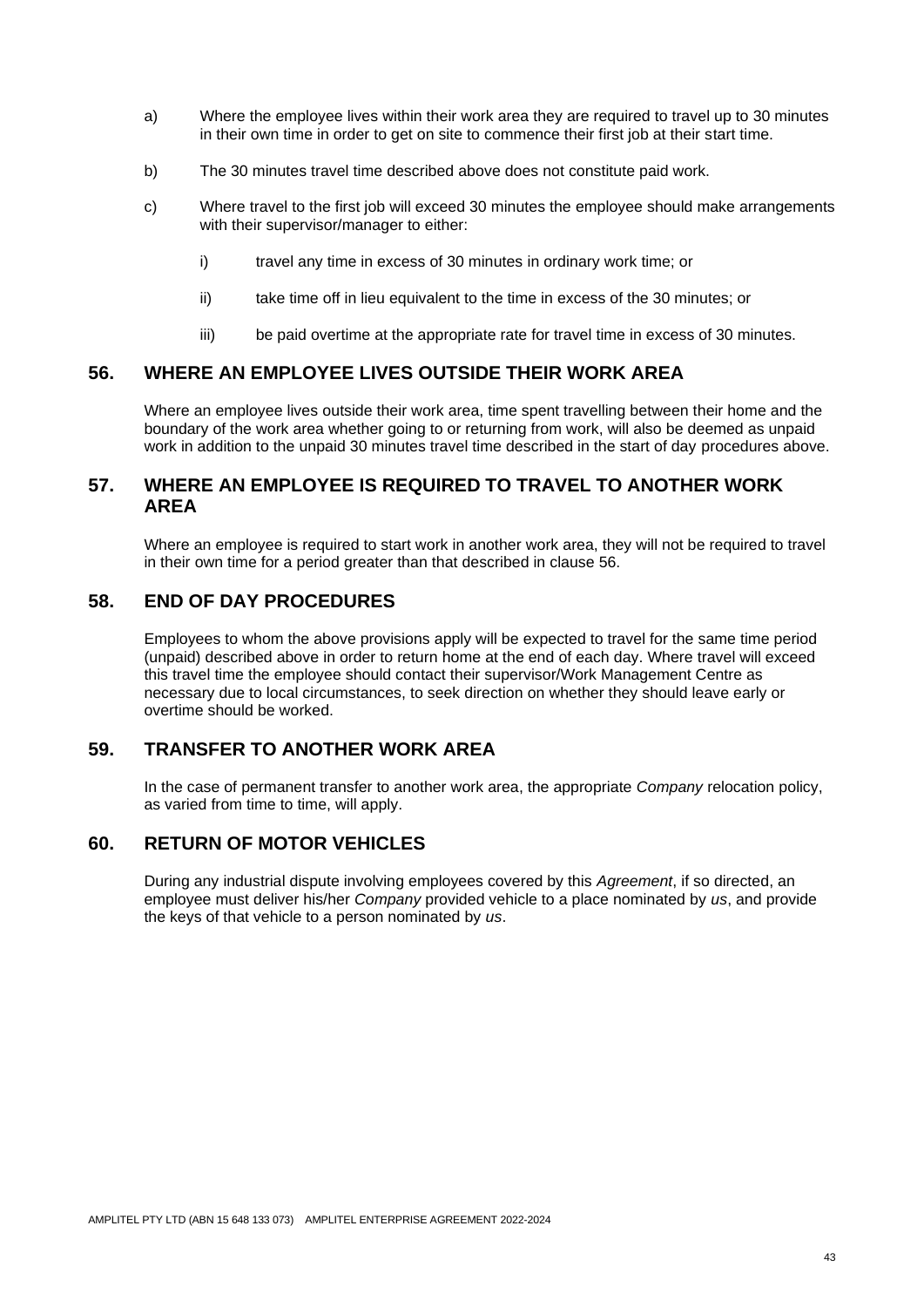# SECTION 12: ALLOWANCES

# **61. ALL EMPLOYEES**

| <b>Allowance</b>                       | You are                                                                                                                                                                                                                                               | You will be paid:                                                                                                                                                    |                                                                                                                                                                                    |                                                                                                                                                                     |
|----------------------------------------|-------------------------------------------------------------------------------------------------------------------------------------------------------------------------------------------------------------------------------------------------------|----------------------------------------------------------------------------------------------------------------------------------------------------------------------|------------------------------------------------------------------------------------------------------------------------------------------------------------------------------------|---------------------------------------------------------------------------------------------------------------------------------------------------------------------|
|                                        | eligible if:                                                                                                                                                                                                                                          | <b>Commencement</b><br>$Date - 30$<br>September 2022                                                                                                                 | 1 October 2022 - 30<br>September 2023                                                                                                                                              |                                                                                                                                                                     |
| <b>Higher</b><br>duties<br>allowance   | See<br>provision<br>below                                                                                                                                                                                                                             | See provisions below                                                                                                                                                 |                                                                                                                                                                                    |                                                                                                                                                                     |
| <b>Temporary</b><br>shift<br>allowance | See Section<br>4                                                                                                                                                                                                                                      | An allowance of 5% of your pay (see Section 13 for how this is<br>calculated), payable on a pro rata basis for the time you are<br>receiving the allowance.          |                                                                                                                                                                                    |                                                                                                                                                                     |
| <b>Height</b><br>allowance             | We require<br>you to work<br>on a tower,<br>mast, guy-<br>rope or<br>telecommuni<br>cations<br>structure on<br>the external<br>face or<br>parapet of a<br>building, at a<br>height of 15<br>metres or<br>more for<br>more than 2<br>hours in a<br>day | Height<br>Rate per<br>day<br>15m to<br>\$7.58<br>$<$ 45 $m$<br>45m to<br>\$17.31<br>< 90m<br>90 <sub>m</sub> to<br>\$29.67<br>$<$ 150 $m$<br>150m<br>\$43.28<br>and> | Height<br>Rate per<br>day<br>$15m$ to<br>\$7.77<br>$<$ 45 $m$<br>45m to<br>\$17.74<br>< 90m<br>90 <sub>m</sub> to<br>\$30.41<br>$<$ 150 $m$<br>150 <sub>m</sub><br>\$44.36<br>and> | Height<br>Rate per<br>day<br>15m to<br>\$8.00<br>$<$ 45 $m$<br>45m to<br>\$18.27<br>< 90m<br>90 <sub>m</sub> to<br>\$31.33<br>$<$ 150 $m$<br>150m<br>\$45.69<br>and |
| <b>Split shift</b><br>allowance        | You have<br>chosen to<br>enter into an<br>agreed split<br>shift<br>arrangement<br>in<br>accordance<br>with clause<br>18.                                                                                                                              | an allowance of<br>\$2.60 per day that a<br>split shift is<br>performed.                                                                                             | an allowance of<br>\$2.66 per day that a<br>split shift is<br>performed.                                                                                                           | an allowance of<br>\$2.74 per day that a<br>split shift is<br>performed.                                                                                            |
| <b>First aid</b><br>allowance          | You are a<br>Company<br>nominated                                                                                                                                                                                                                     | \$18.67 each week.<br>We will also pay for<br>your first aid                                                                                                         | \$19.13 each week.<br>We will also pay for<br>your first aid                                                                                                                       | \$19.71 each week.<br>We will also pay for<br>your first aid                                                                                                        |

AMPLITEL PTY LTD (ABN 15 648 133 073) AMPLITEL ENTERPRISE AGREEMENT 2022-2024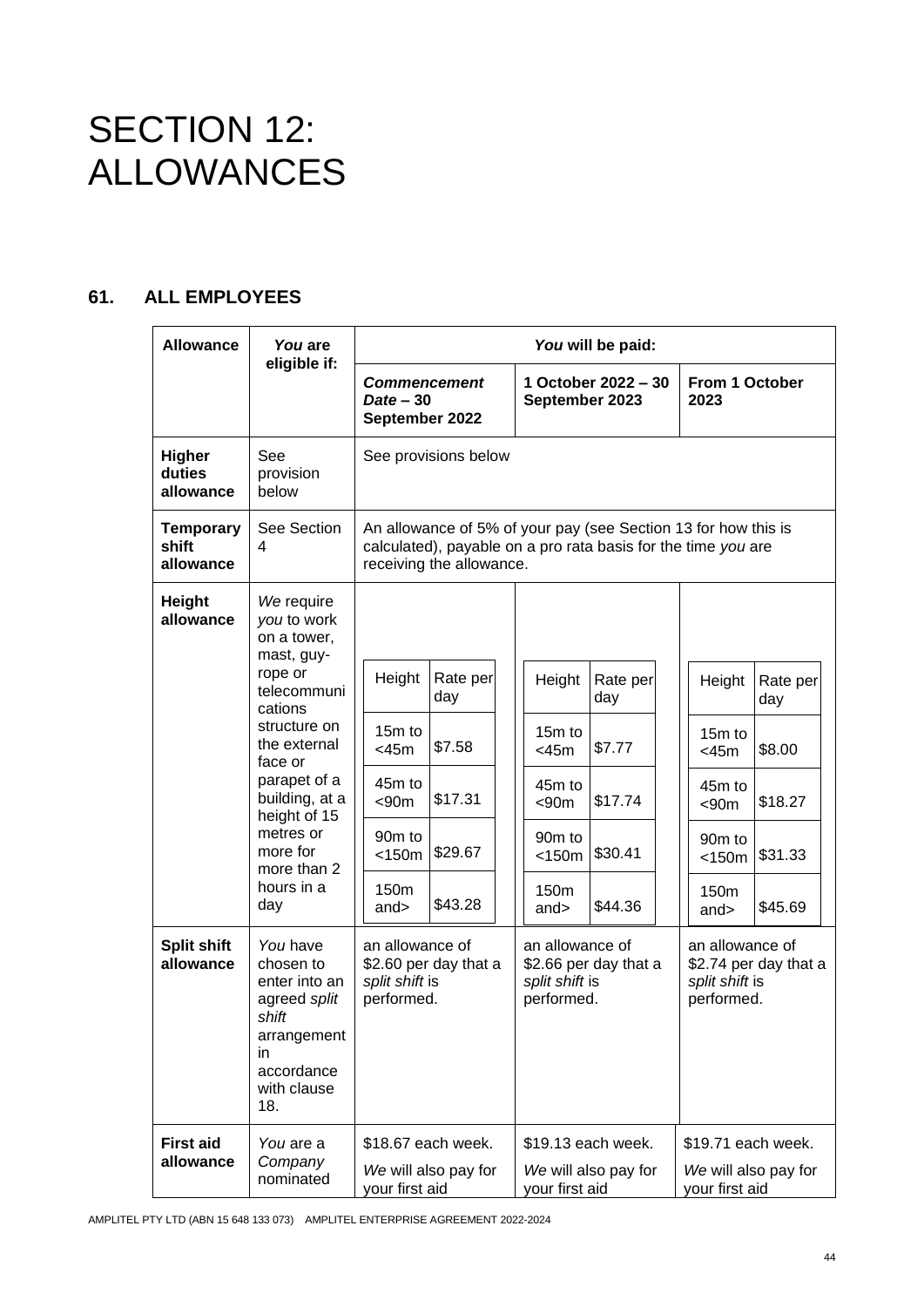|  | first aid<br>officer | certification and<br>refresher training at<br>St John's        | certification and<br>refresher training at<br>St John's        | certification and<br>refresher training at<br>St John's        |
|--|----------------------|----------------------------------------------------------------|----------------------------------------------------------------|----------------------------------------------------------------|
|  |                      | Ambulance or Red<br>Cross (or from an<br>equivalent provider). | Ambulance or Red<br>Cross (or from an<br>equivalent provider). | Ambulance or Red<br>Cross (or from an<br>equivalent provider). |

# **62. HIGHER DUTIES ALLOWANCE**

#### **62.1. Eligibility**

- a) If *we* require *you* to perform work of a higher classified role on a temporary basis (generally not longer than 12 months), *you* will be eligible to receive a higher duties allowance as follows.
- b) If *you* are a *Job Family Employee, you* must perform some or all of the work of a higher classified role for a period of at least 4 weeks to qualify for a higher duties allowance.
- c) If *you* are a *Workstream Employee, you* must perform some or all of the work of a higher classified role for a period of:
	- i) one day, if the higher classified role has a minimum salary less than that set out in the table below.
	- ii) one week, if the higher classified role has a minimum salary of at least the amount set out in the table below or more.

| <b>Commencement Date</b><br>$-30$ September 2022 | From 1 October 2022-30<br>September 2023 | 1 October 2023 |  |
|--------------------------------------------------|------------------------------------------|----------------|--|
| \$111,787.17                                     | \$114,581.84                             | \$118,019.30   |  |

#### **62.2. Payment**

- a) If *you* are a *Job Family Employee*, *we* will determine the amount of the allowance, taking into account the remuneration of your normal job, the remuneration of the higher classified job, and the percentage of tasks of the higher classified role that *you* will undertake.
- b) If *you* are a *Workstream Employee*, the amount of the higher duties allowance will be:
	- i) if *you* are performing all of the work of the higher classified job, the difference between your *Actual Salary* and the minimum salary for the higher classified role.
	- ii) if *you* are performing some (but not all) of the work of the higher classified job, *we*  will set the amount of the allowance. If the period of performing higher duties extends beyond 12 months, the allowance will be based on the difference between your *Actual Salary* and the minimum salary for the higher classified job.
	- iii) Subject to any entitlement *you* might have under clauses 62.2 b) i) and 62.2 b) ii), if *you* are a *Grandfathered Employee*, your *Actual Salary* will be maintained.
- c) *We* will consider re-classifying a role to a higher level where:
	- i) an employee has performed work at the higher level for a period of at least 12 months, and this is not due to covering periods of extended leave, for example, parental leave, or
	- ii) an employee is frequently required to work at a higher level.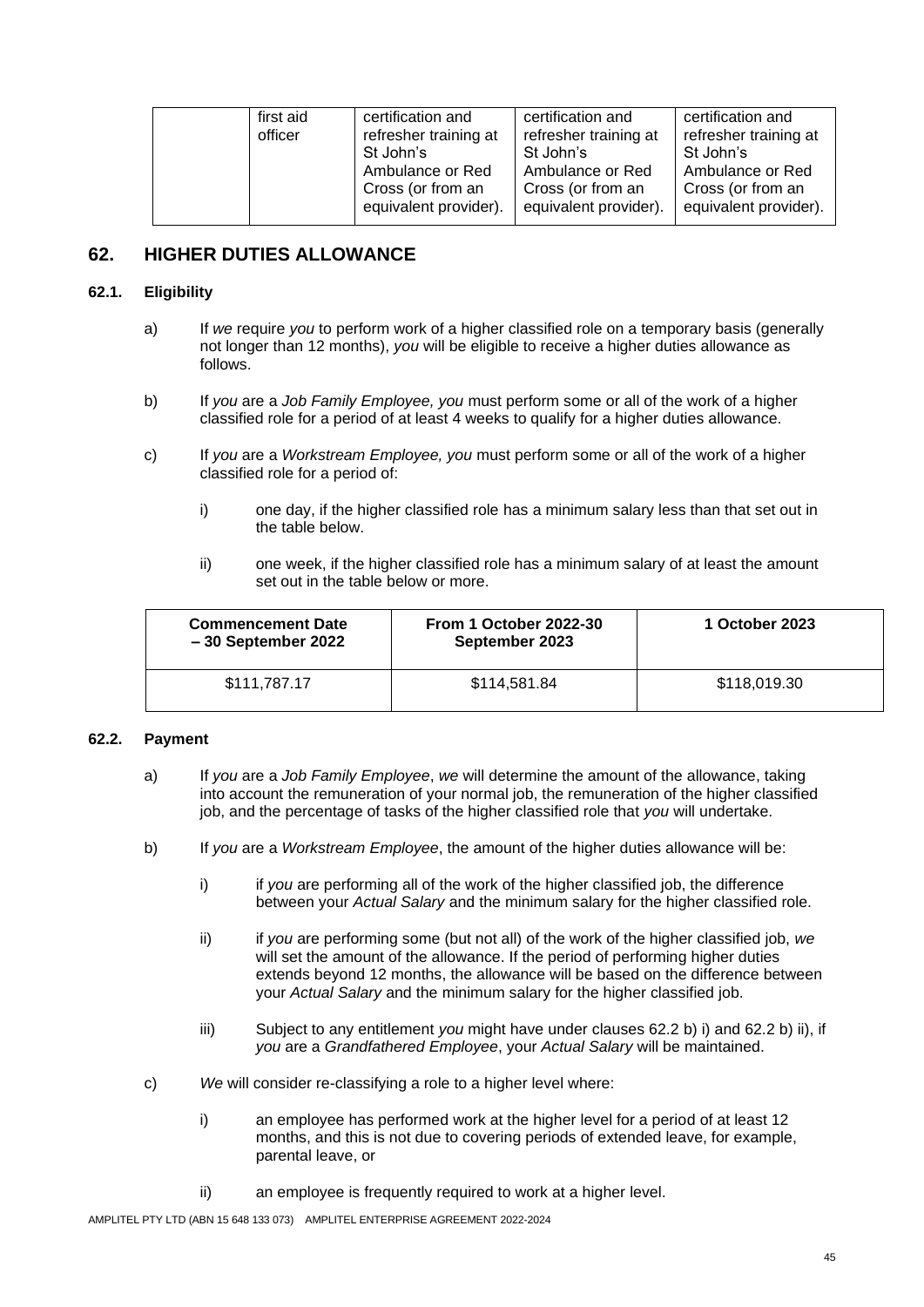d) Higher duties allowance is regarded as salary for all intents and purposes other than payment during long service leave and calculation of retrenchment benefits, which will be at ordinary salary where the higher duties allowance has been paid for periods of less than 12 months. Where a higher duties allowance has been paid for periods of at least 12 months, payment during long service leave and calculation of retrenchment benefits would be based on salary including the allowance.

# **63. WORKSTREAM EMPLOYEES ONLY**

If *you* are a *Workstream Employee you* may be eligible to receive an allowance in certain circumstances as follows:

| <b>Allowance</b>                          | You are eligible if:                                                                                                                                                                                                                                                                                                                                                                                                                                                                                                                                                                    | <b>Commencement</b><br>$Date - 30$<br>September 2022                | 1 October<br>$2022 - 30$<br><b>September</b><br>2023                | From 1<br><b>October</b><br>2023                                       |
|-------------------------------------------|-----------------------------------------------------------------------------------------------------------------------------------------------------------------------------------------------------------------------------------------------------------------------------------------------------------------------------------------------------------------------------------------------------------------------------------------------------------------------------------------------------------------------------------------------------------------------------------------|---------------------------------------------------------------------|---------------------------------------------------------------------|------------------------------------------------------------------------|
| Linguistic<br>allowance                   | We direct you, as part of your work, to<br>translate from one language to<br>another or communicate information<br>to, or translate signs made by, a<br>disabled person                                                                                                                                                                                                                                                                                                                                                                                                                 | \$754.30 each<br>year, while you<br>are directed to do<br>this work | \$773.16 each<br>year, while you<br>are directed to<br>do this work | \$796.35<br>each year,<br>while you are<br>directed to<br>do this work |
| <b>Meal</b><br>allowance                  | We require you to work overtime that<br>is:<br>continuous with ordinary hours<br>$\bullet$<br>and you take an unpaid break<br>(before or after the end of your<br>ordinary hours), or<br>on Saturday after 2:00pm and you<br>$\bullet$<br>take an unpaid meal break, or<br>on Sunday or a Public Holiday<br>$\bullet$<br>extending beyond an unpaid meal<br>break.<br>You will not be eligible if:<br>you perform overtime prior to<br>normal work and you are:<br>able to take a paid meal break<br>$\bullet$<br>during normal work, or<br>you are receiving Travel Cost<br>Allowance. | \$18.86 each<br>occasion                                            | \$19.33 each<br>occasion                                            | \$19.91 each<br>occasion                                               |
| Country<br>employees<br>meal<br>allowance | Your normal work location is in the<br>country; and<br>you normally return home for<br>$\bullet$<br>lunch between the hours of 12.00<br>noon and 2:00pm, are sent away<br>from your usual work location<br>without notice prior to leaving<br>home and without an opportunity                                                                                                                                                                                                                                                                                                           | \$14.65 each<br>occasion (limit of<br>one payment per<br>day)       | \$15.01 each<br>occasion (limit<br>of one<br>payment per<br>day)    | \$15.46 each<br>occasion<br>(limit of one<br>payment per<br>day)       |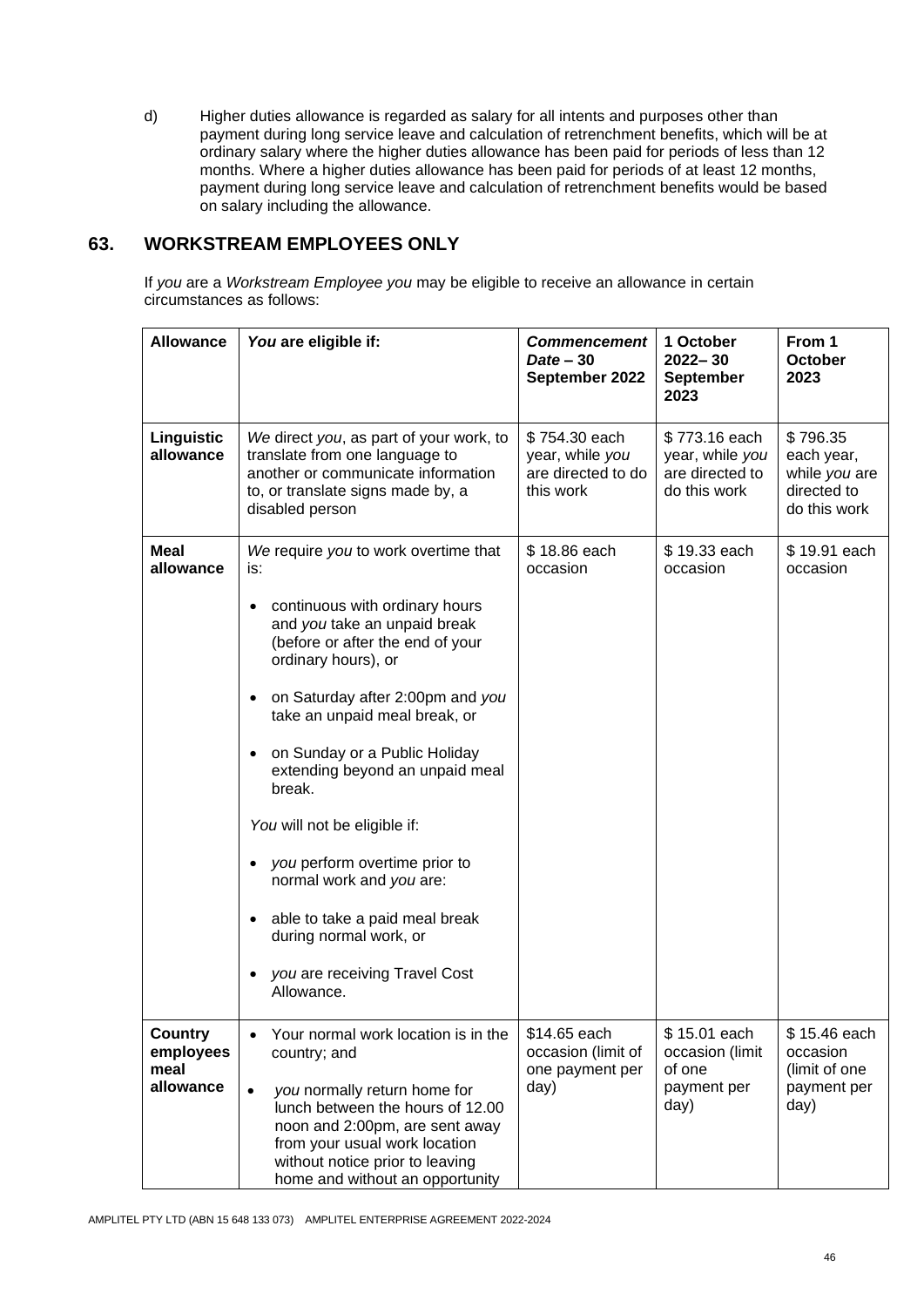| of returning home to arrange<br>lunch; and                                                    |  |  |
|-----------------------------------------------------------------------------------------------|--|--|
| you are not within 6.4kms of your<br>$\bullet$<br>usual work location between these<br>hours. |  |  |
| Eligibility for a normal meal allowance<br>continues to apply.                                |  |  |
| If you are receiving Travel Cost<br>Allowance you will not be eligible for<br>this allowance. |  |  |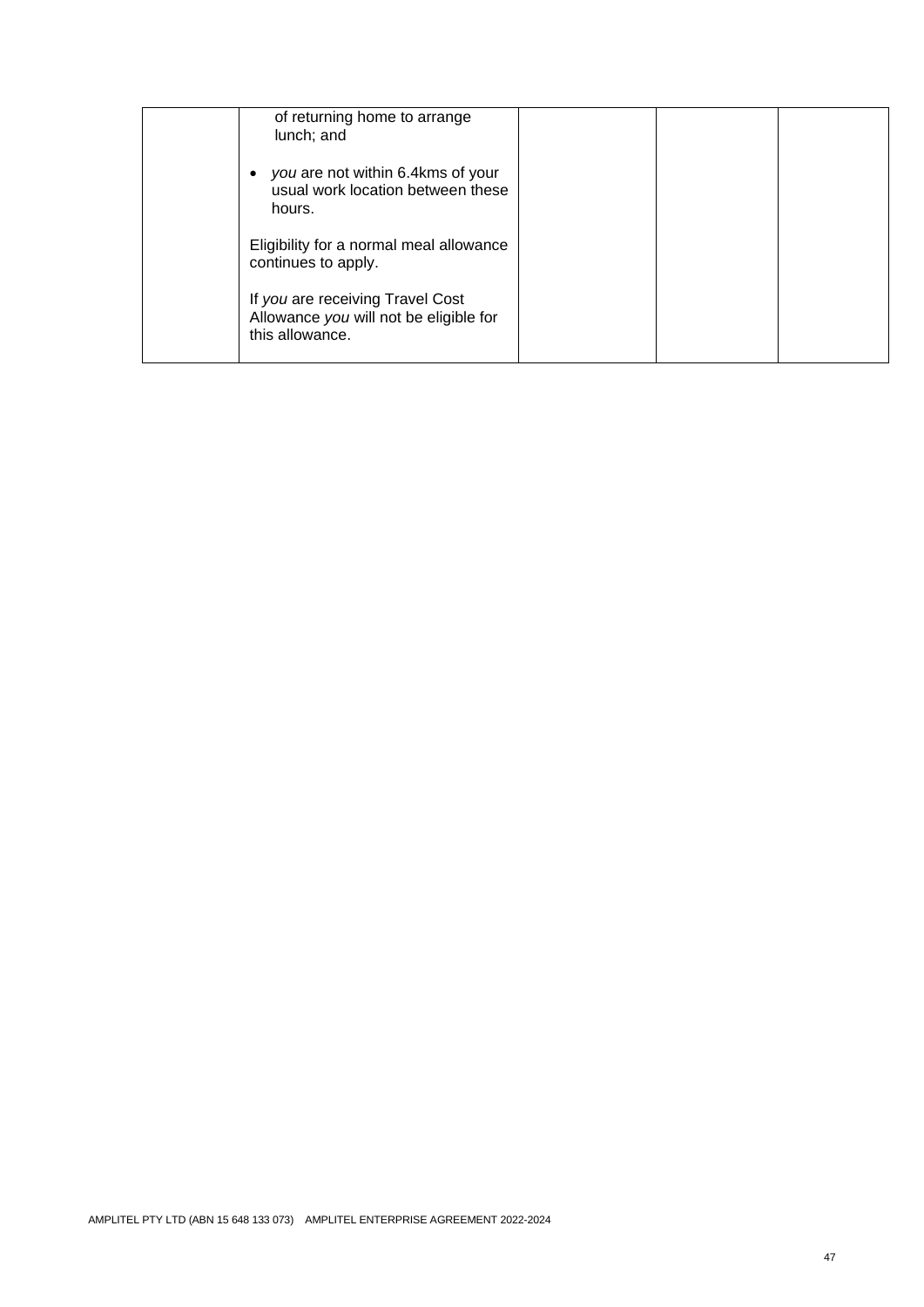# SECTION 13: MISCELLANEOUS PROVISIONS

# **64. CALCULATION OF BENEFITS UNDER THIS AGREEMENT**

These rules apply to the calculation of salary related benefits under this *Agreement* (including your retrenchment benefit, superannuation and leave entitlements):

- a) All salary related benefits, except retrenchment, will be calculated by reference to your *Fixed Remuneration* not including *our* superannuation contribution.
- b) Retrenchment benefits will be calculated by reference to your *Fixed Remuneration* including *our* superannuation contribution.

# **65.** *EXEMPT* **EMPLOYEES**

**65.1.** The following groups of employees are exempt from conditions where it is noted throughout this *Agreement.*

#### **65.2. Workstream Employees**

a) Workstream employees whose *Fixed Remuneration* exceeds the following, and are not Technical Specialists:

| <b>Commencement Date to 30</b><br>September 2022 | 1 October 2022 to 30<br>September 2023 | From 1 October 2023 |
|--------------------------------------------------|----------------------------------------|---------------------|
| \$125,000                                        | \$128,125.00                           | \$131,968.75        |

#### **65.3.** *Job Family Employees*

Employees whose *Fixed Remuneration* exceeds the following:

|                                                  | <b>Commencement</b><br>Date<br>- 30 September 2022 | From 1 October 2022<br>-30 September 2023 | From 1 October 2023 |
|--------------------------------------------------|----------------------------------------------------|-------------------------------------------|---------------------|
| <b>Customer Support</b><br>(Technical)           |                                                    |                                           |                     |
| <b>People Manager</b><br>roles                   | \$101,389.65                                       | \$103,924.40                              | \$107,042.13        |
| <b>Customer Support</b><br>(Non-Technical)       | \$101,389.65                                       | \$103,924.40                              | \$107,042.13        |
| <b>Professional</b><br><b>Technical Services</b> |                                                    |                                           |                     |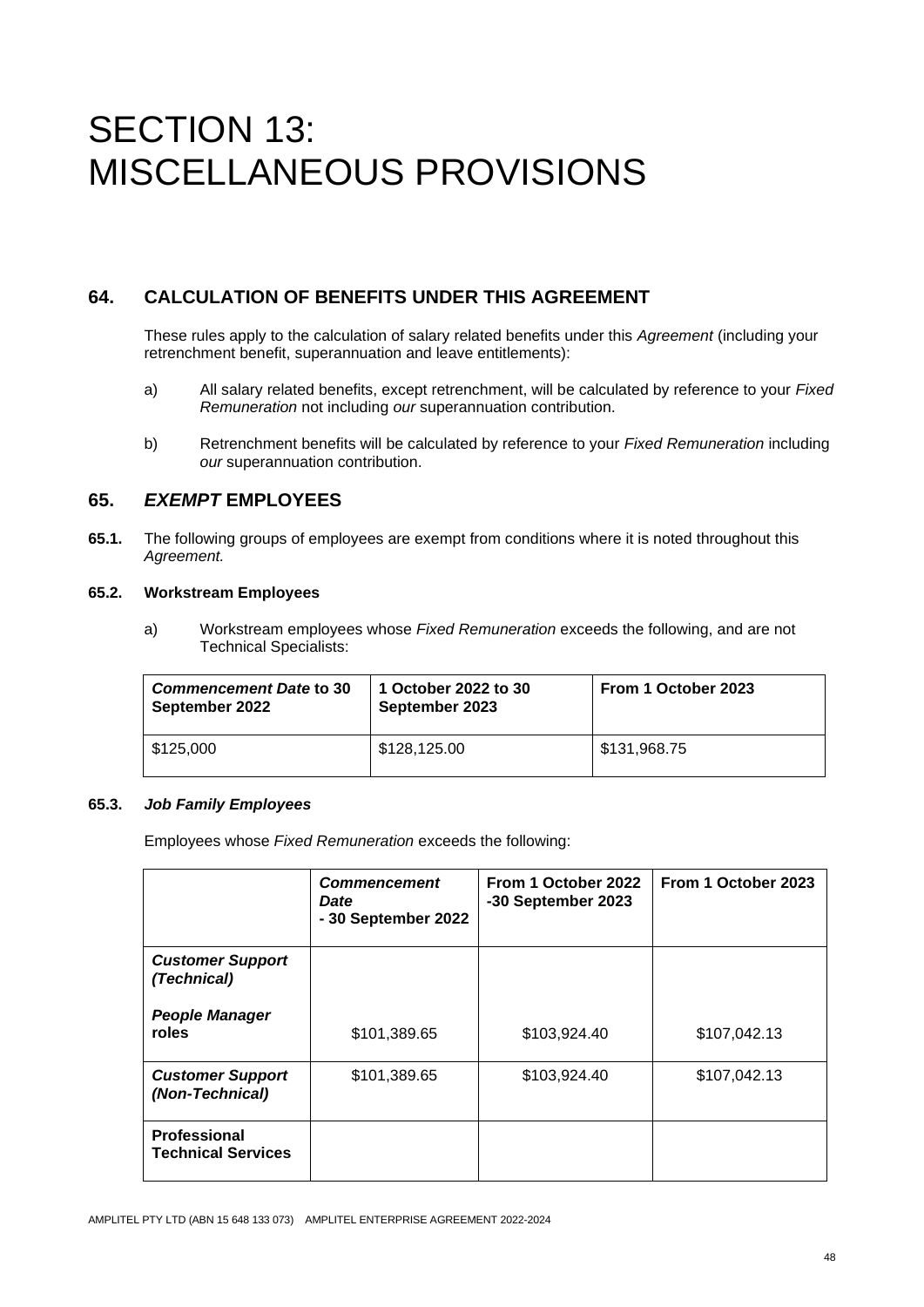| <i>Individual</i><br><b>Contributor roles</b> | \$116,918.80 | \$119,841.77 | \$123,437.02 |
|-----------------------------------------------|--------------|--------------|--------------|
| <b>People Manager</b><br>roles                | \$101,389.65 | \$103,924.40 | \$107,042.13 |
| <b>Corporate Support</b><br><b>Services</b>   | \$101,389.65 | \$103,924.40 | \$107,042.13 |
| Sales (Office or<br><b>Field Based)</b>       | \$101,389.65 | \$103,924.40 | \$107,042.13 |

# **66.** *COMPANY* **POLICIES**

- **66.1.** The application of this *Agreement* is supported by *Company* policies. This *Agreement* prevails over policies to the extent of any inconsistency.
- **66.2.** Whilst *Company* policies are not incorporated as terms of this *Agreement, we* will consult with employees and *The Unions* about any changes to *Company* policy which may have a demonstrable effect on employees' pay and conditions.

# **67. ESSENTIAL CUSTOMER SERVICING**

- **67.1.** These provisions do not apply to *Exempt Employees,* or employees scheduled under clause 19.4 "Scheduled additional hours worked from home".
- **67.2.** If *you* are a *Sales* (Field Based) *Job Family Employee* classified at *Band* 3i or *Band* 2 *you* will be ineligible to receive payment for the allowances referred to in the table below. However, the remainder of the essential customer servicing provisions will apply, unless *you* are an *Exempt Employee*.
- **67.3.** *We* may schedule *you* to be available to work outside ordinary hours. Your manager will decide whether to schedule *you* for the purposes of these provisions, having regard to business needs and your ability to be at a worksite (or remotely access a worksite).
- **67.4.** *You* may be eligible to receive an allowance in certain circumstances if your manager schedules *you* under these provisions, as follows:

| <b>Allowance</b>        | You are eligible if:                                                                                      | <b>Commencement</b><br>$Date - 30$<br>September 2022 | 1 October 2022 -<br>30 September<br>2023            | From 1 October 2023                                 |
|-------------------------|-----------------------------------------------------------------------------------------------------------|------------------------------------------------------|-----------------------------------------------------|-----------------------------------------------------|
| On call                 | We require you to<br>remain contactable<br>and available within<br>a reasonable time<br>to return to work | \$10.65 each night<br>$$24.59$ each day<br>and night | \$10.92 each night<br>\$25.21 each day<br>and night | \$11.24 each night<br>\$25.96 each day and<br>night |
| <b>Emergent</b><br>call | We require you to<br>be available and<br>ready to work within<br>30 minutes                               | \$21.29 each night<br>\$48.97 each day<br>and night  | \$21.82 each night<br>\$50.19 each day<br>and night | \$22.47 each night<br>\$51.70 each day and<br>night |
| Immediate<br>call       | We require you to<br>remain at home<br>and be ready for                                                   | \$9.01 each hour                                     | \$9.23 each hour                                    | \$9.51 each hour                                    |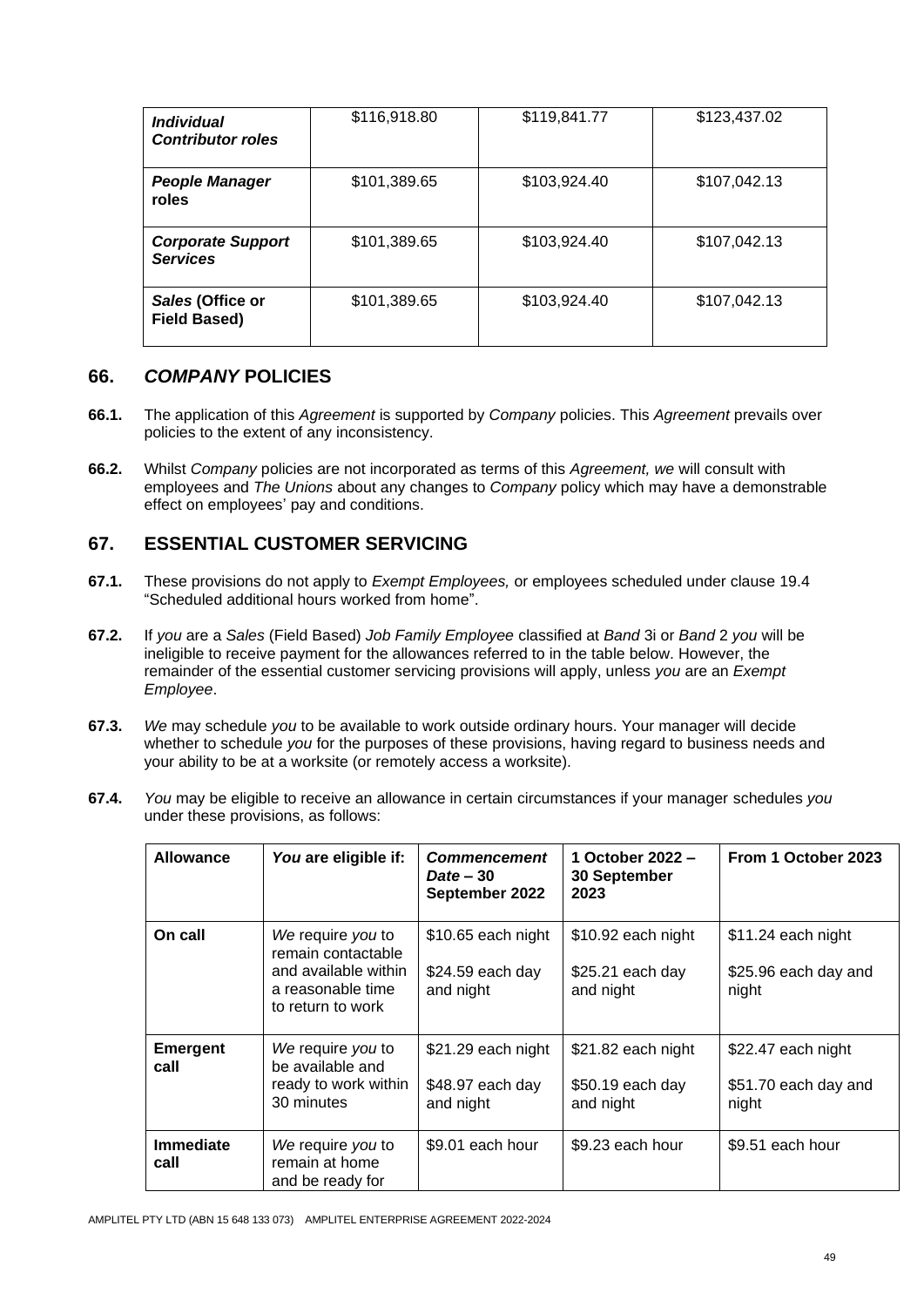| immediate recall to |  |  |
|---------------------|--|--|
| work                |  |  |
|                     |  |  |

- **67.5.** In addition, *we* will pay *you* at overtime rates for any time worked. Overtime rates are set out in Section 4. *We* will not pay *you* overtime or any allowance if *you* cannot or do not respond to a call for duty to the required degree of readiness.
- **67.6.** If *you* perform work at home, the minimum payment will be 1 hour. If *you* choose to go to a worksite and *you* could have performed the work at home, *we* will only pay *you* as if *you* had worked at home.
- **67.7.** If *you* perform work at home for a period which is less than one hour, clause 14.3 f) will not apply. However, *we* may, at *our* discretion, decide that *you* are not required to work a period of ordinary hours, without loss of pay, provided this period isn't longer than the number of hours of work performed, and does not extend into a second ordinary hours period of work.
- **67.8.** If *we* require *you* to go to a worksite or a customer's premises, *you* will be paid for actual hours worked including travel time. If *you* are a *Workstream Employee* this will be subject to a minimum payment of 3 hours.

In this case, if *you* are required to attend more than once, the minimum overtime payment will (subject to the minimum payment) not exceed the overtime payment that *you* would have received had *you* remained on duty for the entire time. This does not apply to work covered by the emergency work provisions below.

**67.9.** If *you* are a *Workstream Employee,* when overtime attendance not continuous with ordinary work involves work both before and after midnight, the minimum payment for the whole of the attendance will be at least equal to the minimum payment applicable to one day. Where a higher overtime rate applies on one of the days, the minimum payment will be calculated at the higher rate.

### **68. EXCESS TRAVEL TIME**

**68.1.** These provisions do not apply if *you* are a *Job Family Employee* or an *Exempt Employee.*

#### **68.2. Eligibility**

- a) *You* are eligible for excess travel time payment in accordance with these provisions if:
	- i) *you* work in a part of the business where log on and travel arrangements do not apply, and
	- ii) *you* are required to travel or work away from your normal designated day by day location, and
	- iii) *you* are not able to travel within your ordinary hours of work, and
	- iv) the time in excess of your usual hours of work and your normal travelling time to and from your normal place of work or designated location is more than:
		- A) 30 minutes in any day; or
		- B) 2½ hours in any fortnightly pay period.
- b) In these circumstances, calculation of excess travel time payment is calculated by subtracting the travelling time to the usual work location from travelling time to the temporary work location.
- c) Payment will not be made for more than 5 hours in any one day.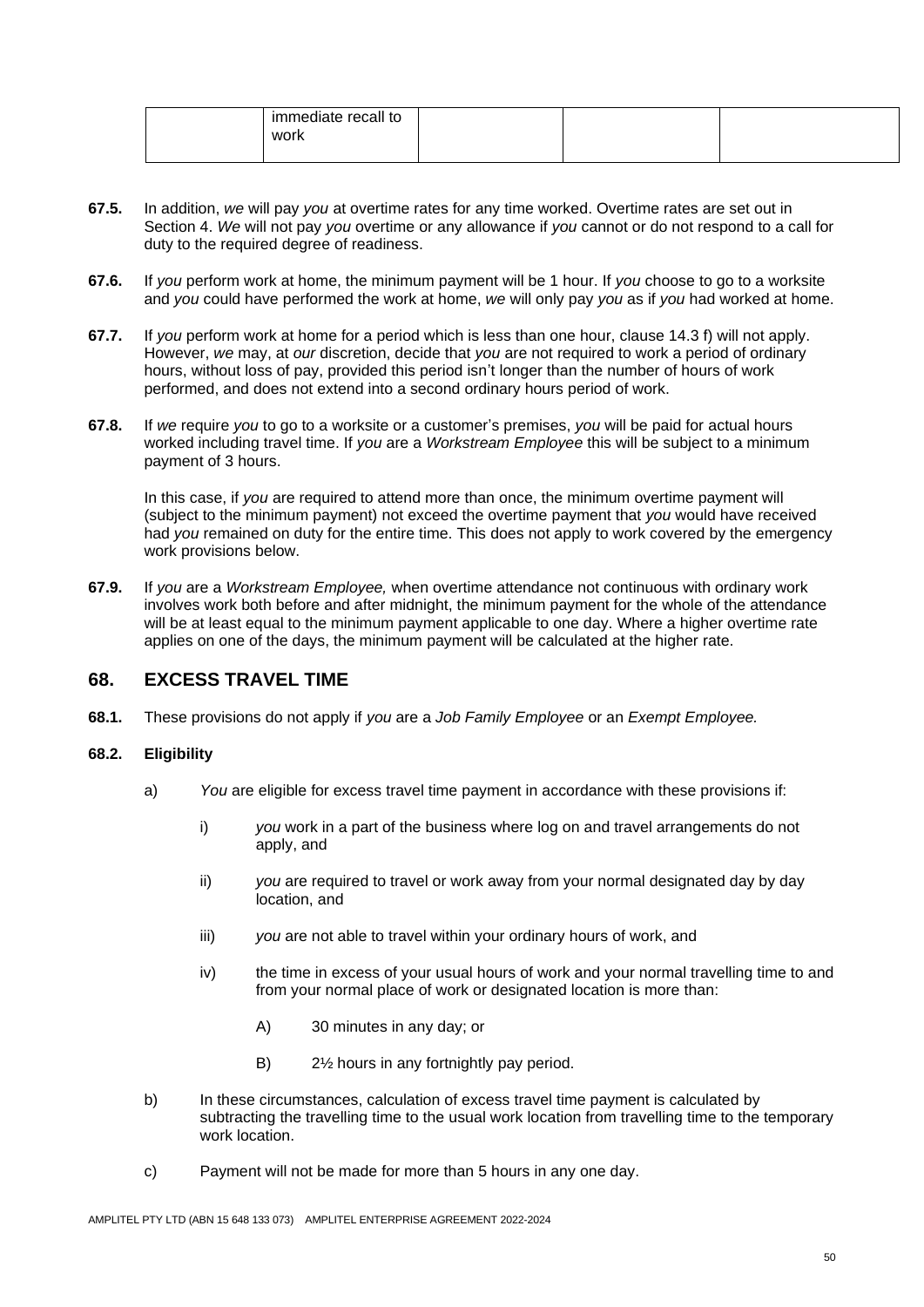- d) Calculation of travelling time will be based on the type of transport chosen and used by the employee. This mode should be the most effective means, with consideration given to the excess travel time and cost incurred.
- e) The eligibility rules for excess travel time at a temporary location are set out in *Company*  policy.

#### **68.3. Payment**

*We* will pay *you* at your normal ordinary hours pay rate from Monday to Saturday and at 150% of that rate on Sundays and public holidays.

#### **69. EMERGENCY WORK**

- **69.1.** *We* may require an employee to perform work beyond their ordinary hours in emergency situations. However, this clause does not apply if *we* provide *you* with notice during ordinary work hours that *we*  require *you* to work additional hours.
- **69.2.** If *we* do not provide notice of the requirement to perform emergency work to the employee during ordinary work hours, *we* will pay employees at the rate of 200%, or on a public holiday at the rate of 300%. These rates are the total rates of pay for emergency work and apply in place of normal ordinary hours, overtime and/or public holiday rates. For this purpose, work includes necessary travel time to and from work. A minimum payment of 3 hours will apply for *Workstream Employees.*
- **69.3.** If *you* perform work at home, the minimum payment will be 1 hour for *Workstream Employees.* If *you* choose to go to a worksite and *you* could have performed the work at home, *we* will only pay *you* as if *you* had worked at home.
- **69.4.** Emergency work does not apply where *we* change the time when *you* start your ordinary hours work to meet an emergency.
- **69.5.** Clause 14.3 f) does not apply unless *you* work more than 3 hours under this clause. However, *we*  may, at *our* discretion, decide that an employee who has performed work under this clause is not required to work a period of ordinary hours, without loss of pay, provided this period isn't longer than the number of hours of emergency work performed, and does not extend into a second ordinary hours period of work.

### **70. WORKING IN REMOTE LOCALITIES**

Working in remote localities will continue to be governed by *Company* policy. However, *we* agree that these arrangements will be no less generous than those in the Telstra Award 2015.

# **71. WORKING AT SEA**

Schedule D of the Telstra Enterprise Agreement 2010-2012 is incorporated as a term of this *Agreement*.

# **72. RECOGNITION OF PRIOR LEARNING**

- **72.1.** *You* may apply to the Registered Training Organisation nominated by *the Company* for recognition of prior learning for a qualification or competency listed on the scope of its registration. *We* will give *you* reasonable assistance to gain the recognition *you* are entitled to based on your prior learning with *us*.
- **72.2.** If *you* are retrenched, this assistance may extend beyond your date of retrenchment to ensure a reasonable period has been provided to attain appropriate recognition.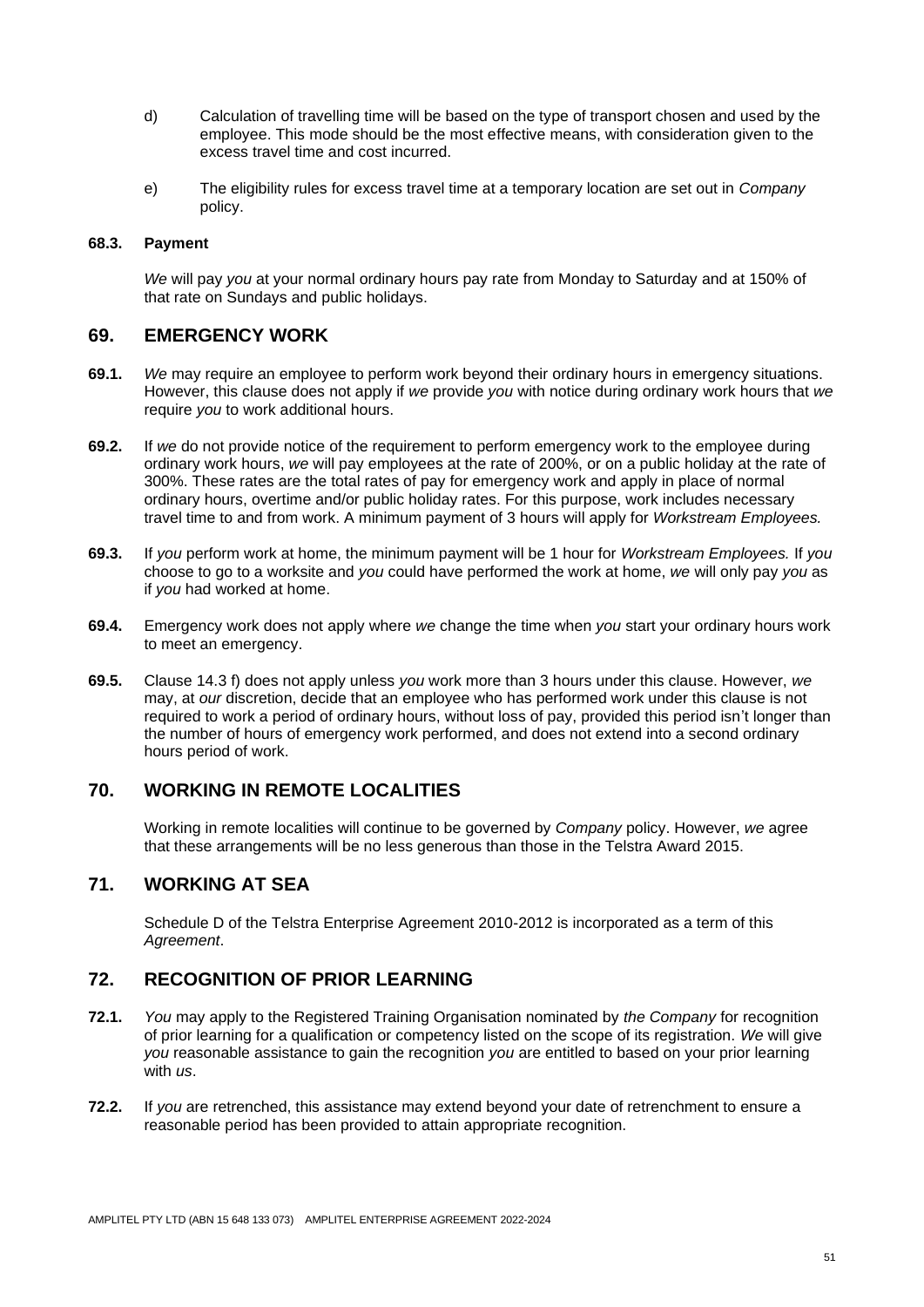# SECTION 14: **DICTIONARY**

The Dictionary sets out the meanings of certain words or phrases used in this *Agreement*. *You* can identify a word or phrase that has a dictionary definition as it will be in italics.

| Word/phrase                               | <b>Meaning</b>                                                                                                                                                                                                                                                                                                                                                                                    |
|-------------------------------------------|---------------------------------------------------------------------------------------------------------------------------------------------------------------------------------------------------------------------------------------------------------------------------------------------------------------------------------------------------------------------------------------------------|
| <b>Actual Salary</b>                      | The salary you actually receive. For employees who receive a<br>Grandfathered Allowance it includes that allowance.                                                                                                                                                                                                                                                                               |
| Agreement                                 | Amplitel Enterprise Agreement 2022-2024                                                                                                                                                                                                                                                                                                                                                           |
| Amplitel                                  | Amplitel Pty Ltd (ABN 15 648 133 073)                                                                                                                                                                                                                                                                                                                                                             |
| <b>Associated Entity</b>                  | Has the meaning given by section 50AAA of the Corporations Act 2001<br>(Cth), as amended or replaced.                                                                                                                                                                                                                                                                                             |
| Band                                      | Where it relates to Workstream Employees, Band refers to the level of a<br>job within the relevant Workstream.                                                                                                                                                                                                                                                                                    |
|                                           | Where it relates to Job Family Employees, Band refers to the level that<br>the job is classified in accordance with the Company's classification<br>system and Company policy for Job Family Employees. The highest<br>classification level covered by this Agreement is Band 2 whilst the entry<br>classification level is Band 4ii. The system is based on the Hay system of<br>job evaluation. |
| <b>Commencement Date</b>                  | The Commencement Date is 7 days after the Fair Work Commission<br>approves the Agreement.                                                                                                                                                                                                                                                                                                         |
| Company / the Company<br>(also we/us/our) | Your employer being Amplitel.                                                                                                                                                                                                                                                                                                                                                                     |
| <b>Continuous Service</b>                 | Continuous Service has the meaning given to it in Part 1-2 of the Fair<br>Work Act 2009 (Cth) except as amended by clause 52.4(e).                                                                                                                                                                                                                                                                |
| <b>Continuous Shiftworker</b>             | An employee who:<br>is a 7 day shiftworker, and<br>is rostered to and regularly works shift on Sundays and public<br>holidays.                                                                                                                                                                                                                                                                    |
| Core Jobs Descriptions                    | Job descriptions that underpin the classification of Workstream jobs.<br>These have been graded and placed into Bands by the Company's Job<br>Evaluation and Classification System using agreed job descriptions.<br>Core Jobs align particular job duties with Bands for the life of this<br>Agreement, are subject to a review (see Appendix C), and guide                                      |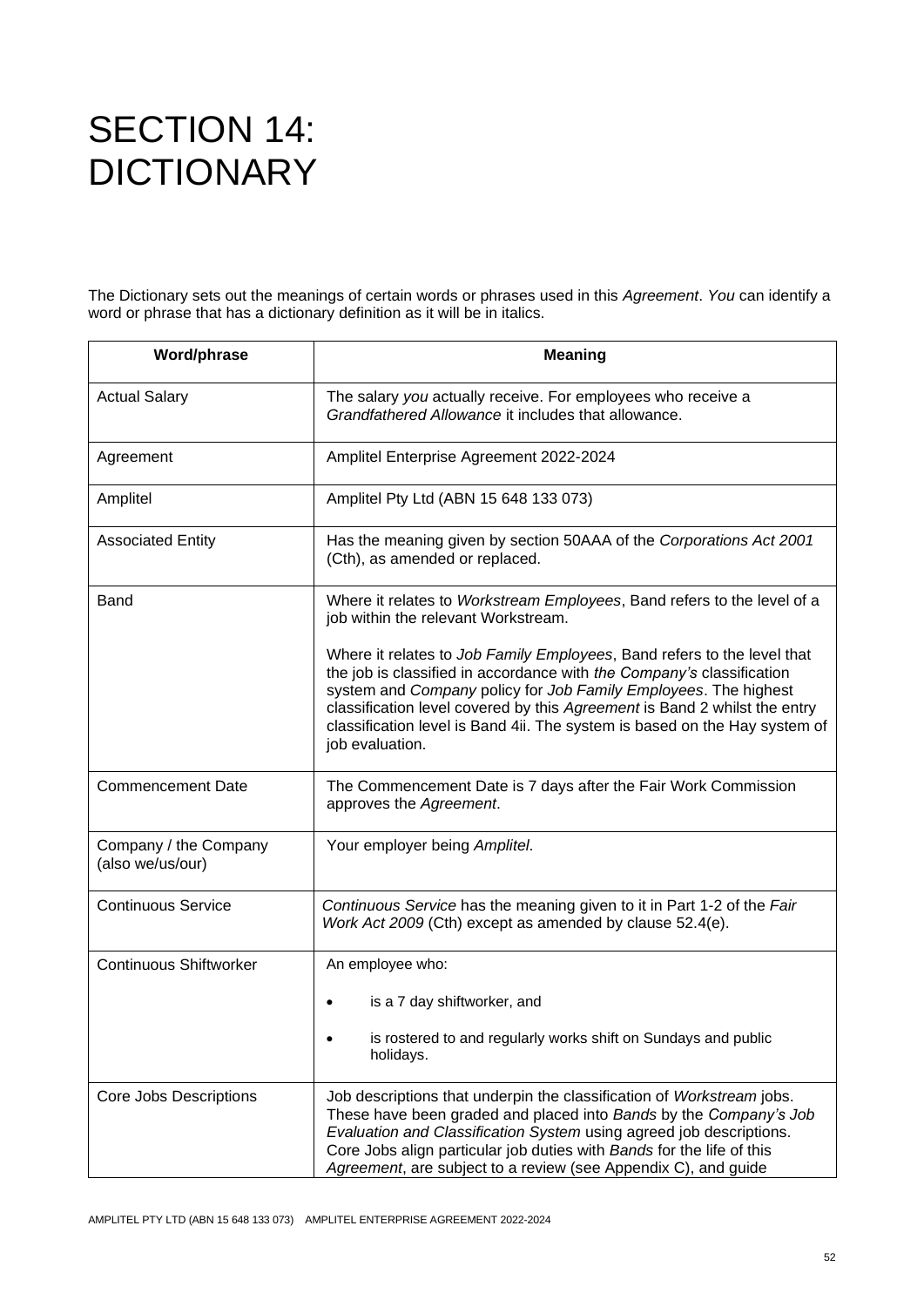|                                                        | evaluators in determining the appropriate Band for new or substantially<br>altered jobs.                                                                                                                                                                                                                                                                                                                                         |  |
|--------------------------------------------------------|----------------------------------------------------------------------------------------------------------------------------------------------------------------------------------------------------------------------------------------------------------------------------------------------------------------------------------------------------------------------------------------------------------------------------------|--|
| <b>Corporate Support Services</b>                      | Jobs in this family are predominantly occupied in the delivery and<br>administration of a broad range of human resources, public relations,<br>accounting, marketing, procurement, administration and other<br>professional and semi-professional services to ensure the related<br>strategies, programs, processes in the business are aligned to corporate<br>goals.                                                           |  |
| <b>Customer Field Workstream</b><br>(CFW)              | Employees engaged in Customer Access Network (CAN) construction<br>and/or in the end to end installation, operation, maintenance and repair<br>of all services for customers and/or in the supervision and/or direct<br>operational support of such employees and the testers in the service<br>assurance call centres.                                                                                                          |  |
| <b>Customer Sales and Service</b><br>Workstream (CSSW) | Employees engaged principally in: the sale of products and services;<br>managing of enquiries for our customers; fault reporting - who are not<br>covered in the Customer Field Workstream or Technical Workstream;<br>telesales; billing and credit management; and the direct supervision and<br>direct support of employees employed in these functions.                                                                      |  |
| <b>Customer Support (Non-</b><br>Technical)            | Jobs in this family are predominantly occupied in managing or<br>undertaking customer enquiries typically relating to billing, scheduling of<br>network faults, provisioning/order management, credit management,<br>complaints management or directly in support of the field workforce.                                                                                                                                        |  |
| <b>Customer Support (Technical)</b>                    | Jobs in this family include managing or undertaking activities such as<br>network construction, maintenance, operation, performance monitoring<br>and equipment installation into the network or customer premises. Jobs<br>also include fault identification, isolation, testing and/or repair, basic<br>design within existing infrastructure, product support and advice to other<br>employees that is of a technical nature. |  |
|                                                        | Employees are expected to apply practical skills and knowledge to the<br>technical aspects of Telecommunication and Information Technology.<br>The work is focused, either directly or in coaching others, on applying<br>practical technical know-how and judgement within a specific discipline<br>or area of technical work to undertake job tasks.                                                                           |  |
| ECA 2011 increase                                      | A discretionary payment made to ex-ECA Part A employees pursuant to<br>Telstra policy in 2011.                                                                                                                                                                                                                                                                                                                                   |  |
| Eligible casual employee                               | An employee who has been employed by the Company on a regular and<br>systematic basis for a sequence of periods of employment during a<br>period of at least 12 months and who has a reasonable expectation of<br>continuing employment with us on a regular and systematic basis.                                                                                                                                               |  |
| Eligible Child                                         | a newborn child of the employee or employee's spouse or de facto<br>partner; or                                                                                                                                                                                                                                                                                                                                                  |  |
|                                                        | a child of the employee or employee's spouse or de facto partner<br>who is stillborn; or                                                                                                                                                                                                                                                                                                                                         |  |
|                                                        | a child of the employee or employee's spouse or de facto partner<br>that dies within 24 months of being born being born; or                                                                                                                                                                                                                                                                                                      |  |
|                                                        | in the case of adoption:                                                                                                                                                                                                                                                                                                                                                                                                         |  |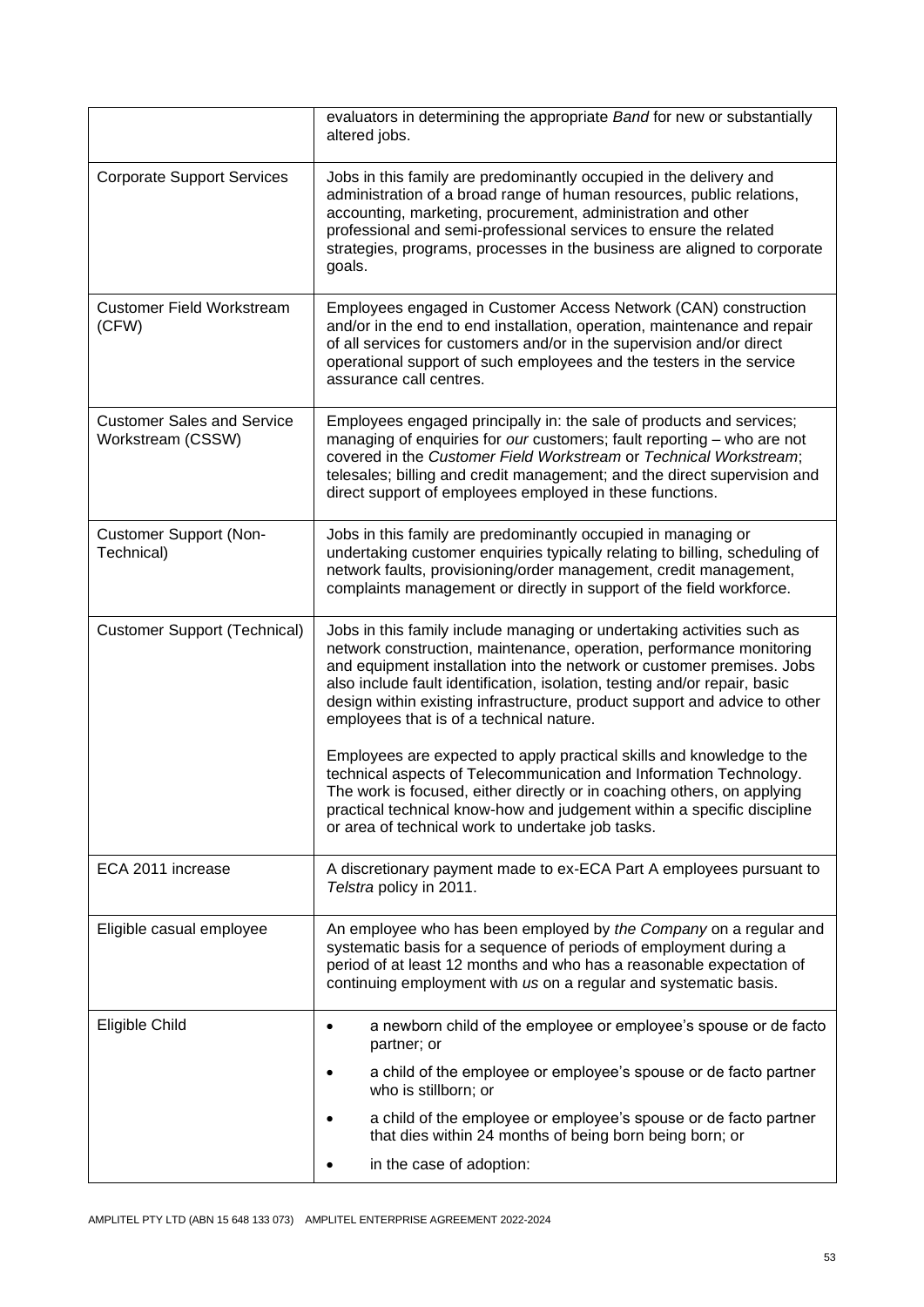|                                              | a child under the age of 16 as at the day of Placement who<br>has not, or will not have lived continuously with the<br>employee for a period of 6 months or more as at the day of<br>Placement and who is not (otherwise than because of the<br>adoption) a child of the employee or the employee's partner<br>(an employee's spouse or de facto); or, |
|----------------------------------------------|--------------------------------------------------------------------------------------------------------------------------------------------------------------------------------------------------------------------------------------------------------------------------------------------------------------------------------------------------------|
|                                              | a child with a disability under the age of 18 as at the day of<br>Placement.                                                                                                                                                                                                                                                                           |
| <b>Exempt Employee</b>                       | An employee who meets the criteria set out in Section 13, clause 65 of<br>this Agreement.                                                                                                                                                                                                                                                              |
| <b>Fixed Remuneration</b>                    | A component of remuneration which includes an employee's base<br>salary, annual leave loading and our contribution (or notional<br>contribution) to superannuation, including any Grandfathered Allowance<br>and ECA 2011 increase.                                                                                                                    |
| <b>Grandfathered Allowance</b>               | An annualised allowance which is treated as ordinary time earnings and<br>paid fortnightly.                                                                                                                                                                                                                                                            |
| <b>Grandfathered Employee</b>                | An employee who, just before 1 October 2018, subject to the conditions<br>of Appendix C4.2, was in receipt of a Grandfathered Allowance.                                                                                                                                                                                                               |
| <b>Group Restructure Entity</b>              | Telstra Corporation Limited (as renamed from time to time), Telstra<br>Limited, Amplitel Pty Ltd.                                                                                                                                                                                                                                                      |
| Individual Contributor role                  | Individual contributor roles are those where the majority of duties are of<br>an operational, specialised or technical nature as opposed to managing<br>people.                                                                                                                                                                                        |
| Insolvent/Insolvency                         | For the purposes of Appendix E, insolvent or insolvency has the<br>meaning set out in section 95A of the Corporations Act 2001 (Cth), as<br>amended or replaced.                                                                                                                                                                                       |
| Job Family Employee                          | You are a Job Family Employee if you are not a Workstream Employee.                                                                                                                                                                                                                                                                                    |
| <b>NES</b>                                   | The National Employment Standards as contained in the Fair Work Act<br>2009, as amended or replaced from time to time.                                                                                                                                                                                                                                 |
| Parent/s                                     | For the purposes of this Agreement, the concept of parenthood is to be<br>liberally construed encompassing legal parents, same-sex parents, and<br>step-parents.                                                                                                                                                                                       |
| Parties                                      | The Company, The Unions and the employees covered by the<br>Agreement.                                                                                                                                                                                                                                                                                 |
| People Manager                               | People Manager roles are those which involve duties in the management<br>of employees, which (among other things) would typically involve<br>conducting formal performance reviews, and approving timesheets and<br>leave applications.                                                                                                                |
| Performance Year                             | The period from 1 July in one year through to 30 June in the next year.                                                                                                                                                                                                                                                                                |
| Placement (in relation to<br>parental leave) | The day of placement, in relation to the adoption of an eligible child by<br>an employee, means the earlier of the following days:                                                                                                                                                                                                                     |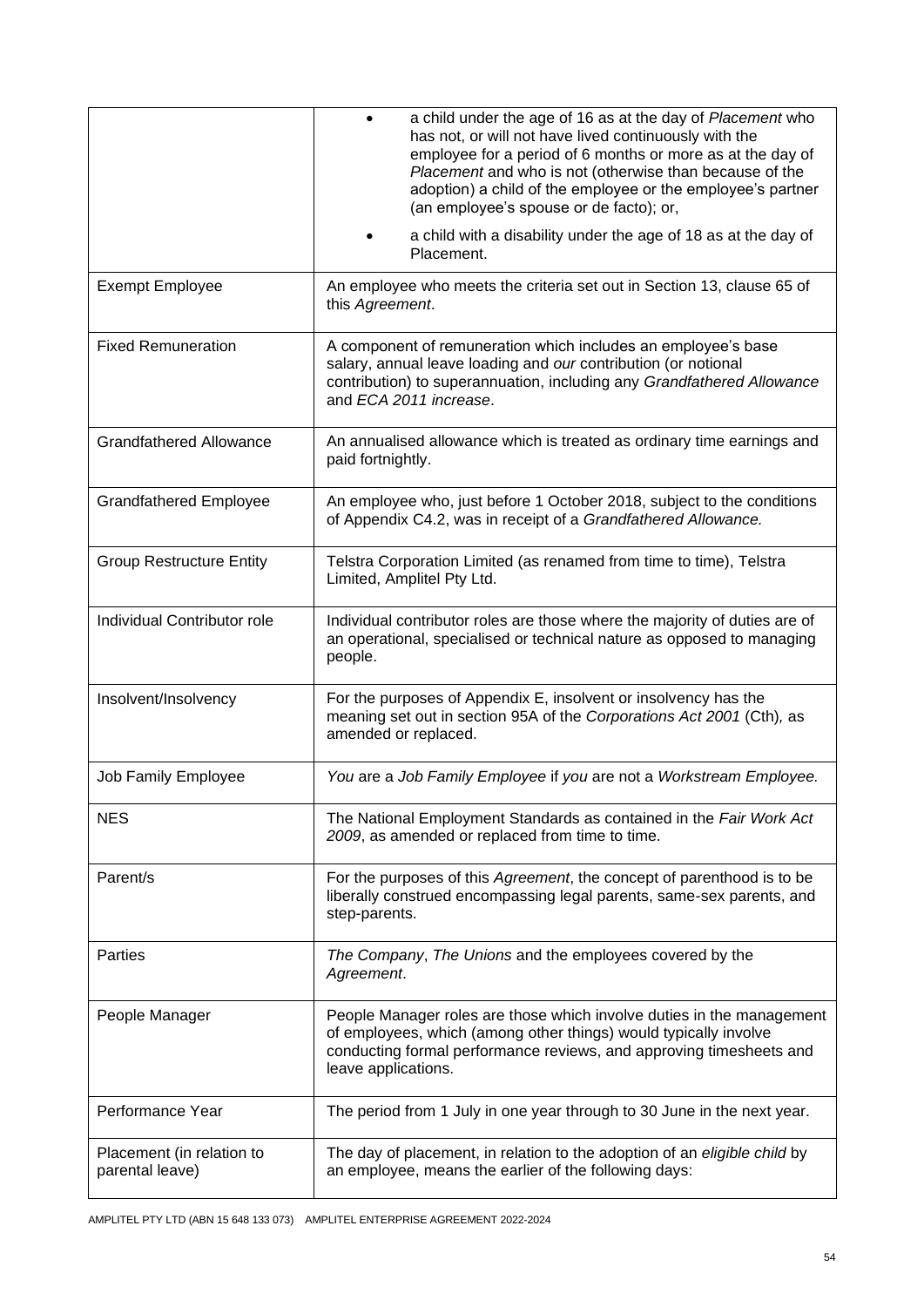|                                           | the day on which the employee first takes custody of the<br>child for the adoption;                                                                                                                                                                                                                                                                                                                                                             |
|-------------------------------------------|-------------------------------------------------------------------------------------------------------------------------------------------------------------------------------------------------------------------------------------------------------------------------------------------------------------------------------------------------------------------------------------------------------------------------------------------------|
|                                           | the day on which the employee starts any travel that is<br>reasonably necessary to take custody of the child for the<br>adoption.                                                                                                                                                                                                                                                                                                               |
|                                           | Placement in relation to surrogacy is the date of birth or a date otherwise<br>specified in the court order transferring parentage as part of a surrogacy<br>arrangement.                                                                                                                                                                                                                                                                       |
| <b>Professional Technical</b><br>Services | Jobs in this family are predominantly occupied in the design and delivery<br>of products and networks, working to design and implement new<br>systems, products, network infrastructure or integrating existing systems<br>or products. Incumbents will typically have tertiary technical qualifications<br>or relevant deep technical experience, enabling the application of<br>theoretical principles in solving complex and novel problems. |
| Regular casual employee                   | You are a regular casual employee if you have been employed by the<br>Company for a period of at least 12 months, and in the period of 6<br>months before the request, you have worked a pattern of hours on an<br>ongoing basis which, without significant adjustment, you could continue<br>to perform as a full-time employee or part-time employee under the<br>Agreement.                                                                  |
| <b>Related Body Corporate</b>             | Refers to any of the Company's related bodies corporate, which has the<br>meaning given to in section 50 of the Corporations Act 2001 (Cth), as<br>amended or replaced.                                                                                                                                                                                                                                                                         |
| <b>Remuneration Summary</b>               | A document provided separately to an employee from time to time<br>setting out the employee's remuneration. Your Remuneration Summary<br>does not form part of this Agreement.                                                                                                                                                                                                                                                                  |
| <b>Sales</b>                              | Jobs in this family are predominantly occupied in the selling process, in<br>active selling roles or supervising those that are in active selling jobs.<br>These jobs will be remunerated through Fixed Remuneration and<br>commission/incentive payments based on sales/performance.                                                                                                                                                           |
|                                           | Field Based: those employees not operating predominantly from a<br>Company office based location (i.e. employees will have frequent on<br>location client visits).                                                                                                                                                                                                                                                                              |
|                                           | Office Based: those employees operating predominantly from a<br>Company office based location (i.e. employees will not have frequent on<br>location client visits).                                                                                                                                                                                                                                                                             |
| <b>Site Function</b>                      | Work that is treated by us as a substantial, distinct and discrete activity<br>at a discrete geographical location.                                                                                                                                                                                                                                                                                                                             |
| Split shift(s)                            | A shift worked by a shiftworker that includes one or more breaks (other<br>than a meal break) between segments of the shift. Each shift segment is<br>considered discrete for the purposes of applicable loadings or other<br>entitlements.                                                                                                                                                                                                     |
| Suitable Offer                            | Is defined in clause 50.                                                                                                                                                                                                                                                                                                                                                                                                                        |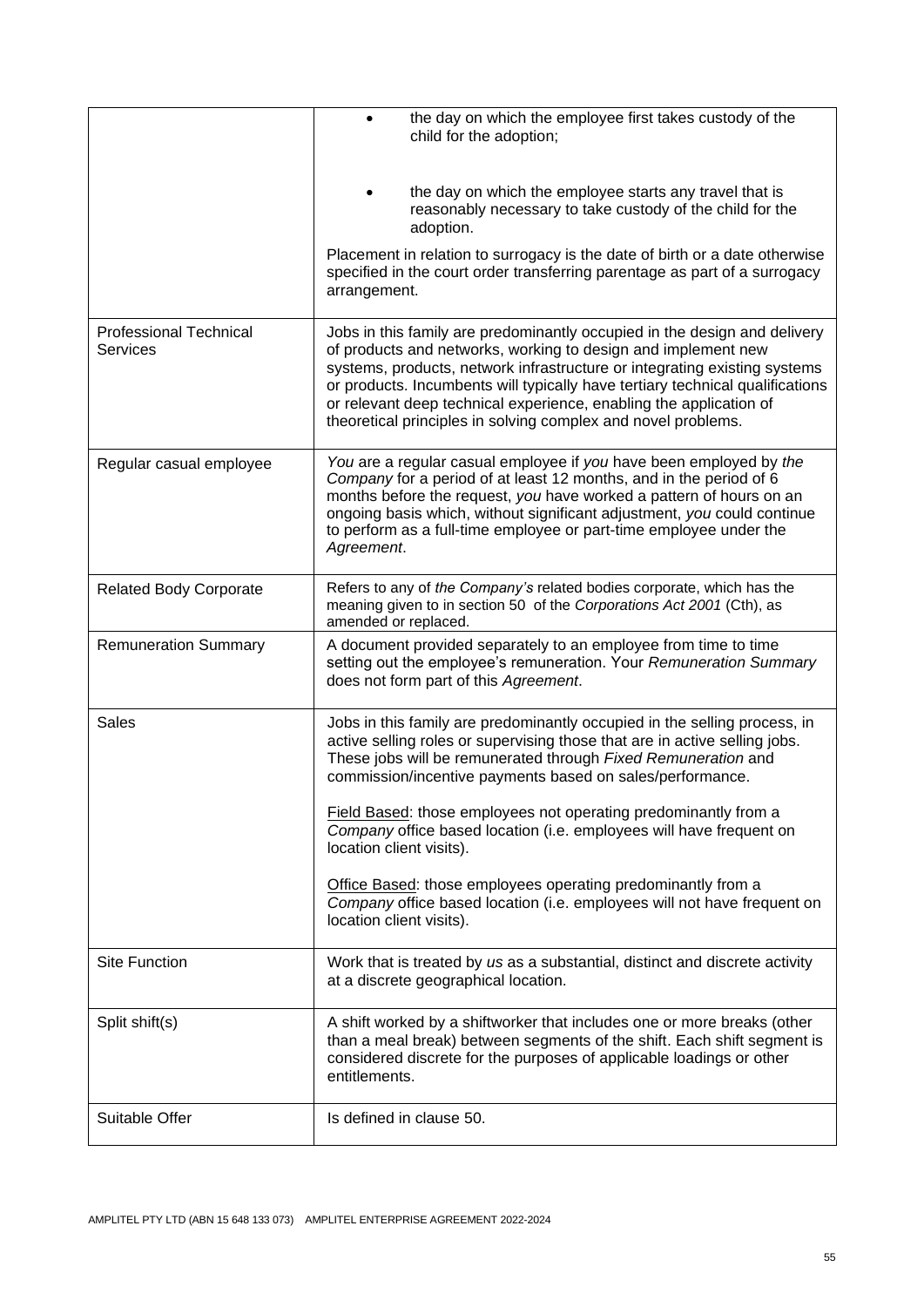| Support Workstream (SW)                                             | Employees engaged in work in Australia that is not in the Technical<br>Workstream, Customer Field Workstream, Technology Professional<br>Workstream or the Customer Sales and Service Workstream.                                                                                                                                                                                                                                                                                                                                                                                         |
|---------------------------------------------------------------------|-------------------------------------------------------------------------------------------------------------------------------------------------------------------------------------------------------------------------------------------------------------------------------------------------------------------------------------------------------------------------------------------------------------------------------------------------------------------------------------------------------------------------------------------------------------------------------------------|
| Technical Workstream (TW)                                           | Employees engaged in applying practical skills and knowledge to the<br>technical aspects of voice, data, video and information technology and<br>those engaged in the direct supervision of these employees. The work is<br>focused on applying, either directly or in coaching others, technical<br>know-how to solve problems around technical practices. It requires a<br>suitable practical background. The exercise of technical judgement is<br>required within a specific discipline or area of technical work.                                                                    |
| <b>Technology Professional</b><br>Workstream (TPW)                  | Employees engaged in applying theoretical skills and knowledge to<br>voice, data, video and information technologies and related architecture<br>and those engaged in the direct supervision of these employees. The<br>work is focused on applying, either directly or in coaching others, first<br>principles to solve problems of a conceptual or novel nature in relation to<br>the above technologies and architecture. It is characterised by longer<br>term planning horizons. The work is undertaken within higher degrees of<br>autonomy in determining the conceptual approach. |
| Telstra                                                             | Telstra Corporation Limited (ABN 33 051 775 556)                                                                                                                                                                                                                                                                                                                                                                                                                                                                                                                                          |
| The Company's Job<br><b>Evaluation and Classification</b><br>System | The grading system that will apply to all jobs of Workstream Employees.<br>It will involve the agreed Company Core Job Descriptions, as well as a<br>system to grade jobs from scratch using a new job description. The<br>system is based on the Hay system of job evaluation.                                                                                                                                                                                                                                                                                                           |
| The Unions                                                          | Association of Professional Engineers, Scientists and Managers<br>$\bullet$<br>Australia (APESMA)                                                                                                                                                                                                                                                                                                                                                                                                                                                                                         |
|                                                                     | Communication, Electrical and Plumbing Union of Australia<br>(CEPU)                                                                                                                                                                                                                                                                                                                                                                                                                                                                                                                       |
|                                                                     | Community and Public Sector Union (CPSU)                                                                                                                                                                                                                                                                                                                                                                                                                                                                                                                                                  |
| Workstream                                                          | A defined group of employees working in jobs which are operationally<br>and organisationally associated with the Company.                                                                                                                                                                                                                                                                                                                                                                                                                                                                 |
| Workstream Employee                                                 | You are a Workstream Employee if just before the Commencement<br>Date, you were employed as a Workstream Employee under the Telstra<br>Enterprise Agreement 2019-2021.                                                                                                                                                                                                                                                                                                                                                                                                                    |
| You                                                                 | Employees to whom this Agreement applies. Sometimes, depending on<br>the context, it may mean a more limited group of these employees.                                                                                                                                                                                                                                                                                                                                                                                                                                                    |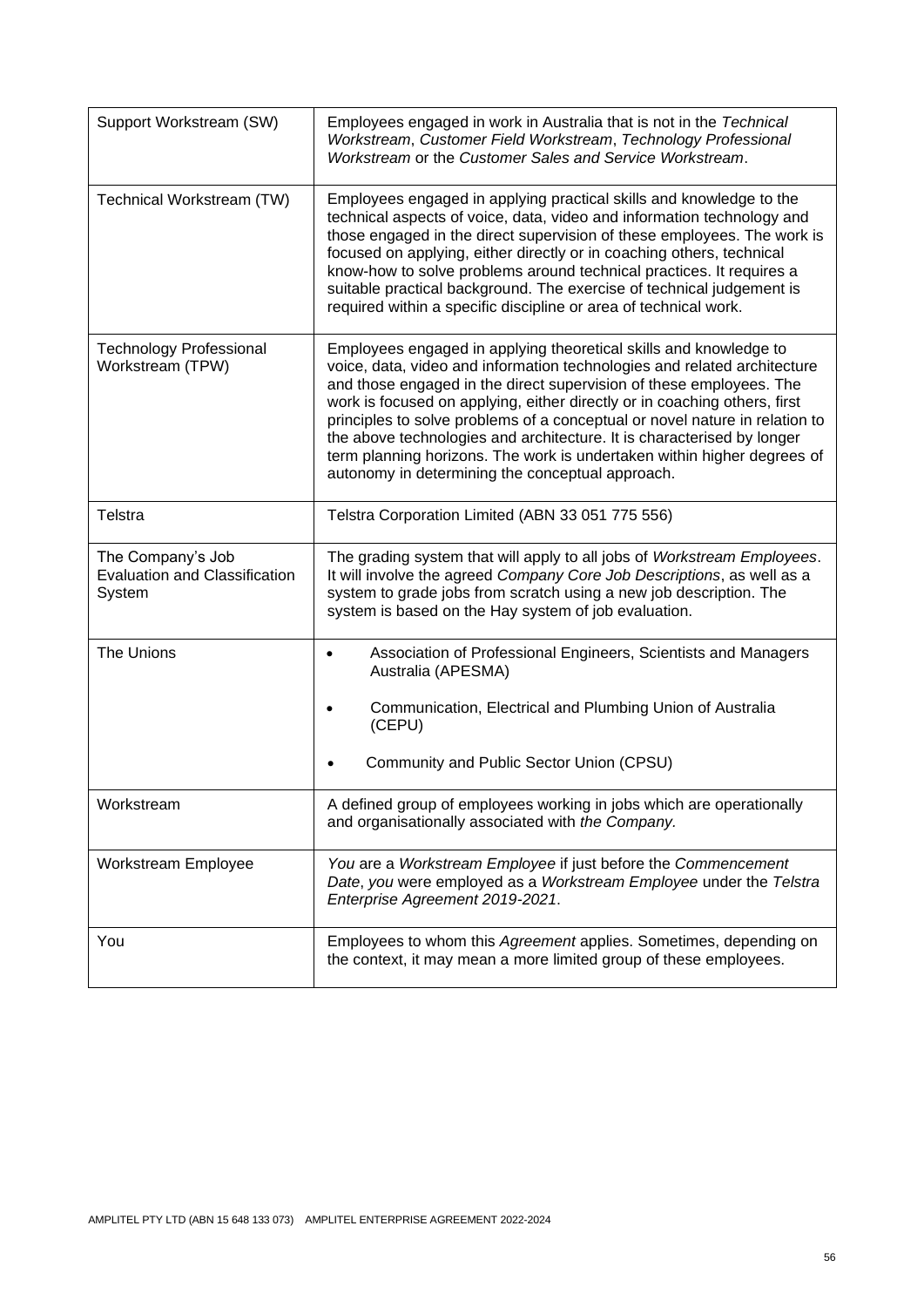# APPENDIX A: PAY FOR JOB FAMILY EMPLOYEES

# **A1. PAY INCREASES**

**A1.1.** *We* will guarantee an overall pay pool that will be distributed on an individual basis, as outlined in the table below. Your manager will review your *Fixed Remuneration* in line with this pay pool and your actual increase will depend on your individual performance and current remuneration. *We* will set out any change to your pay in a new *Remuneration Summary*. Any change is at *our* discretion. *You* will be notified of any change to your pay in around September each year and any increase will apply from 1 October each year.

| Performance Year         | <b>Guaranteed pay pool</b> | Increases effective |
|--------------------------|----------------------------|---------------------|
| 1 July 2021-30 June 2022 | 2.5%                       | 1 October 2022      |
| 1 July 2022-30 June 2023 | 3%                         | 1 October 2023      |

**A1.2.** Subject to item A3, provided that your performance was at a satisfactory level throughout the *performance year* (this being a rating '3' or higher based on the performance ratings applicable at the time of making this *Agreement*), *you* will receive at least a 1% increase in *Fixed Remuneration*.

# **A2. HOW THE PAY POOL IS CALCULATED AND DISTRIBUTED**

- **A2.1.** The following will apply for the 1 October 2022 and 1 October 2023 increases:
	- a) *We* are committed to ensuring that the remuneration review process is transparent and understood by *you*.
	- b) *We* will calculate the overall pay pool for *Job Family Employees* by totalling the *Fixed Remuneration* of all *Job Family Employees* and multiplying it by the percentage set out in A1.1.
	- c) *We* will publish on the intranet during the annual review period each year a pay increase matrix which guides managers on how the pay pool should be distributed. The matrix will set out guidance on the % increase that managers should apply, having regard to your current pay and your performance rating.
	- d) Your manager will be allocated a remuneration increase budget based on the overall pay pool, the pay increase matrix and the distribution of performance ratings and current remuneration in your manager's team. While your actual pay increase will be set by your manager, *we* expect managers broadly to follow the guidance in the pay increase matrix.
	- e) Before publishing the final matrix, *we* will consult about the matrix with *The Unions* (see Section 6).
	- f) Your manager will notify *you* of your performance rating and the outcome of your remuneration review in September each year. If *you* are unhappy with your rating or remuneration review, *you* can ask for either (or both) to be reviewed under *our* internal resolution process (which includes an independent review as its final stage).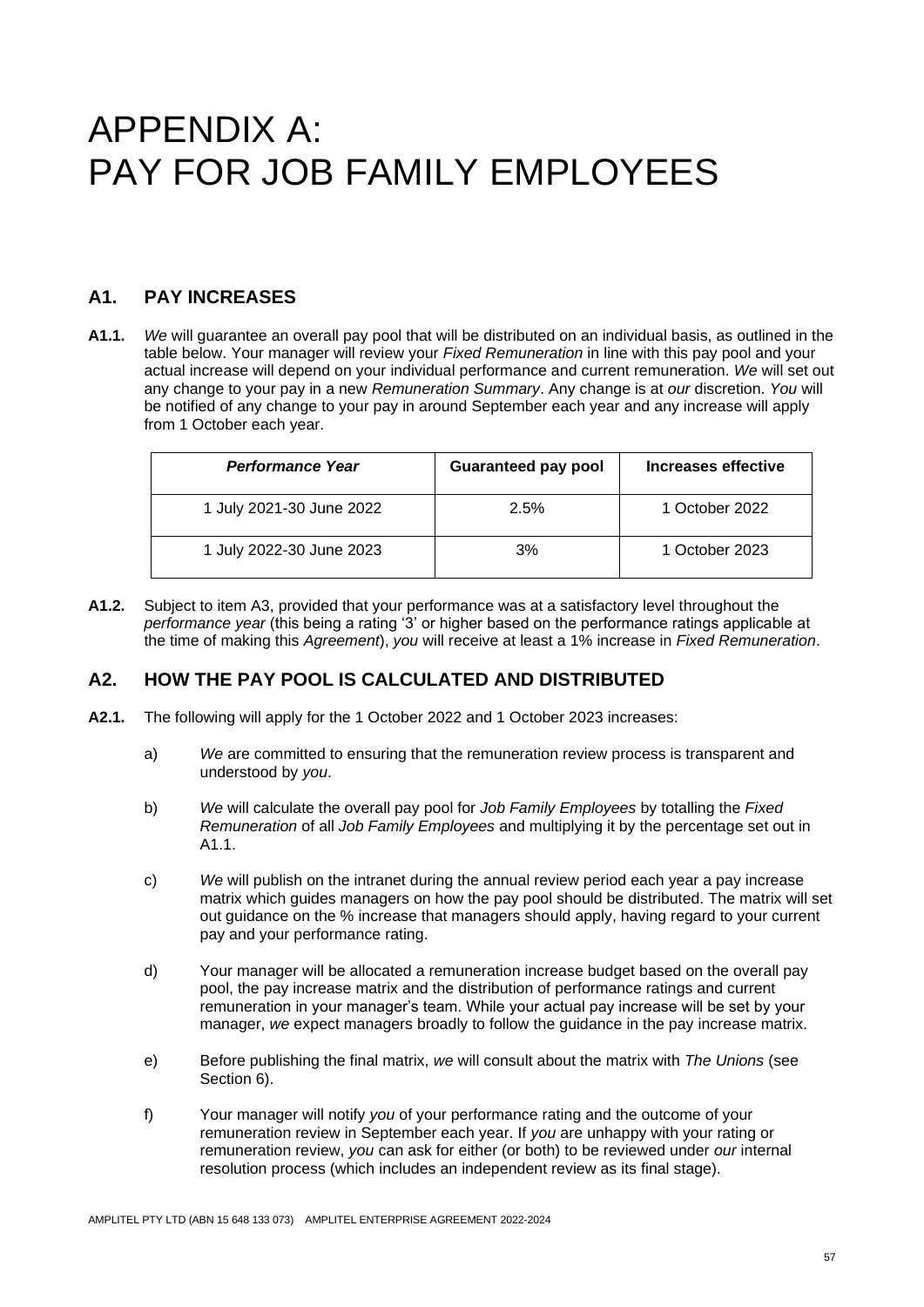g) Following the end of the remuneration review period (in around October each year) *we* will provide *The Unions* with a summary of the distribution of performance ratings and the way in which the pay pool was distributed.

# **A3. NEW EMPLOYEES AND NEWLY PROMOTED EMPLOYEES**

If *you* start employment or are promoted into a new role between 1 July and 30 September in any year *you* may not receive a pay increase on 1 October. Your remuneration will have been set at a level that takes account of the 1 October pay increase and, in the case of promotions, your performance in the previous year.

# **A4. VARIABLE REMUNERATION**

*We* also pay most *Job Family Employees* variable remuneration, which is a portion of your pay linked to performance. Variable remuneration is determined in accordance with rules set by *us* from time to time and is at *our* discretion. Variable remuneration is not governed by this *Agreement*. However, *you* will continue to receive your current variable remuneration after the *Commencement Date* – as set out in your *Remuneration Summary*.

# **A5. MINIMUM RATES**

The following table sets out the minimum salary rate for each Job Family and *Band*. These rates have been set taking into account market rates as well as the pay rates set out in the award that cover *our* employees (see clause 5.3 of this *Agreement*). These rates are included in the *Agreement*  to ensure that it passes the "better off overall test" under the Fair Work Act 2009.

|                                       | <b>Band</b>    | <b>Customer</b><br><b>Support</b> | <b>Customer</b><br><b>Support</b>               | <b>Professional</b><br><b>Technical</b><br><b>Services</b><br><b>Job Family</b> | Corporate<br><b>Support</b><br><b>Services</b><br>Job<br><b>Family</b> | <b>Sales Job Family</b>                           |                              |
|---------------------------------------|----------------|-----------------------------------|-------------------------------------------------|---------------------------------------------------------------------------------|------------------------------------------------------------------------|---------------------------------------------------|------------------------------|
|                                       |                | (Technical)<br><b>Job Family</b>  | (Non-<br><b>Technical)</b><br><b>Job Family</b> |                                                                                 |                                                                        | <b>Office</b><br><b>Based</b><br>(Non-<br>Retail) | <b>Field</b><br><b>Based</b> |
| <b>Commencement</b><br>Date - 30 June | $\overline{2}$ | \$88,900                          | \$85,400                                        | \$90,200                                                                        | \$86,100                                                               | \$68,900                                          | \$73,900                     |
| 2023                                  | 3i             | \$74,100                          | \$64,400                                        | \$77,000                                                                        | \$68,500                                                               | \$59,900                                          | \$61,700                     |
|                                       | 3ii            | \$61,100                          | \$54,600                                        | \$67,200                                                                        | \$59,600                                                               | \$54,900                                          | \$52,000                     |
|                                       | 4i             | \$59,100                          | \$51,500                                        | N/A                                                                             | \$51,800                                                               | \$50,500                                          | N/A                          |
|                                       | 4ii            | \$56,000                          | \$48,800                                        | N/A                                                                             | \$47,500                                                               | N/A                                               | N/A                          |
| <b>Following 1 July</b><br>2023       | $\overline{2}$ | \$88,900                          | \$85,400                                        | \$90,200                                                                        | \$86,100                                                               | \$68,900                                          | \$73,900                     |
|                                       | 3i             | \$74,100                          | \$64,400                                        | \$79,300                                                                        | \$68,500                                                               | \$59,900                                          | \$61,700                     |
|                                       | 3ii            | \$62,900                          | \$55,700                                        | \$69,200                                                                        | \$61,400                                                               | \$56,600                                          | \$53,600                     |
|                                       | 4i             | \$60,900                          | \$53,000                                        | N/A                                                                             | \$53,300                                                               | \$52,000                                          | N/A                          |
|                                       | 4ii            | \$57,700                          | \$50,300                                        | N/A                                                                             | \$48,900                                                               | N/A                                               | N/A                          |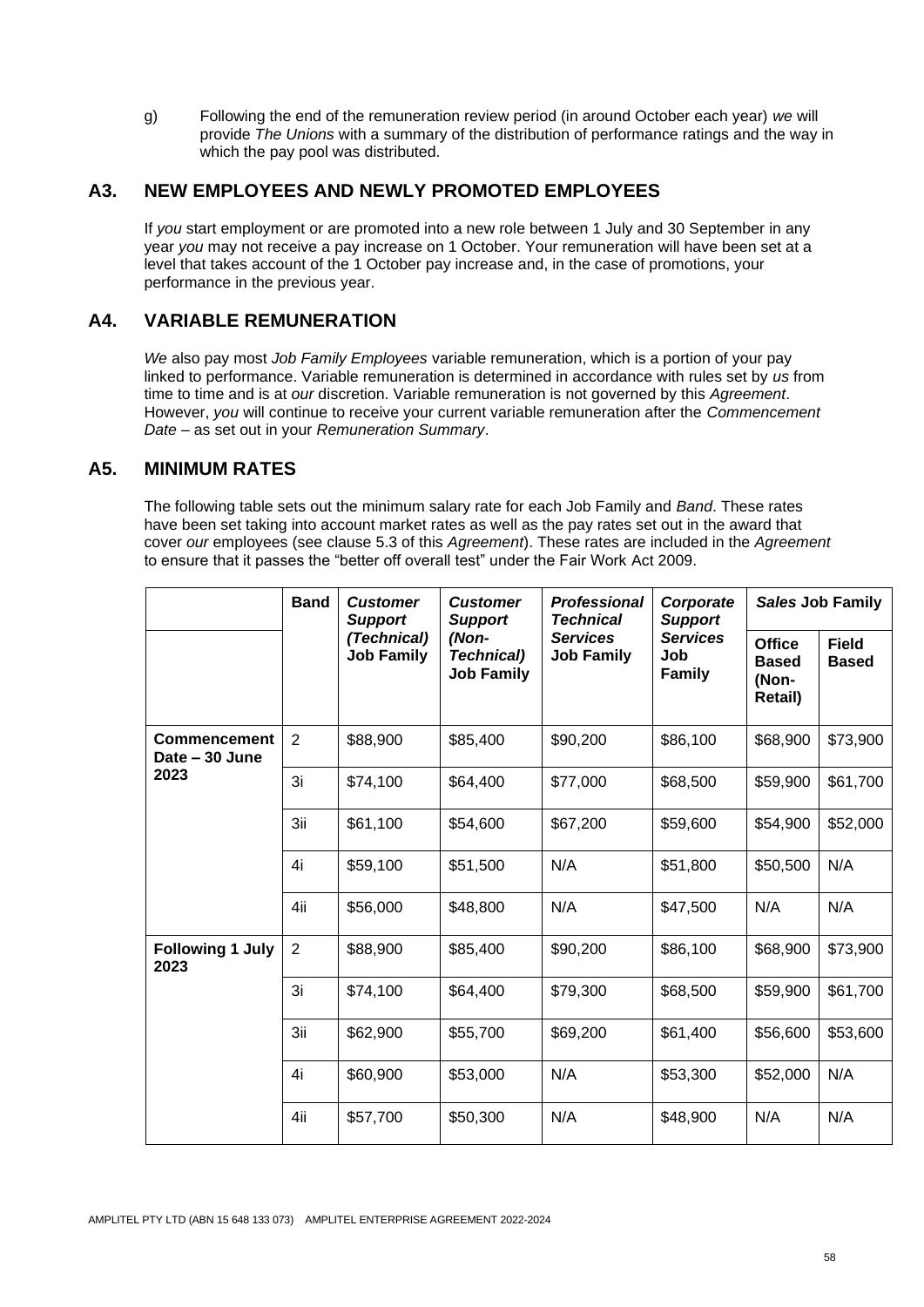# APPENDIX B: PAY FOR WORKSTREAM EMPLOYEES

# **B1. PAY INCREASES**

**B1.1.** *We* will increase your pay to at least the minimum *Fixed Remuneration* in the tables in item B2, subject to B1.2 and B1.3 below.

#### **B1.2.** If:

- a) *you* are a member of a defined benefits fund; and
- b) the percentage contribution *we* are required to make on your behalf decreases below the current contribution rate of 15%,

*We* will adjust down the minimum *Fixed Remuneration* in item B2.1 and *you* will forfeit the balance. A defined benefit member and a non-defined benefit member will earn the same *Actual Salary*.

**B1.3.** Following the *Commencement Date*, the minimum *Fixed Remuneration* rates in this Appendix will also be adjusted in accordance with clause 9. Any adjustments will be published on *the Company* intranet. The rates below do not incorporate any future legislated increases to the minimum superannuation contributions made by *the Company* on your behalf which are provided for in clause 9.

### **B2. MINIMUM RATES**

**B2.1.** The following minimum *Fixed Remuneration* rates apply to *Workstream Employees* who are not members of a defined benefits fund:

| <b>Effective Commencement Date</b> |             |           |           |            |            |  |  |
|------------------------------------|-------------|-----------|-----------|------------|------------|--|--|
| Workstream<br>Band                 | <b>CSSW</b> | SW        | TW        | <b>TPW</b> | <b>CFW</b> |  |  |
|                                    | \$60,358    | \$61,725  | \$60,438  | N/A        | \$60,438   |  |  |
| 2                                  | \$63,373    | \$66,658  | \$72,866  | N/A        | \$72,866   |  |  |
| 3                                  | \$67,398    | \$69,185  | \$78,241  | N/A        | \$78,241   |  |  |
| 4                                  | \$69,406    | \$72,576  | \$85,452  | N/A        | \$85,452   |  |  |
| 5                                  | \$72,424    | \$78,659  | \$96,768  | N/A        | \$96,768   |  |  |
| 6                                  | \$88,521    | \$86,795  | \$101,046 | N/A        | \$101,046  |  |  |
| 7                                  | \$96,566    | \$95,197  | \$105,422 | N/A        | \$105,422  |  |  |
| 8                                  | \$104,61    | \$105,936 | \$116,522 | \$116,522  | \$116,522  |  |  |
| 9                                  | N/A         | \$116,439 | \$131,013 | \$131,013  | \$125,845  |  |  |
| 10                                 | N/A         | \$135,045 | \$140,562 | \$156,778  | \$133,165  |  |  |
| 11                                 | N/A         | \$142,271 | N/A       | \$164,721  | N/A        |  |  |
| 12                                 | N/A         | N/A       | N/A       | \$166,900  | N/A        |  |  |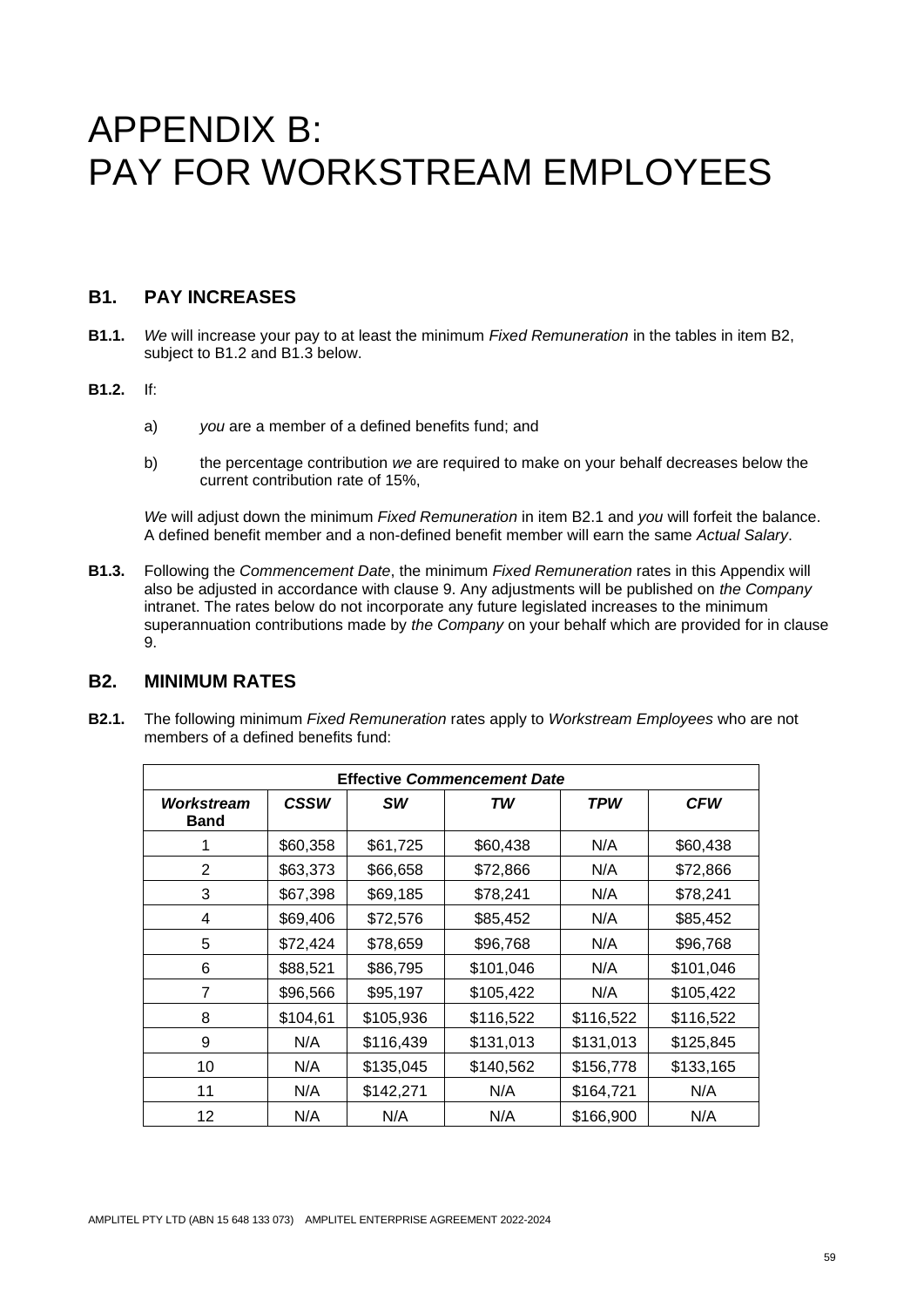| <b>Effective 1 October 2022</b> |             |           |           |           |            |  |  |
|---------------------------------|-------------|-----------|-----------|-----------|------------|--|--|
| Workstream<br>Band              | <b>CSSW</b> | SW        | TW        | TPW       | <b>CFW</b> |  |  |
|                                 | \$61,867    | \$63,268  | \$61,949  | N/A       | \$61,949   |  |  |
| 2                               | \$64,957    | \$68,324  | \$74,688  | N/A       | \$74,688   |  |  |
| 3                               | \$69,083    | \$70,915  | \$80,197  | N/A       | \$80,197   |  |  |
| 4                               | \$71,141    | \$74,390  | \$87,588  | N/A       | \$87,588   |  |  |
| 5                               | \$74,235    | \$80,625  | \$99,187  | N/A       | \$99,187   |  |  |
| 6                               | \$90,734    | \$88,965  | \$103,572 | N/A       | \$103,572  |  |  |
| $\overline{7}$                  | \$98,980    | \$97,577  | \$108,058 | N/A       | \$108,058  |  |  |
| 8                               | \$107,22    | \$108,584 | \$119,435 | \$119,435 | \$119,435  |  |  |
| 9                               | N/A         | \$119,350 | \$134,288 | \$134,288 | \$128,991  |  |  |
| 10                              | N/A         | \$138,421 | \$144,076 | \$160,697 | \$136,494  |  |  |
| 11                              | N/A         | \$145,828 | N/A       | \$168,839 | N/A        |  |  |
| 12                              | N/A         | N/A       | N/A       | \$171,073 | N/A        |  |  |

| <b>Effective 1 October 2023</b> |             |           |           |            |            |  |
|---------------------------------|-------------|-----------|-----------|------------|------------|--|
| Workstream<br><b>Band</b>       | <b>CSSW</b> | SW        | TW        | <b>TPW</b> | <b>CFW</b> |  |
| 1                               | \$63,723    | \$65,166  | \$63,807  | N/A        | \$63,807   |  |
| 2                               | \$66,906    | \$70,374  | \$76,928  | N/A        | \$76,928   |  |
| 3                               | \$71,155    | \$73,042  | \$82,603  | N/A        | \$82,603   |  |
| 4                               | \$73,275    | \$76,622  | \$90,216  | N/A        | \$90,216   |  |
| 5                               | \$76,462    | \$83,044  | \$102,163 | N/A        | \$102,163  |  |
| 6                               | \$93,456    | \$91,634  | \$106,679 | N/A        | \$106,679  |  |
| $\overline{7}$                  | \$101,95    | \$100,504 | \$111,299 | N/A        | \$111,299  |  |
| 8                               | \$110,44    | \$111,842 | \$123,018 | \$123,018  | \$123,018  |  |
| 9                               | N/A         | \$122,930 | \$138,317 | \$138,317  | \$132,861  |  |
| 10                              | N/A         | \$142,574 | \$148,398 | \$165,518  | \$140,589  |  |
| 11                              | N/A         | \$150,203 | N/A       | \$173,904  | N/A        |  |
| 12                              | N/A         | N/A       | N/A       | \$176,205  | N/A        |  |

**B2.2.** The following minimum *Fixed Remuneration* rates apply to *Workstream Employees* who are members of a defined benefits fund, subject to item B1.2:

| <b>Effective Commencement Date</b> |             |           |           |            |            |  |  |
|------------------------------------|-------------|-----------|-----------|------------|------------|--|--|
| Workstream<br>Band                 | <b>CSSW</b> | <b>SW</b> | TW        | <b>TPW</b> | <b>CFW</b> |  |  |
|                                    | \$63,571    | \$65,009  | \$63,656  | N/A        | \$63,656   |  |  |
| 2                                  | \$66,745    | \$70,204  | \$76,746  | N/A        | \$76,746   |  |  |
| 3                                  | \$70,980    | \$72,866  | \$82,403  | N/A        | \$82,403   |  |  |
| 4                                  | \$73,099    | \$76,435  | \$90,000  | N/A        | \$90,000   |  |  |
| 5                                  | \$76,280    | \$82,843  | \$101,917 | N/A        | \$101,917  |  |  |
| 6                                  | \$93,231    | \$91,414  | \$106,426 | N/A        | \$106,426  |  |  |
|                                    | \$101,704   | \$100,263 | \$111,032 | N/A        | \$111,032  |  |  |

AMPLITEL PTY LTD (ABN 15 648 133 073) AMPLITEL ENTERPRISE AGREEMENT 2022-2024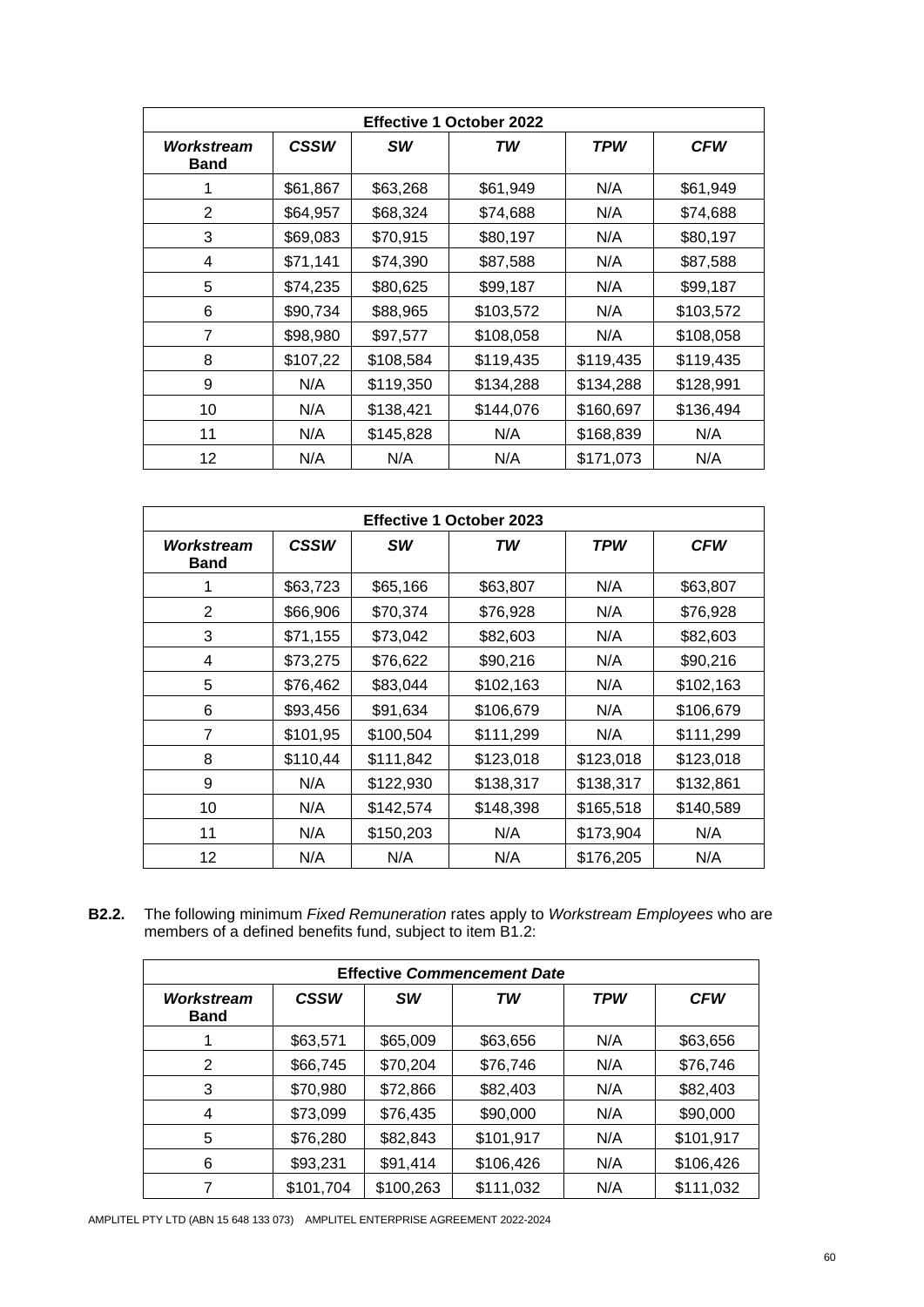| 8  | \$110,177 | \$111,573 | \$122,722 | \$122,722 | \$122,722 |
|----|-----------|-----------|-----------|-----------|-----------|
| 9  | N/A       | \$122,635 | \$137,986 | \$137,986 | \$132,541 |
| 10 | N/A       | \$142,230 | \$148,041 | \$165,139 | \$140,249 |
| 11 | N/A       | \$149,843 | N/A       | \$173,517 | N/A       |
| 12 | N/A       | N/A       | N/A       | \$175,819 | N/A       |

| <b>Effective 1 October 2022</b> |             |           |           |            |            |  |  |
|---------------------------------|-------------|-----------|-----------|------------|------------|--|--|
| Workstream<br><b>Band</b>       | <b>CSSW</b> | SW        | TW        | <b>TPW</b> | <b>CFW</b> |  |  |
|                                 | \$65,160    | \$66,634  | \$65,247  | N/A        | \$65,247   |  |  |
| 2                               | \$68,414    | \$71,959  | \$78,665  | N/A        | \$78,665   |  |  |
| 3                               | \$72,755    | \$74,688  | \$84,463  | N/A        | \$84,463   |  |  |
| 4                               | \$74,926    | \$78,346  | \$92,250  | N/A        | \$92,250   |  |  |
| 5                               | \$78,187    | \$84,914  | \$104,465 | N/A        | \$104,465  |  |  |
| 6                               | \$95,562    | \$93,699  | \$109,087 | N/A        | \$109,087  |  |  |
| $\overline{7}$                  | \$104,24    | \$102,770 | \$113,808 | N/A        | \$113,808  |  |  |
| 8                               | \$112,93    | \$114,362 | \$125,790 | \$125,790  | \$125,790  |  |  |
| 9                               | N/A         | \$125,701 | \$141,436 | \$141,436  | \$135,855  |  |  |
| 10                              | N/A         | \$145,786 | \$151,742 | \$169,267  | \$143,755  |  |  |
| 11                              | N/A         | \$153,589 | N/A       | \$177,855  | N/A        |  |  |
| 12                              | N/A         | N/A       | N/A       | \$180,214  | N/A        |  |  |

| <b>Effective 1 October 2023</b> |             |           |           |           |            |  |  |
|---------------------------------|-------------|-----------|-----------|-----------|------------|--|--|
| Workstream<br>Band              | <b>CSSW</b> | SW        | TW        | TPW       | <b>CFW</b> |  |  |
|                                 | \$67,115    | \$68,633  | \$67,205  | N/A       | \$67,205   |  |  |
| 2                               | \$70,466    | \$74,118  | \$81,025  | N/A       | \$81,025   |  |  |
| 3                               | \$74,937    | \$76,928  | \$86,997  | N/A       | \$86,997   |  |  |
| 4                               | \$77,174    | \$80,696  | \$95,018  | N/A       | \$95,018   |  |  |
| 5                               | \$80,533    | \$87,461  | \$107,599 | N/A       | \$107,599  |  |  |
| 6                               | \$98,429    | \$96,510  | \$112,359 | N/A       | \$112,359  |  |  |
| $\overline{7}$                  | \$107,37    | \$105,853 | \$117,222 | N/A       | \$117,222  |  |  |
| 8                               | \$116,31    | \$117,793 | \$129,564 | \$129,564 | \$129,564  |  |  |
| 9                               | N/A         | \$129,472 | \$145,679 | \$145,679 | \$139,930  |  |  |
| 10                              | N/A         | \$150,159 | \$156,294 | \$174,345 | \$148,068  |  |  |
| 11                              | N/A         | \$158,197 | N/A       | \$183,191 | N/A        |  |  |
| 12                              | N/A         | N/A       | N/A       | \$185,621 | N/A        |  |  |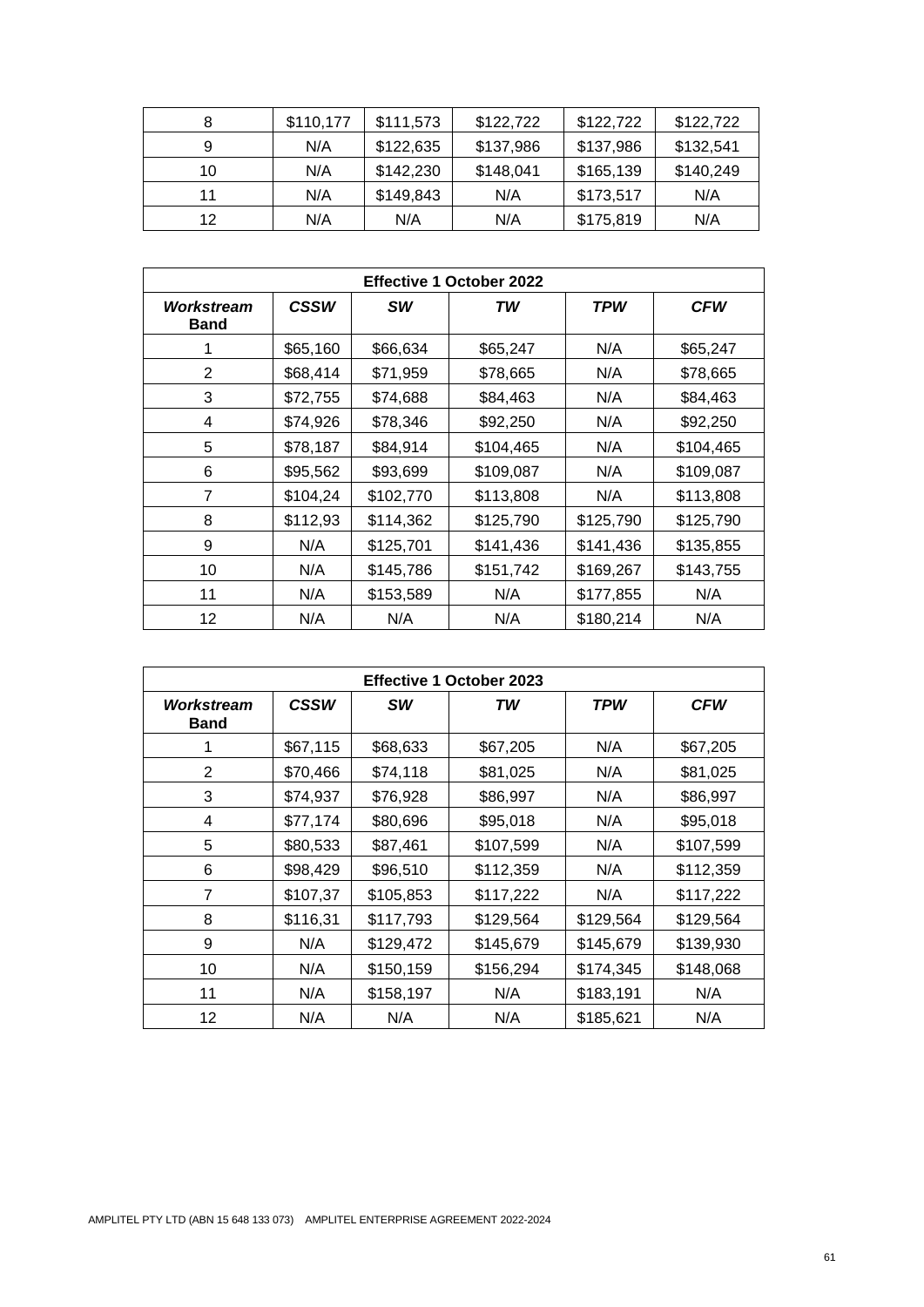# APPENDIX C: WORKSTREAM ARRANGEMENTS

# **C1. WORKSTREAM PRINCIPLES**

- **C1.1.** *We* will allocate a *Workstream Employee* to a *Workstream* (see the Dictionary for *Workstream*  definitions).
- **C1.2.** The *following* principles apply:
	- a) Work in each *Workstream* will be evaluated in accordance with *the Company's Job Evaluation and Classification System* and these principles.
	- b) Each *Band*, within a *Workstream*, will have agreed representative *Core Job Descriptions* which form part of this *Agreement*. There may be more than one *Core Job Description* for each *Band*.
	- c) As part of *the Company's* Job Evaluation and Classification process, managers will design any new jobs that will go into a *Workstream*. If *the Company* and any new employee to whom the new job applies cannot reach agreement on the grading of the new job, the matter will be referred to a review team comprising:
		- i) an external consultant expert in the Company's Job Evaluation and Classification System;
		- ii) a *Company* representative;
		- iii) the employee (who may be represented, including by a union).
	- d) A majority of the three person team will determine the outcome and this outcome will be binding on the *Parties* to this *Agreement* without recourse to further review or appeal.
	- e) *The Company* and *The Unions* may agree to change the current *Core Job Descriptions* during the life of the *Agreement*. However, they will not be changed without such agreement.

# **C2. CUSTOMER FIELD WORKSTREAM**

- **C2.1.** In the *CFW*, the basic field workforce structure is a team. A team will:
	- a) cover either a geographic area or an overlaying specialist activity for a number of geographic team areas; and
	- b) be headed by a team leader and comprise a variable number of generalist and/or specialist employees.

### **C3. MULTIFUNCTIONAL WORK PROVISIONS**

**C3.1.** *We* may ask a *CFW*, *TW* or *TPW* employee to perform any function in their *Workstream* at or below the employee's work *Band*. If they have the necessary tool set (i.e: training, competency, tools, required equipment, vehicle etc), the employee will use their skills and ability to complete the job competently.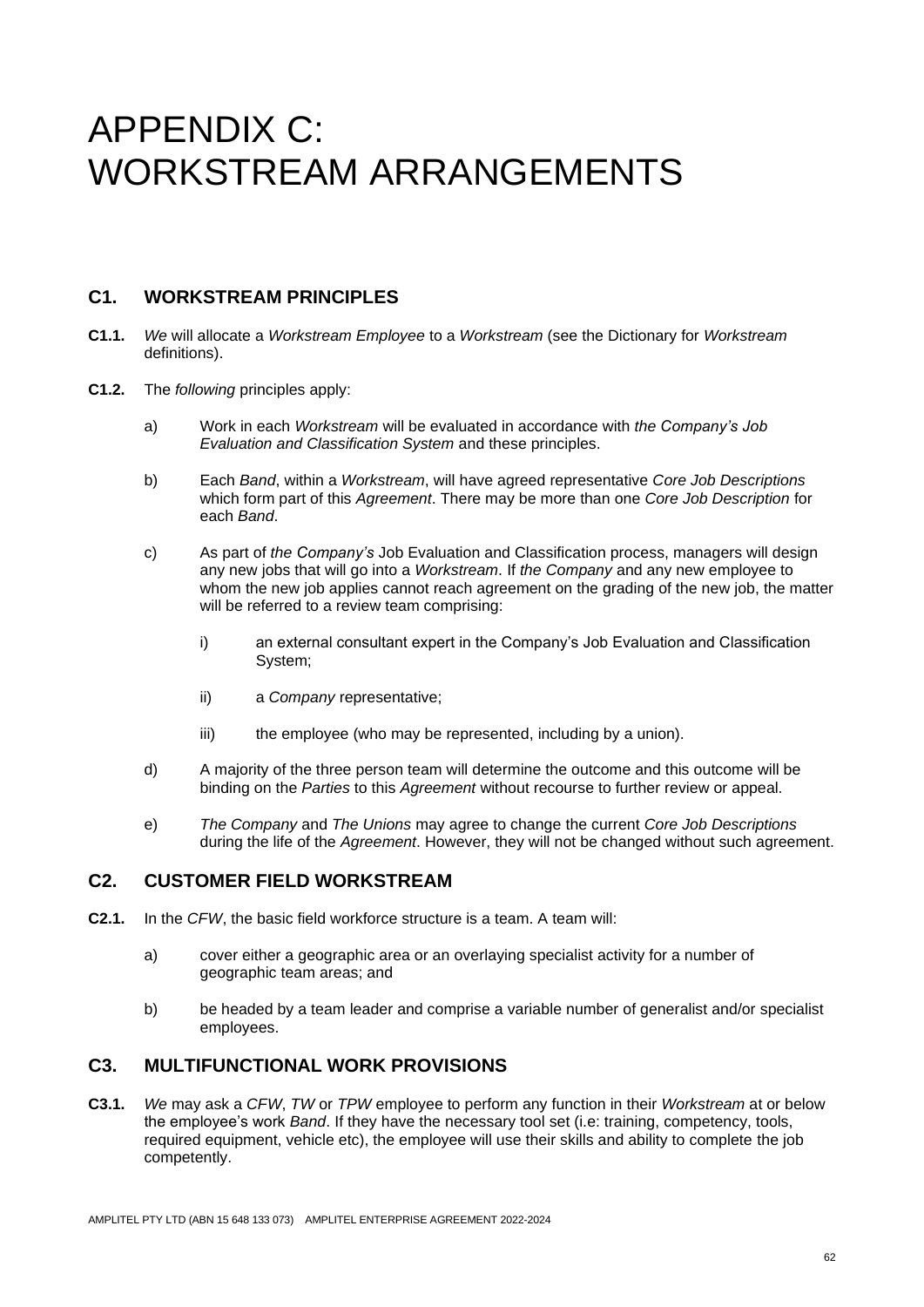- **C3.2.** *We* may ask an employee to perform higher level functions, typical of higher *Bands* in their *Workstream*, in a temporary capacity in times of peak work load or for employee development purposes, where the employee has the appropriate tool set. These requests would be the exception, rather than the rule, in work allocation and would usually result from jeopardy avoidance or an urgent, first-in response requirement. Employees are expected to use their skills and abilities to complete the job competently. If an employee is required to work frequently at a higher *Band*, *we* will consider whether there is an ongoing requirement for a higher *Band* job.
- **C3.3.** Where there is an inconsistency between the multifunctional work provisions and the higher duties allowance provisions in Section 12, the multifunctional work provisions will prevail.

# **C4. GRANDFATHERED EMPLOYEES**

#### **C4.1. Continuation of grandfathering arrangements**

- a) If *we* were paying *you* a *Grandfathered Allowance* just before 1 October 2018, subject to the conditions of Appendix C4.2, *you* will continue to be regarded as a *Grandfathered Employee*.
- b) Your *Fixed Remuneration* includes your *Grandfathered Allowance* and superannuation contributions related to your *Grandfathered Allowance*.
- c) To avoid doubt, pay increases under this *Agreement* will apply to your *Fixed Remuneration*  which is inclusive of your *Grandfathered Allowance*.

#### **C4.2. Moving between jobs - special rules for** *Grandfathered Employees*

- a) These rules vary the rules set out under 'Moving between jobs' in clause 12.
- b) *We* will only continue to pay *you* at your current *Fixed Remuneration* if:
	- i) You are a Grandfathered Employee; and
	- ii) *You* choose to move, or are reassigned, to a new job where the minimum *Fixed Remuneration* rate at Appendix B for the new job is less than your current *Fixed Remuneration*.
- c) *You* will no longer be considered a *Grandfathered Employee* where *you* choose to move, or are reassigned, to a new job where the minimum *Fixed Remuneration* rate at Appendix B for the new job is greater than your current *Fixed Remuneration*.

### **C5. SALARY MAINTENANCE**

- **C5.1.** *We* will continue to pay *you* at your current *Fixed Remuneration* if:
	- a) *you* are appointed to a new job in the same *Workstream* as your previous job, and
	- b) the new job is classified either one or two *Bands* lower than your previous job.
- **C5.2.** If this happens, *you* will not be entitled to any increase in your *Fixed Remuneration* until your *Fixed Remuneration* is less than the applicable minimum *Fixed Remuneration* rate at Appendix B for your new job.
- **C5.3.** These salary maintenance rules do not apply where *you* initiate a move to another role within *the Company*.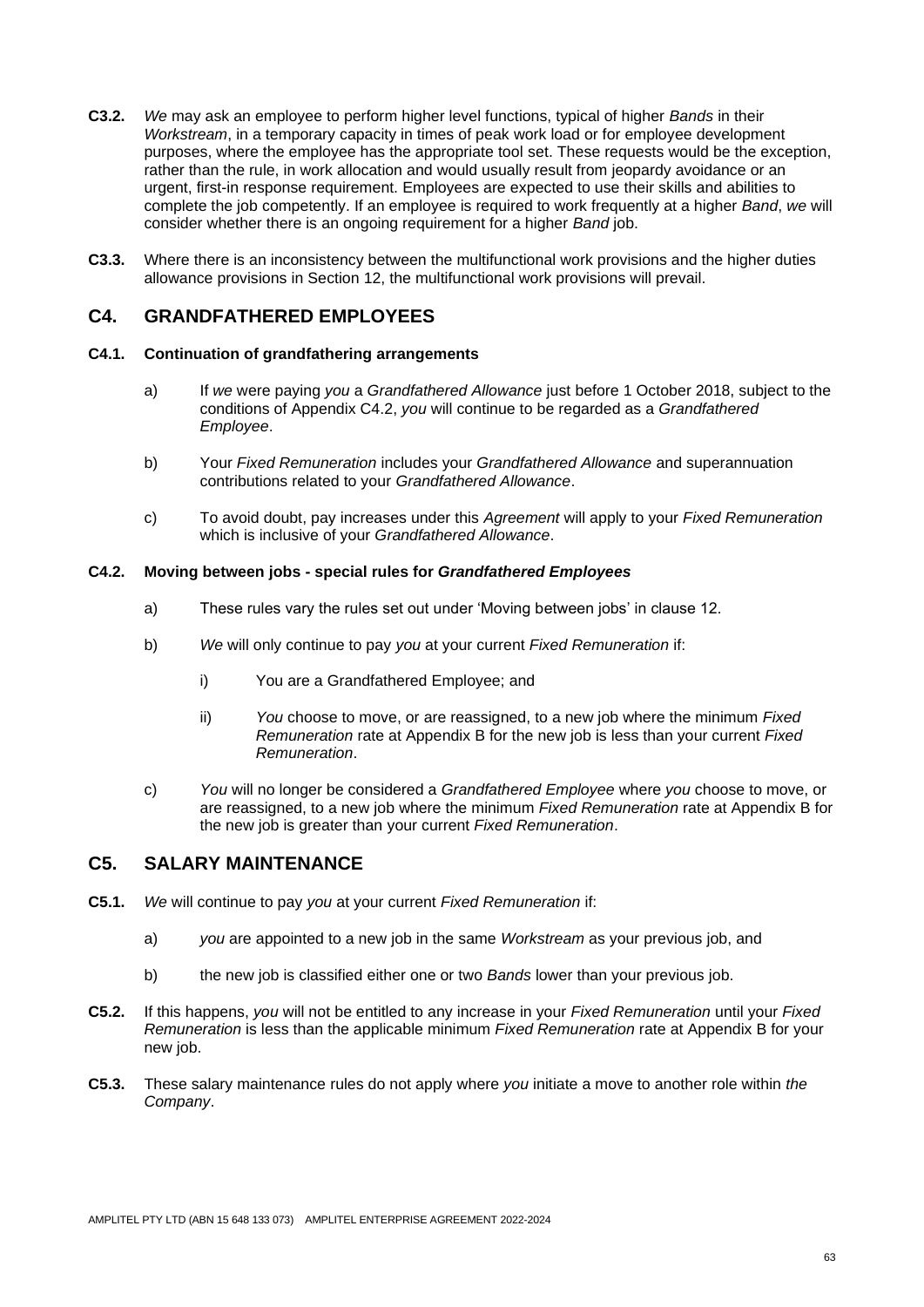# APPENDIX D: EXTENDED SHIFT ARRANGEMENT GUIDELINES

# **D1. PRINCIPLES**

- **D1.1.** Extended shifts are shifts that are more than 10 hours and up to 12 hours in length (excluding breaks).
- **D1.2.** Extended shifts for existing employees may only be introduced by *us* following consultation with employees and *The Unions*, with input from a health and safety expert where requested.
- **D1.3.** *We* may ask but not require an employee who regularly performs shifts of up to 10 hours in length to perform extended shifts.
- **D1.4.** Extended shifts will be subject to review within four months after their commencement. If adverse indicators in performance or employee health are evident, extended shifts will be either discontinued or modified by *us*.
- **D1.5.** To the extent that a provision in these Guidelines is inconsistent with the *Agreement*, the Guidelines prevail.

### **D2. ROSTERING, REST AND BREAKS**

- **D2.1.** If extended shifts are in operation, the maximum number of consecutive night shifts an employee will be rostered to perform is two, unless otherwise mutually agreed. In exceptional circumstances, the maximum may be three.
- **D2.2.** Swaps on the roster should be avoided as far as possible and must be approved by *us*. Swaps will only be approved by *us* where adequate periods of rest can be provided
- **D2.3.** Employees may rest on site for a reasonable period at the end of their period of duty where they don't feel able to make an immediate departure from the workplace.
- **D2.4.** Extended shifts will commence no earlier than 6.00 am.
- **D2.5.** Meal breaks entitled under clause 16 of the *Agreement* will be paid for the first 30 minutes of each entitled meal break. Employees may be required to remain onsite during these meal breaks but will not be paid any penalties in situations where they are required to work for any or all of the break periods.
- **D2.6.** Extended shifts are not appropriate:
	- a) to functions requiring heavy physical involvement or where an inappropriate working environment exists (e.g: high levels of heat, noise, etc);
	- b) where a constant high level of physical or mental commitment is required;
	- c) where short cycle repetitive roles are involved.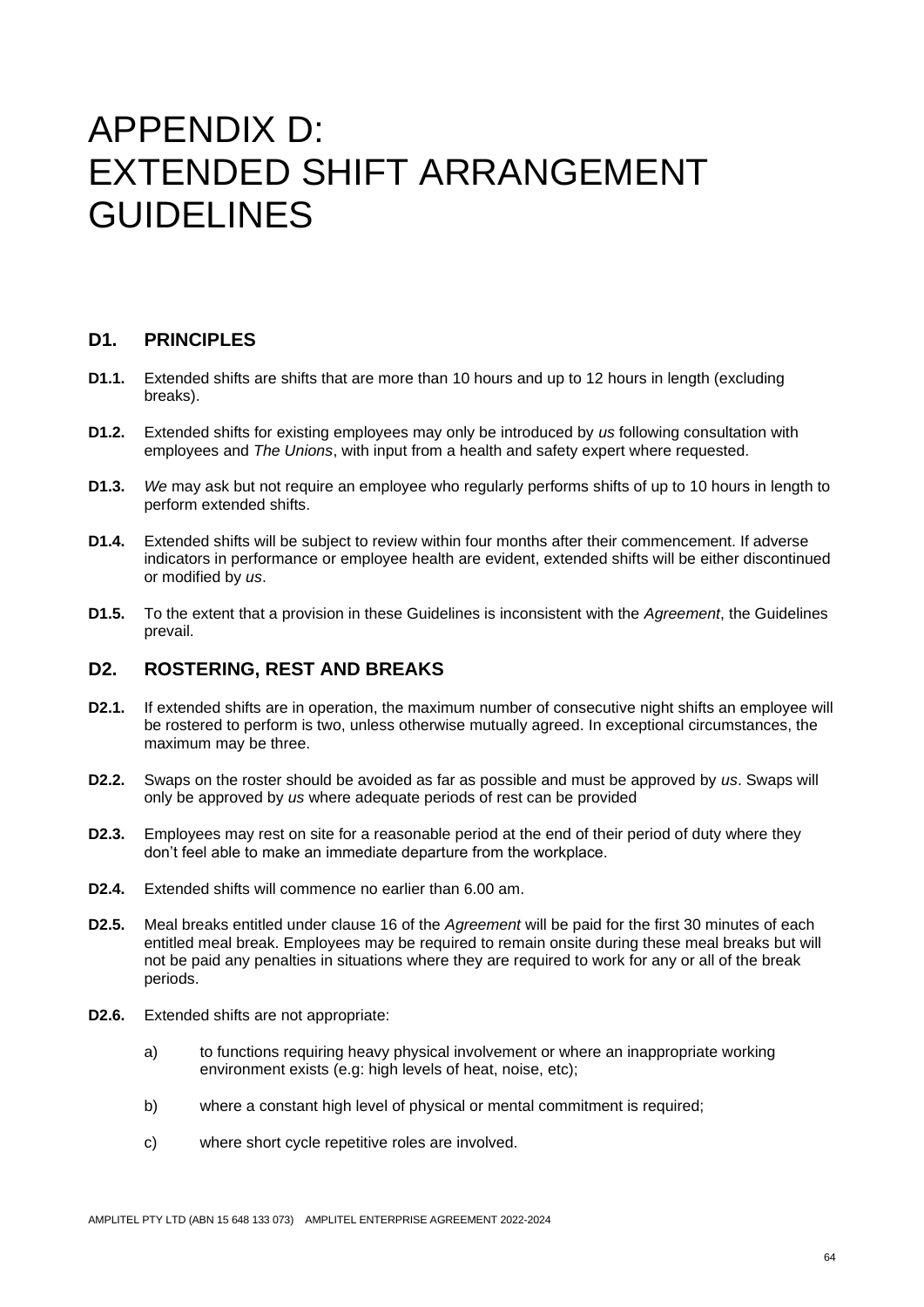# **D3. ADDITIONAL HOURS**

- **D3.1.** Additional hours will not be performed within the length of the shift or either side of an extended shift, except in emergency situations. For example, if an extended shift is 11 hours in length, additional hours will not be performed within 11 hours either side of the shift. In emergency situations, overtime should be restricted to a maximum of two hours.
- **D3.2.** Emergency Work (under clause 69 of the *Agreement*) will apply where an employee:
	- a) is not told of an additional shift while on duty, or
	- b) is not provided with 12 hours' notice of an additional shift.

### **D4. LEAVE**

- **D4.1.** Leave accruals are calculated on an hourly basis.
- **D4.2.** Leave is deducted on an hourly basis.
- **D4.3.** For the purposes of accruing additional annual leave (under clause 29 of the *Agreement*), two extended shifts are equivalent to three ordinary shifts.
- **D4.4.** For the purposes of taking personal leave (under clause 31 of the *Agreement*), the number of hours allowed without providing medical evidence in any personal leave year is to be regarded as 36¾ hours.
- **D4.5.** Personal leave on a public holiday where an employee is rostered will result in no debit from personal leave accruals, and no payment of penalty rates or time in lieu for the shift not worked. Where an employee and *the Company* agrees to a substitute day instead of the 26 January public holiday, this clause will apply to the substitute day only, and not the 26 January public holiday.
- **D4.6.** Payment in lieu for an employee not rostered on a public holiday will be 8 hours 10 minutes.
- **D4.7.** Employees on extended shifts who take their Additional Day (under clause 39 of the *Agreement*) will be entitled to remain off work for 8 hours 10 minutes, and be paid for this time. Following this, they will be required to return to work, or take other forms of leave.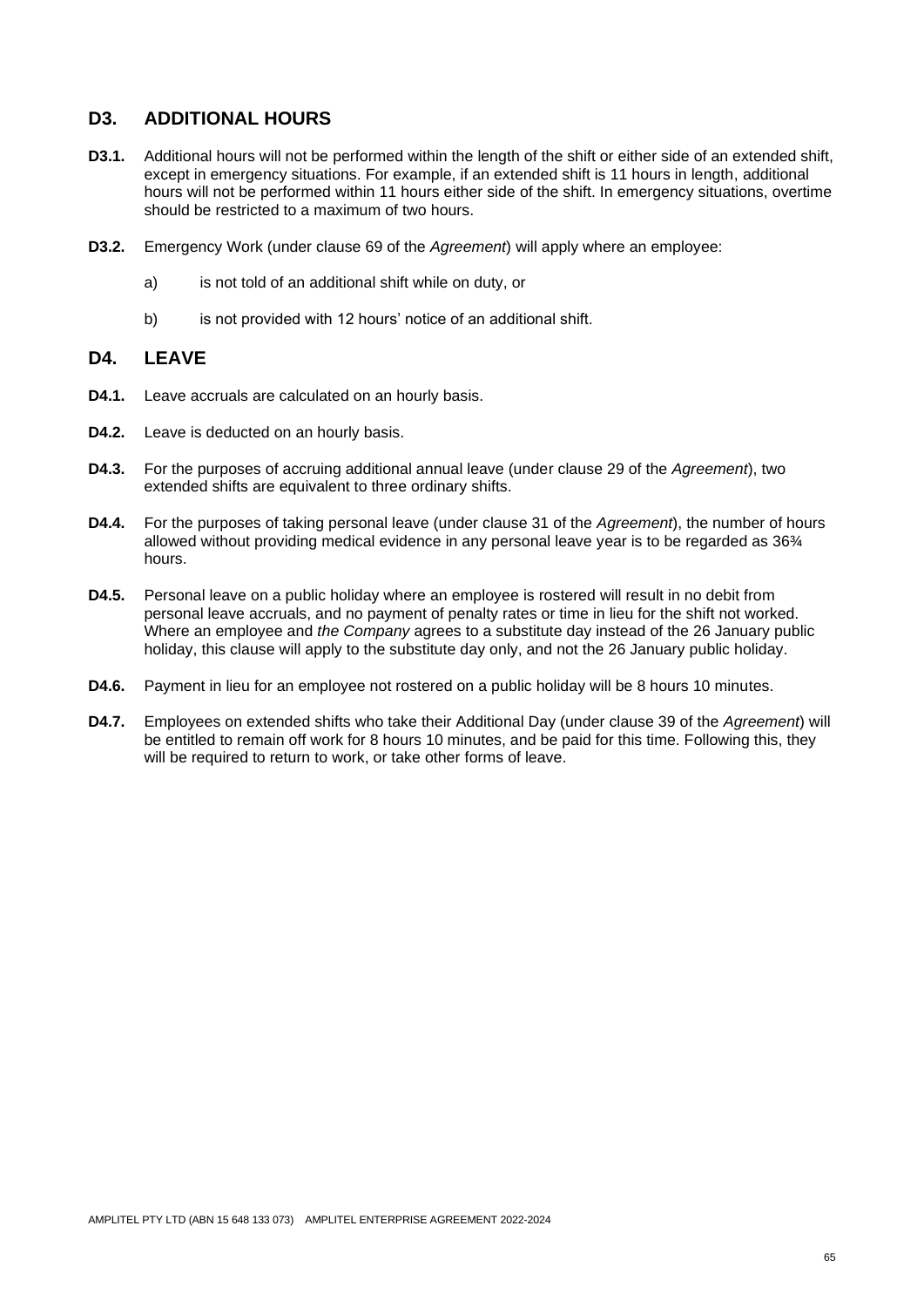# APPENDIX E: GUARANTEE OF EMPLOYEE ENTITLEMENTS

*We* guarantee that:

- **E1.1.** If an employee's employment is transferred to a *Related Body Corporate* of *the Company* in accordance with clause 50; and
- **E1.2.** The transferring employee receives and accepts a *Suitable Offer* with the *Related Body Corporate* of *the Company* in accordance with clause 50 of the *Agreement*; and
- **E1.3.** That *Related Body Corporate* of *the Company* subsequently becomes *insolvent*, enters into administration, or becomes defunct for any reason whatsoever; then
- **E1.4.** *The Company* will pay, to the extent any are outstanding, the following entitlements due to the employee within 28 days of the termination of the employee's employment with the *Related Body Corporate* of *the Company*:
	- a) any accrued but untaken annual leave;
	- b) any accrued but untaken long service leave;
	- c) any unpaid superannuation contributions. These contributions are to be made to the superannuation fund to which the employee is a member as at the date of termination of their employment;
	- d) if the employee's position is made redundant and the employee is retrenched, any retrenchment benefits due to the employee pursuant to the terms of the *Suitable Offer*.